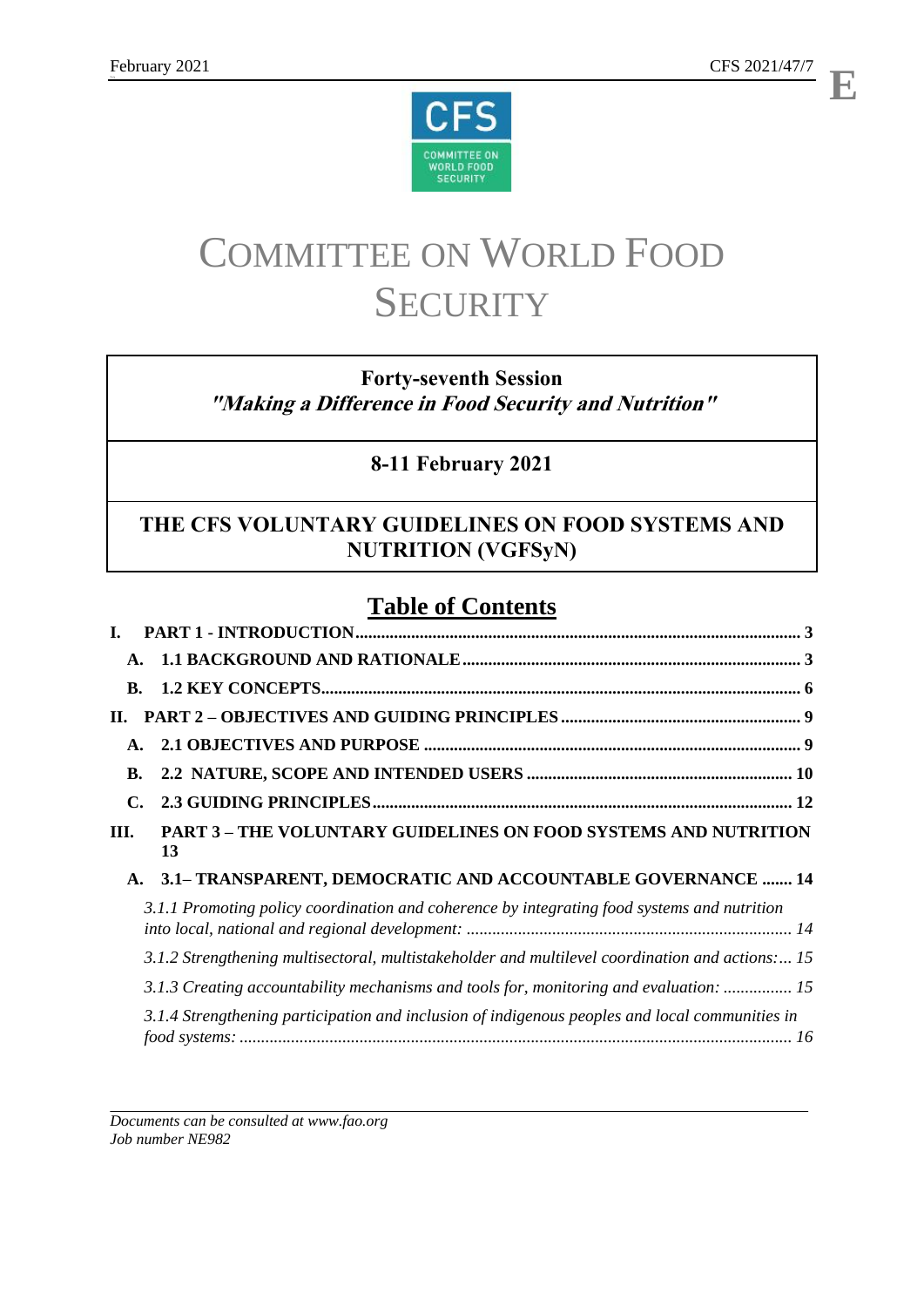| <b>3.2 SUSTAINABLE FOOD SUPPLY CHAINS TO ACHIEVE HEALTHY DIETS IN</b><br>B.<br>THE CONTEXT OF ECONOMIC, SOCIAL AND ENVIRONMENTAL SUSTAINABILITY, |  |
|--------------------------------------------------------------------------------------------------------------------------------------------------|--|
| 3.2.1 Mainstreaming climate adaptation and mitigation across sustainable food supply chains: 17                                                  |  |
| 3.2.2 Promoting sustainable use and management of natural resources in food production: 18                                                       |  |
|                                                                                                                                                  |  |
| 3.2.4 Improving food storage, processing, packaging, transformation and reformulation:  19                                                       |  |
|                                                                                                                                                  |  |
|                                                                                                                                                  |  |
| C. 3.3 EQUAL AND EQUITABLE ACCESS TO HEALTHY DIETS THROUGH                                                                                       |  |
|                                                                                                                                                  |  |
| 3.3.2 Improving the availability and affordability of food that contributes to healthy diets through                                             |  |
| 3.3.3 Monitoring new technologies and promoting trends for healthy diets through sustainable<br>food systems: 123                                |  |
| D.                                                                                                                                               |  |
|                                                                                                                                                  |  |
|                                                                                                                                                  |  |
|                                                                                                                                                  |  |
| 3.5 PEOPLE-CENTERED NUTRITION KNOWLEDGE EDUCATION AND<br>E.                                                                                      |  |
| 3.5.1 Utilizing policies and tools to provide education and information on healthy diets and                                                     |  |
|                                                                                                                                                  |  |
| 3.5.3 Promoting "hubs" for food and nutrition knowledge, education and information:  26                                                          |  |
| 3.6 GENDER EQUALITY AND WOMEN'S EMPOWERMENTACROSS FOOD<br>F.                                                                                     |  |
|                                                                                                                                                  |  |
|                                                                                                                                                  |  |
| 3.6.2 Promoting and acknowledging women as entrepreneurs and key actors in food systems: 27                                                      |  |
| 3.6.3 Recognizing and addressing women's nutritional status and deprivation: 28                                                                  |  |
| G. 3.7 RESILIENT FOOD SYSTEMS IN HUMANITARIAN CONTEXTS 28                                                                                        |  |
| 3.7.1 Protecting the most vulnerable to malnutrition in humanitarian contexts:                                                                   |  |
|                                                                                                                                                  |  |
| PART 4 - IMPLEMENTATION AND MONITORING OF THE USE AND                                                                                            |  |
| IV.                                                                                                                                              |  |
| 4.1 POLICY FORMULATION AND IMPLEMENTATION OF THE VGFSyN  30<br>A.                                                                                |  |
| 4.2 BUILDING AND STRENGTHENING CAPACITY FOR IMPLEMENTATION  31<br>В.                                                                             |  |
| $\mathbf{C}$ .                                                                                                                                   |  |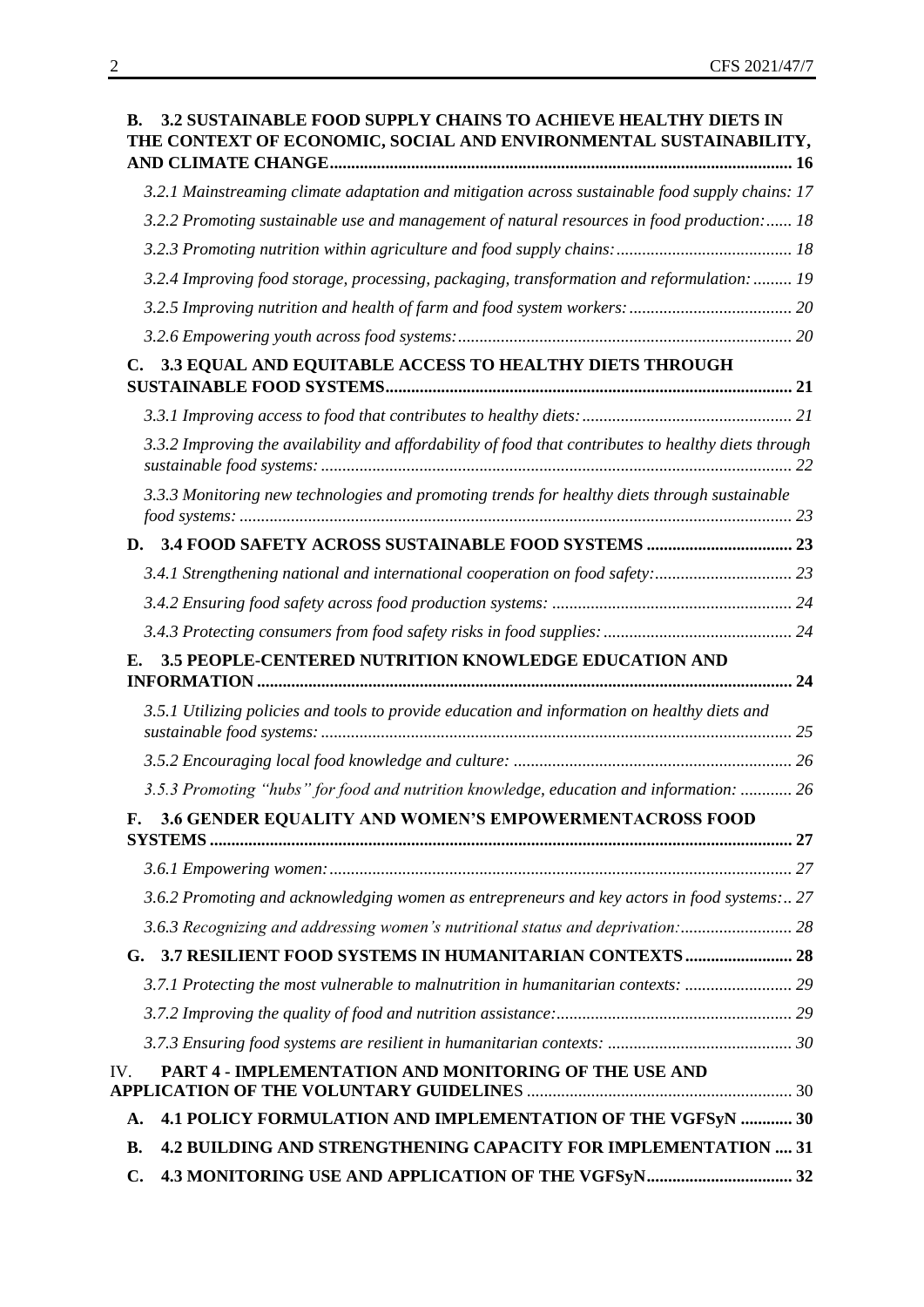#### **A. 1.1 BACKGROUND AND RATIONALE**

<span id="page-2-1"></span><span id="page-2-0"></span>1. Hunger and malnutrition in all its forms – undernutrition, including wasting and stunting, micronutrient deficiencies, overweight, and obesity – are major challenges that countries face and are a potential result of food insecurity1 and unhealthy diets along with many other factors and causes. Malnutrition, in at least one of its forms, affects every country in the world and most countries are affected by multiple forms. The number of people who suffer from hunger has increased in the last years, and obesity is on the rise in almost all countries2. The impacts of malnutrition have profound consequences on people's health and wellbeing, physical and cognitive development, and livelihoods throughout their lifetime and across generations

2. Hunger and malnutrition in all its forms are major challenges to the progressive realization of the right to adequate food in the context of national food security and for the achievement of the 2030 Agenda for Sustainable Development and its Sustainable Development Goals (SDGs).

3. The heavy health, social and economic impacts of hunger and malnutrition in all its forms are transmitted across generations. Undernourished women are more likely to have low-birth-weight babies who are at an increased risk of becoming malnourished as children – and into adulthood - as well as overweight or obese as adults. Maternal obesity poses short- and long-term risks for maternal and child health and wellbeing including poor cognition and increased risk of neurodevelopment disorders early in life, and an increased susceptibility to overweight in school-age and pre-school age children and obesity and non-communicable diseases (NCDs) in adult life. Malnutrition in children may result in reduced stature, diminished physical and mental health, and poor school performance, reduced economic productivity in adulthood, and increased vulnerability to NCDs and other chronic diseases in all stages of life. These diseases may lead to early death and increased morbidity and disability which require higher spending on health care, and place significant burdens on national health care systems and economies.

4. Malnutrition in all its forms has many interrelated and underlying causes that need to be addressed simultaneously. The causes of malnutrition manifest differently and affect people in different ways depending on their gender, age, wealth, or any other social factors. These causes can include, amongst others, the lack of stable access to adequate, safe, sufficient and nutritious food and healthy diets<sup>3</sup>, lack of information concerning dietary recommendations, inadequate infant and young child-caring and feeding practices, poor sanitation, and hygiene and insufficient access to safe drinking water, insufficient access to quality education and health services, low socio-economic status, gender inequality, marginalization, insufficient support to vulnerable local producers as well as smallholders and family farmers as well as lack of access to markets, trade, and innovations and technologies. Basic causes of poor nutrition are systemic and interdependent, and include the economic and societal structures that prevent the progressive realization of the right to adequate food in the context of national food security<sup>4</sup>, perpetuate poverty and deepen already existing inequalities,

<sup>&</sup>lt;sup>1</sup> "Food security exists when all people, at all times, have physical, economic and social access to sufficient, safe and *nutritious food to meet their dietary needs and food preferences for an active and healthy life*". FAO, 1996. Rome Declaration on World Food Security and World Food Summit Plan of Action.

<sup>2</sup> FAO, IFAD, UNICEF, WFP and WHO. 2020. *[The State of Food Security and Nutrition in the World 2020.](http://www.fao.org/3/ca9692en/CA9692EN.pdf) Transforming [food systems for affordable healthy diets](http://www.fao.org/3/ca9692en/CA9692EN.pdf)*. Rome, FAO.

<sup>3</sup> Healthy diets are described in paragraph 17.

<sup>&</sup>lt;sup>4</sup> As noted in the Voluntary Guidelines to support the progressive realization of the right to adequate food in the context of national food security, human rights are universal, indivisible, interrelated and interdependent.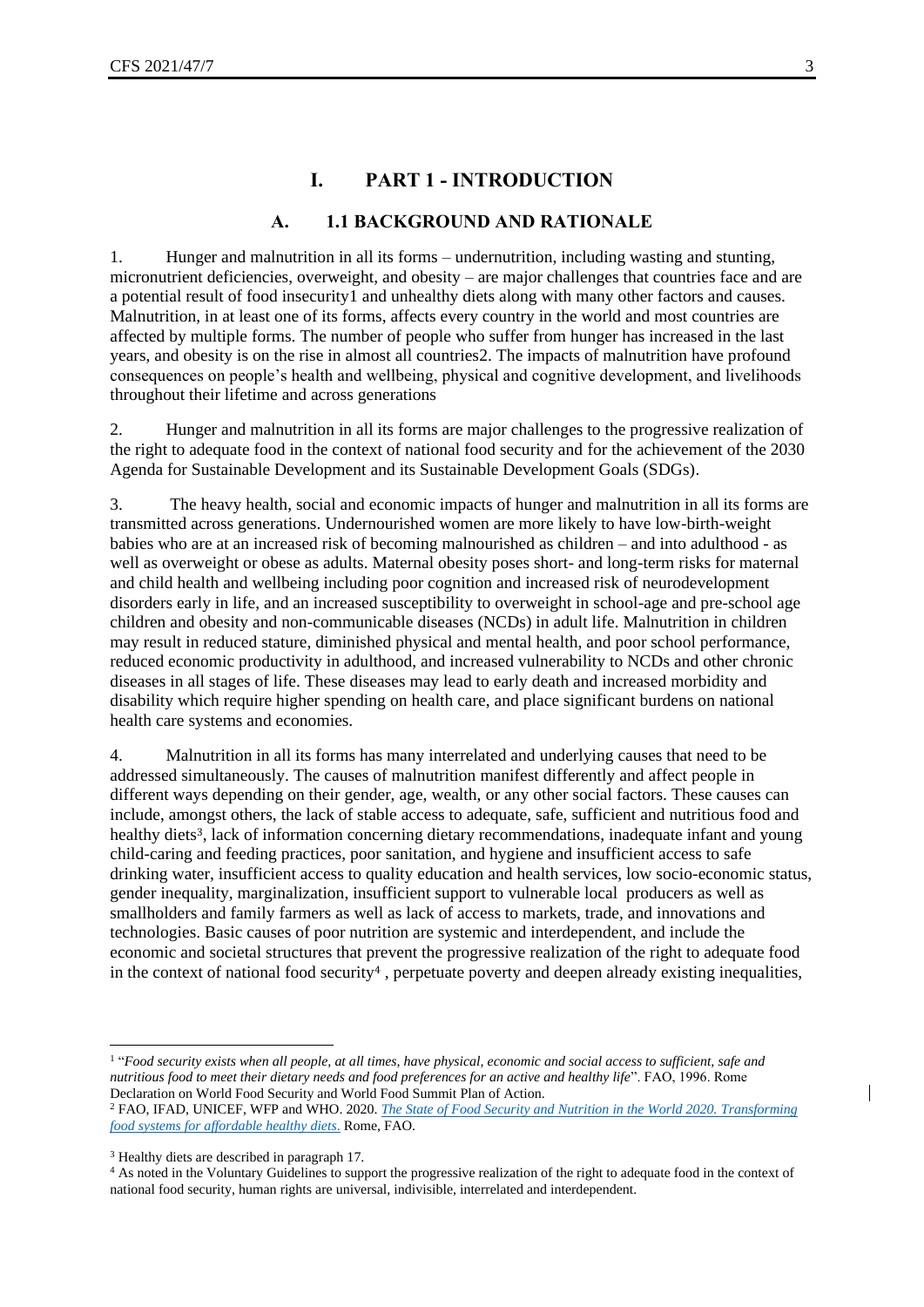and fail to make healthy diets readily accessible, limiting or denying the access to essential resources and services for achieving adequate nutrition and health.

5. Those most affected by malnutrition in all its forms typically include those living in poor and marginalized communities, people with increased nutrient requirements and those who have less control over their dietary choices. This includes, amongst others, young and school-aged children, youth, pregnant and lactating women, women of reproductive age, and adolescent girls, the elderly, and persons with disabilities, as applicable. In addition indigenous peoples and local communities, seasonal informal workers, subsistence farmers, peasants, urban and rural poor, landless, pastoralists and fisher folks, food and agriculture workers, upland and remote communities, migrants, refugees and displaced people, among others, are particularly vulnerable to malnutrition in case of their persistent or temporary poverty and marginalization.

6. Malnutrition in all its forms are associated with various forms of ill health and increased mortality. Undernutrition is a major cause of death among children under the age of five years, and a source of increased susceptibility to infectious diseases and NCDs in adulthood. Wasting, also known as acute undernutrition, poses a significant risk of increased morbidity and mortality in children. Stunting, largely a result of chronic malnutrition, is associated with delays in both physical growth and cognitive development. Undernutrition, stunting and wasting represent significant challenges to achieve the 2030 Agenda for Sustainable Development.

7. Micronutrient deficiencies related to the inadequate intake of food rich in iron, vitamin A, iodine, folate, vitamin D, and zinc, and other essential nutrients, affect a large proportion of the global population with serious consequences on health, well-being, and development. Nutritional needs vary across the lifecycle. Children under the age of five years, youth, women and girls, women of childbearing age, and pregnant and lactating women are particularly vulnerable to micronutrient deficiencies, including among others, iron deficiency anaemia, which is one of the most prevalent micronutrient deficiencies in the world. Also referred to as "hidden hunger," micronutrient deficiencies increase a person's vulnerability to infection, birth defects, impaired development, and lower life expectancy.

8. Overweight and obesity represent major and increasing risk factors globally for diet-related NCDs such as some forms of cancer, cardiovascular disease, chronic respiratory diseases and diabetes type II. Undernutrition and micronutrient deficiencies are still the main forms of malnutrition among children under the age of five years globally but overweight and obesity are increasingly prevalent among young and school-aged children, youth and adults, and increasing in every region, with rural areas catching up to urban settings. In addition, as with undernutrition, optimum growth in the first 1,000 days is essential to the prevention of overweight; children who suffered from undernutrition are more susceptible to become overweight or obese later in life.

9. Poverty and inequalities at the global, regional and national levels are important underlying causes of hunger and malnutrition in all its forms. Insecure employment, and underemployment, informal employment, low wages and incomes, and decreased purchasing power, and lack of access to land and other natural resources and assets, have negative consequences on nutrition and health outcomes. International, regional and national negative economic trends and political factors limit the capacity of national governments to deliver essential services linked to nutrition, such as amongst others social services and health care. In this context, inequality in income and asset distribution as well as in access to nutrition-relevant services contributes to marginalization and social exclusion, and further increases vulnerability to malnutrition. Under-resourced and unequally distributed food assistance programmes, nutrition relevant services, and other social services and health care further contribute to poor nutrition and health outcomes.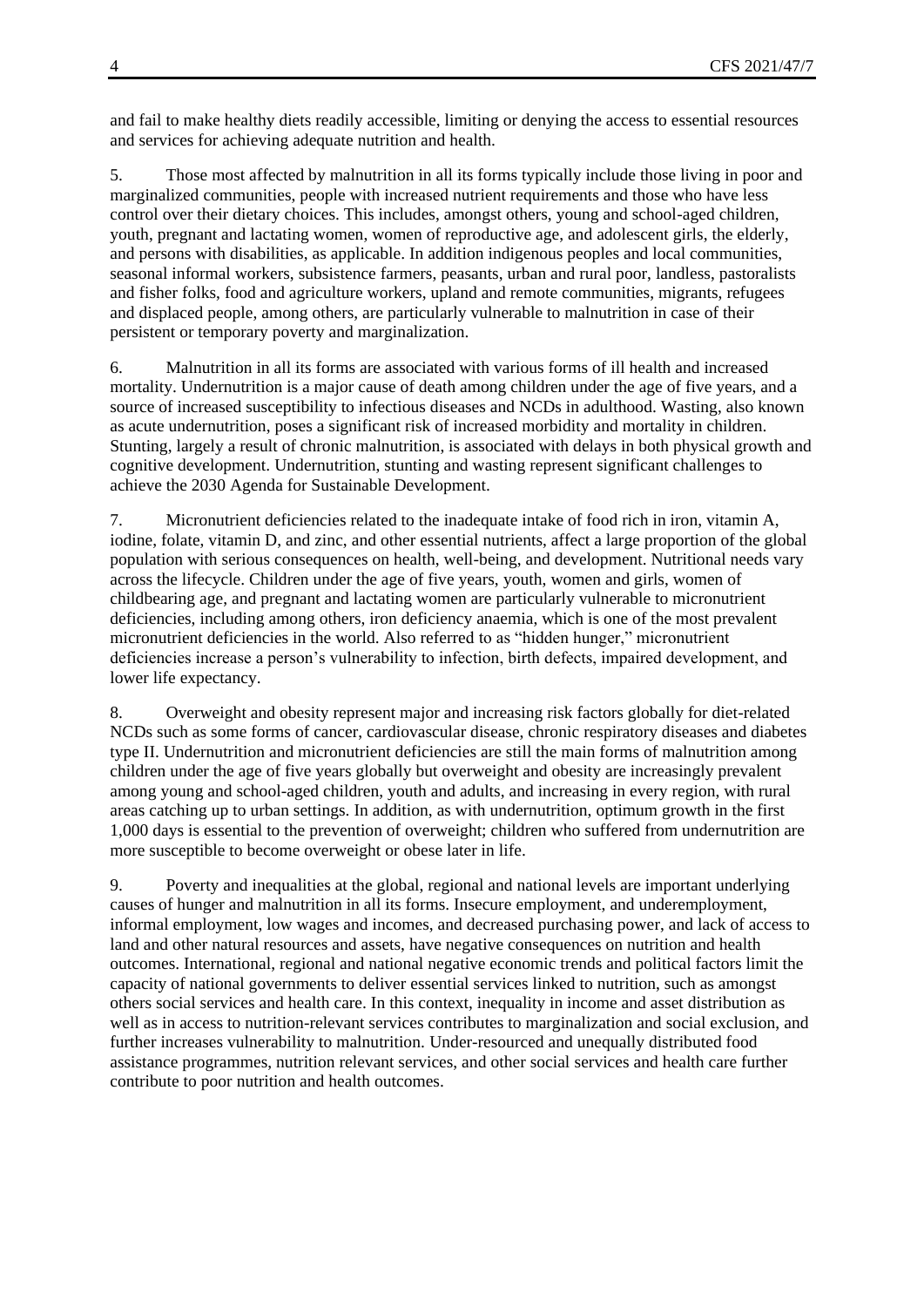10. Complex and protracted crises<sup>5</sup> also have short, medium and long-term adverse consequences on the nutritional status of impacted populations, particularly children under five, pregnant and lactating women, women of reproductive age, and adolescent girls, as applicable. Conflicts, fragility and susceptibility to natural disasters, climate change, epidemics, pandemics, and other cyclical health crises, are also serious factors that affect food systems preventing the availability and access to nutritious foods for healthy diets through sustainable food systems<sup>6</sup>. At the same time, malnutrition and food insecurity in specific cases can be important drivers of social unrest and migration.

11. Zoonotic and other pathogenic infectious diseases, and epidemics and pandemics, such as COVID-19, and the strategies adopted to reduce their transmission can significantly worsen global food insecurity and malnutrition even when these are not transmitted via food or food packaging. Without multisectoral, multilevel and evidence-based coordinated actions and policies, including mitigation measures, in accordance with paragraph 41, such crises have the capacity to disrupt food systems, impacting all actors, especially the most vulnerable and food and economically insecure people, reducing incomes among small-scale producers, including family farmers, negatively impacting food access due to loss of critical income sources, lockdowns, closure of markets and disruption of food environments. Disruption to food markets and supply chains, can increase extreme price volatility, and creating and increasing market distortions which affect food security and nutrition of the poorest populations, cause fluctuations in high-value commodity markets and food loss and waste. Furthermore, measures like lockdowns and school and other child care facilities closures, impede access to school meals for children and may increase food insecurity and hunger for children.

12. To prevent and reduce negative impacts to food systems as a result of a crisis or pandemic, governments have a leading role in collaboration with private sector, civil society and all other relevant stakeholders, to ensure food supply chains and food systems continue to function, the rights and health of all people with particular focus on food system workers are protected, the most vulnerable have access to social protection programmes, and that humanitarian assistance and food safety are prioritized.

13. Climate change, agriculture, food systems, diets and nutrition are interconnected. Climate change affects temperature and precipitation, as well as the frequency and severity of weather events. Increases in temperature, heat waves, droughts, floods, cyclones, forest fires and land degradations negatively impact agriculture, including through amongst others decreased crop yields and livestock productivity, as well as declines in fisheries and aquaculture and agroforestry production in areas already vulnerable to food insecurity. Climate change also affects all the dimensions of food security, as well as food quantity, quality, safety and ultimately food prices, with significant implications for the availability of and access to healthy diets. Climate change can also contribute to changing nutrient composition of major staple crops, including decreases in proteins, and some essential minerals and vitamins. While agriculture is not the preeminent emitter of GHG emissions, agriculture and food production and consumption influenced by, among others consumer behaviour and food environments, contribute, amongst others, to the total of greenhouse gases and other environmental impacts, including on water quality, quantity and availability and biodiversity. Agricultural and forestry activities of sustainable food systems can contribute to the sequestration of carbon in the soil and to the maintenance of healthy ecosystems and biodiversity

14. Biodiversity for food and agriculture is important as a safeguard against hunger, a source of nutrients for improved dietary diversity and quality and, strengthening sustainable food systems. Enhancing biodiversity for food and agriculture enhances the sustainability of food systems and their resilience and contributes to safeguarding healthy diets for current and future generations. As described in paragraph 18 healthy diets and sustainable food systems are interlinked in complex and

<sup>5</sup> Protracted crisis situations are "*characterized by recurrent natural disasters and/or conflict, longevity of food crises, breakdown of livelihoods and insufficient institutional capacity to react to crises*"[. 2010 State of Food Insecurity in the World](http://www.fao.org/3/a-i1683e.pdf)  [Report.](http://www.fao.org/3/a-i1683e.pdf) FAO. 2010

<sup>6</sup> Healthy diets are described in paragraph 17. The complex and multidimensional interlinkages between healthy diets and sustainable food systems are described in paragraph 18.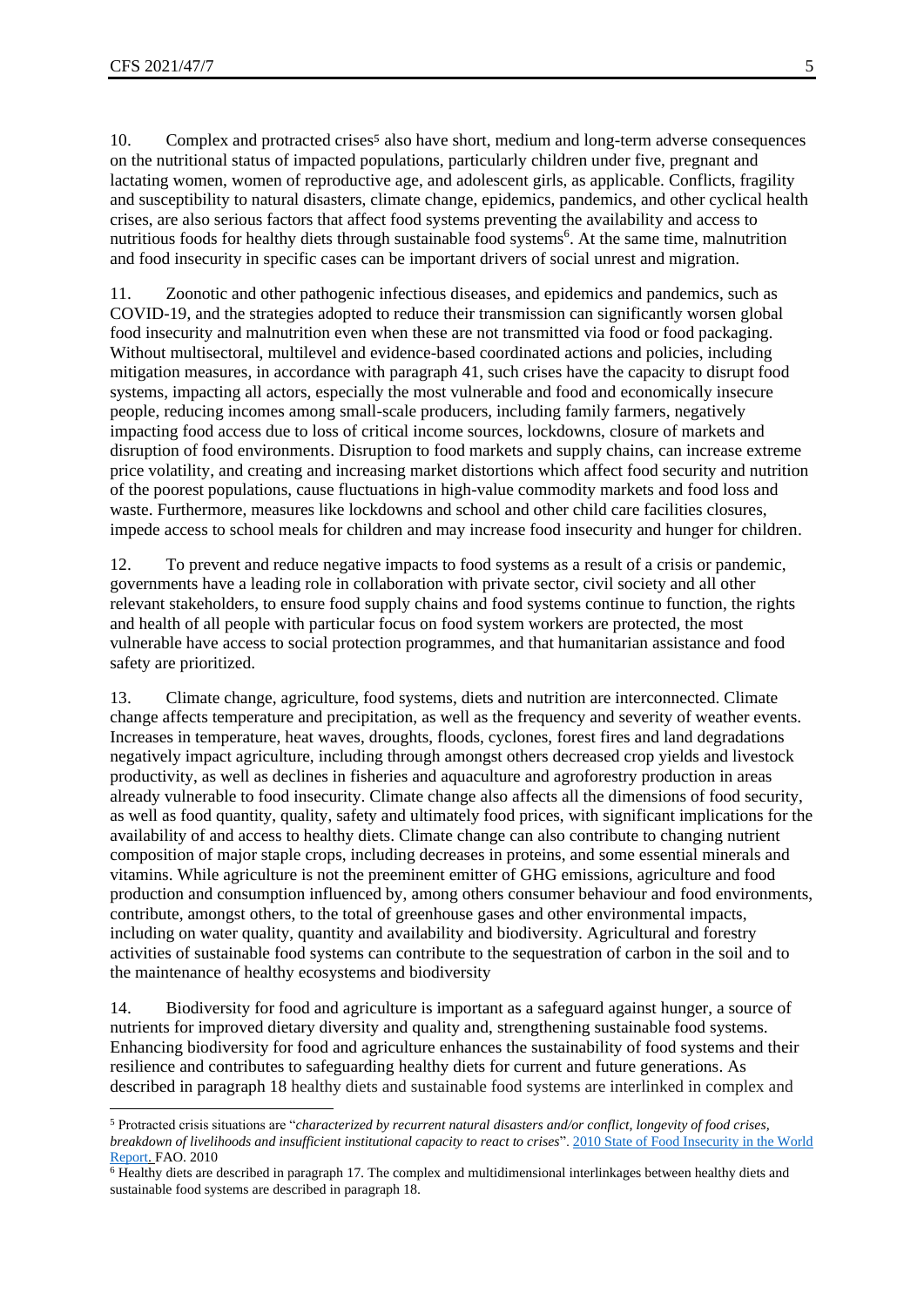multidimensional ways. Enhancing the sustainability of food systems and their resilience plays a fundamental role for healthy diets for all and is part of the key concept of heathy diets through sustainable foods systems as described in paragraph 18.

15. The process towards achieving sustainable food systems, recalling that transformation of food systems should be encouraged in a coherent manner, as appropriate and in accordance with and dependent on national contexts and capacities7, to enable healthy diets and improve nutrition for all should be inclusive, equitable, and resilient, and should contribute to, among others, enhancing the livelihoods of farmers and food system workers, the sustainable management and use of ecosystems, natural resources, water and biodiversity, and minimize food loss and waste.

16. Profound dietary changes, both positive and negative, are occurring due to a variety of socioeconomic and environmental factors, including people migrating to urban centers, changing food systems and food environments, increasing purchasing power and preferences of newly middle-class consumers and changing consumer choices and lifestyles, informed amongst other factors by the level of nutrition knowledge.

#### **B. 1.2 KEY CONCEPTS<sup>8</sup>**

<span id="page-5-0"></span>17. Healthy diets are those diets that are of adequate quantity and quality to achieve optimal growth and development of all individuals and support functioning and physical, mental and social wellbeing at all life stages and physiological needs. Healthy diets are safe, diverse, balanced, and based on nutritious foods. They help to protect against malnutrition in all its forms, including undernutrition, micronutrient deficiencies, overweight and obesity and lower the risk of diet-related non-communicable diseases. The exact make-up of healthy diets varies depending on an individual's characteristics (e.g. age, gender, lifestyle and degree of physical activity), geographical, demographical, cultural patterns and contexts, food preferences, availability of foods from local, regional and international sources, and dietary customs. Healthy dietary practices start early in life – breastfeeding fosters healthy growth and improves cognitive development and has long-term health benefits. WHO publishes guidance for healthy diets9. Many national health authorities publish specific dietary guidance. Regional health organizations, where applicable, may publish documents related to healthy diets and specific dietary advice as well<sup>10</sup>.

18. Healthy diets and sustainable food systems are interlinked in complex and multidimensional ways. The key concept of healthy diets through sustainable food systems entails the following elements. Sustainable food systems<sup>11</sup> provide food and enable healthy diets, while achieving the three dimensions of sustainable development, for current and future generations. Sustainable production, including sustainably managing and using natural resources, biodiversity and ecosystems, while at the same time improving economic and social conditions and livelihoods of farmers, can support and contribute to healthy diets. Advancing innovative pathways to achieve sustainable consumption and production, in accordance with paragraph 38, significantly contribute to sustainable food systems. Context-specific changes, in line with national priorities and relevant international obligations, are needed across multiple sectors and policy areas in the process towards achieving sustainable food systems and improved nutrition for all.

19. Nutritious foods are safe foods that contribute essential nutrients such as vitamins and minerals (micronutrients), fibre and other components to healthy diets that are beneficial for growth,

<sup>&</sup>lt;sup>7</sup> FAO Council, *Final Report of the 164<sup>th</sup> Session (2020)*, paragraph 15k.

<sup>8</sup> This section provides background information on key concepts that appear throughout the document. This section does not define these concepts and for many of them different definitions have been used internationally. <sup>9</sup> WHO guidance for a diet to be healthy are available at [https://www.who.int/who-documents-detail/healthy-diet](https://www.who.int/who-documents-detail/healthy-diet-factsheet394)[factsheet394](https://www.who.int/who-documents-detail/healthy-diet-factsheet394)

<sup>&</sup>lt;sup>10</sup> The VGFSyN does not reference any specific dietary guidance from those regional organizations.

<sup>&</sup>lt;sup>11</sup> As described in paragraph 21.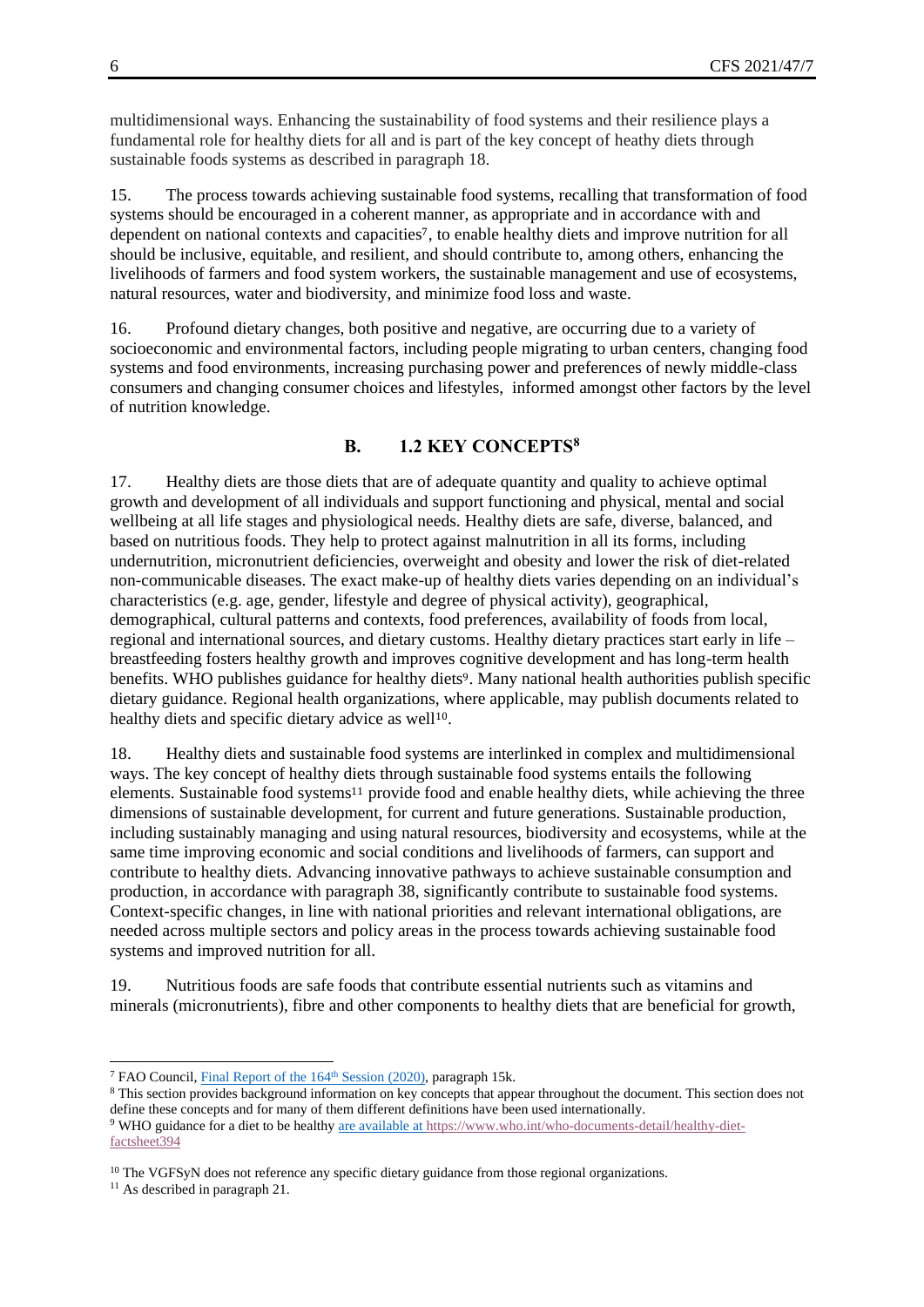health and development, guarding against malnutrition. In nutritious foods, the presence of nutrients of public health concern is minimized.

20. Unhealthy diets are a major risk factor of multiple forms of malnutrition and poor health outcomes globally. Unhealthy diets include those of insufficient quantity and quality of nutrients and are a driver of hunger, micronutrient deficiency and undernutrition. Furthermore, unhealthy diets relate to the excessive intake of food and beverages high in fat, especially saturated and trans-fats, sugars and salt/sodium12, which can have an impact on increased risk of overweight, and to higher susceptibility to obesity and diet-related NCDs<sup>13</sup>.

21. Food systems shape people's dietary patterns and nutritional status. Food systems are complex and multidimensional webs of activities, resources and actors involving the production, processing, handling, preparation, storage, distribution, marketing, access, purchase, consumption, and loss and waste of food, and the outputs of these activities, including social, economic and environmental outcomes. Food systems are constantly being shaped by different forces, drivers and structural changes and decisions by many different stakeholders that could affect their sustainability. Sustainable food systems have a fundamental role to play in promoting healthy diets and improving nutrition and enabling other public objectives of food systems. Sustainable food systems are food systems that enable food safety, food security and nutrition for current and future generations in accordance with the three dimensions (economic, social and environmental) of sustainable development. Sustainable food systems must be inclusive, equitable and resilient.

22. Agriculture includes crops, forestry, fisheries, livestock and aquaculture<sup>14</sup>. Agriculture and food systems encompass the entire range of activities involved in the production, processing, storage, marketing, retail, consumption, and disposal of goods that originate from agriculture, including food and non-food products, livestock, pastoralism, fisheries including aquaculture, and forestry; and the inputs needed and the outputs generated at each of these steps<sup>15</sup>.

23. The functionality of food systems and their ability to deliver healthy diets is influenced by a number of drivers which indicate that, in order to ensure food security and improve nutrition, context specific changes are needed not only in agriculture and food policies, but also across multiple sectors and policy areas that address, for example, national development priorities, economic policies, and social norms<sup>16</sup>. These context specific changes may require tailoring approaches to address the different drivers of poverty and inequities across populations.

24. The process towards achieving sustainable food systems that meet the dietary needs of populations, recalling that transformation of food systems should be encouraged in a coherent manner, as appropriate and in accordance with and dependent on national contexts and capacities, require policy, institutional and behavioural changes which are context-specific among food system actors. Food system-related policies should focus on their direct and indirect economic, social, environmental, cultural, nutritional, and health impacts, paying special attention to the poorest and most vulnerable to all forms of malnutrition and addressing barriers they face in accessing food for healthy diets through sustainable food systems.

25. Changes are needed within and across food systems, and their constituent elements -food supply chains, food environments, consumer behaviour - to generate positive outcomes along the three dimensions of sustainable development – social, economic, and environmental, with inclusive approaches for all relevant stakeholders.

<sup>&</sup>lt;sup>12</sup> [Rome Declaration on Nutrition,](http://www.fao.org/3/a-ml542e.pdf) ICN 2 (2014) – paragraph 7.

<sup>&</sup>lt;sup>13</sup> Research continues to develop the understanding of the properties, risks and benefits associated with all nutrients. Such research contributes, among others, to balanced, science and evidence-based health reporting and advisories. <sup>14</sup> [UNGA Resolution A/RES/74/242](https://undocs.org/en/A/RES/74/242) .Paragraph 20

<sup>&</sup>lt;sup>15</sup> [CFS Principles for Responsible Investment in Agriculture and Food Systems](http://www.fao.org/3/a-au866e.pdf) (CFS RAI), 2014. Paragraph 2 <sup>16</sup> HLPE. 2017.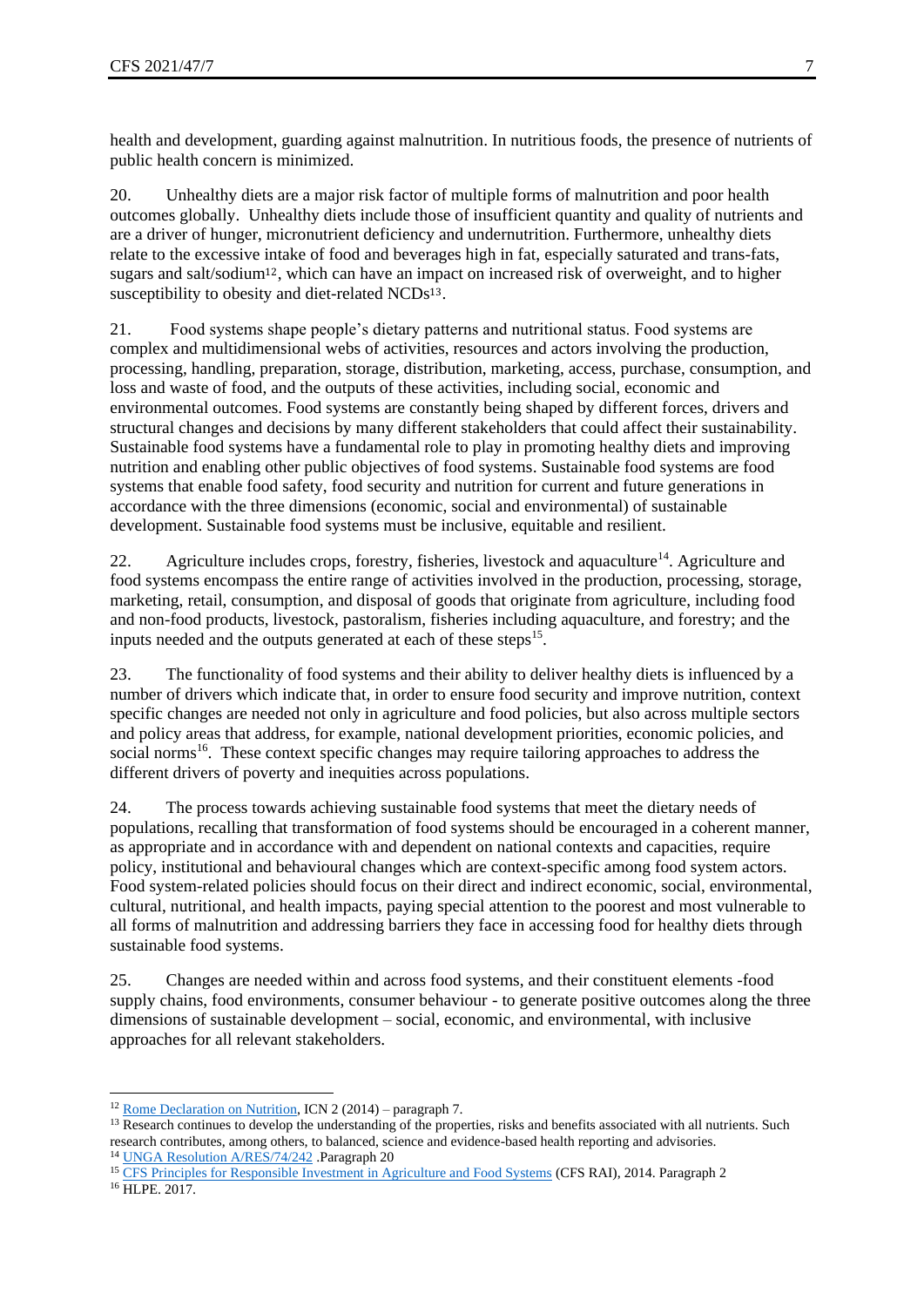26. Coordinated policies and processes are required to enhance policy coherence and coordination in addressing policy fragmentation across sectors such as health, agriculture, education, environment, water, sanitation, gender, social protection, trade, employment, and finance – all of which impact on food systems and nutrition outcomes, along the three pillars of sustainable development.

27. The Committee on World Food Security (CFS) has undertaken a policy process to produce Voluntary Guidelines on Food Systems and Nutrition (VGFSyN). The preparation of the VGFSyN is informed by the [High Level Panel of Experts on Food Security and Nutrition's \(HLPE\)](http://www.fao.org/3/a-i7846e.pdf/)<sup>17</sup> Report on [Nutrition and Food Systems](http://www.fao.org/3/a-i7846e.pdf/), additional literature as well as an inclusive consultation process that took place between May and November 2019 which involved the participation of CFS stakeholders<sup>18</sup>.

28. Food systems and nutrition are receiving increased attention from the global community, including the United Nations (UN) and its Member States, and are recognized as essential codeterminants for achieving the goals of the 2030 Agenda for Sustainable Development. In 2014, at the Second International Conference on Nutrition (ICN2), members of the Food and Agriculture Organization (FAO) and the World Health Organization (WHO) committed to ending hunger and malnutrition in all its forms<sup>19</sup>. In 2016, the General Assembly of the UN (UNGA) proclaimed the UN Decade of Action on Nutrition  $(2016-2025)^{20}$  and called upon FAO and WHO to lead its implementation, in collaboration with the World Food Programme (WFP), the International Fund for Agricultural Development (IFAD), and the United Nations Children's Fund (UNICEF), using coordinated mechanisms such as UN Nutrition and multistakeholder platforms such as the CFS in line with its mandate. In 2017, the UNGA proclaimed the United Nations Decade of Family Farming  $(2019-2028)^{21}$ . Specific attention to nutrition has been given by a number of UNGA Resolutions<sup>22</sup>, the UN Economic and Social Council  $(ECOSOC)^{23}$ , the UN Environment Assembly<sup>24</sup>, the World Health Assembly (WHA)<sup>25</sup>, the CODEX Strategic Plan 2020-2025<sup>26</sup>, and the UN Special Rapporteur on the Right to Food<sup>27</sup>, UNGA Resolution on the Prevention and control of non-communicable diseases (A/RES/73/2, October 2018).

29. In 2021 the UN Food Systems Summit will provide an opportunity for all stakeholders to discuss more inclusive and sustainable food systems for healthy diets for all. Likewise, the 2021 Tokyo Nutrition for Growth Summit will represent an opportunity to discuss how to strengthen the link between diets, food systems and health.

30. The VGFSyN are expected to contribute to and complement these international initiatives with a view to promoting policy coherence, coordination and convergence across different domains. They provide science and evidence-based guidance to help countries and other relevant stakeholders operationalize ICN2's Framework for Action<sup>28</sup> recommendations in support of the progressive realization of the right to adequate food in the context of national food security, and other relevant rights, as applicable, including the right of everyone of the enjoyment of the highest attainable standard of physical and mental health, and to achieve the 2030 Agenda on Sustainable Development.

<sup>26</sup> [Codex Strategic Plan 2020-2025,](http://www.fao.org/3/ca5645en/CA5645EN.pdf) Codex Alimentarius - FAO, WHO

<sup>&</sup>lt;sup>17</sup> The HLPE is the science-policy interface of CFS and provides a structured evidence base to inform CFS policy discussions drawing on existing research and knowledge, experiences, and policies at different scales and in different contexts.

<sup>&</sup>lt;sup>18</sup> With meetings in Italy, Ethiopia, Thailand, Hungary, Egypt, Panama, and the United States of America, as well as through an electronic consultation.

<sup>&</sup>lt;sup>19</sup> FAO/WHO. 2014. ICN2[, Rome Declaration on Nutrition.](http://www.fao.org/3/a-ml542e.pdf)

<sup>&</sup>lt;sup>20</sup> UNGA Resolution  $\triangle$ /RES/70/259 - Th[e Work Programme of the UN Decade of Action on Nutrition](https://www.un.org/nutrition/sites/www.un.org.nutrition/files/general/pdf/mv131_rev1_undoa_wp_rev1_en.pdf)

<sup>&</sup>lt;sup>21</sup> [UNGA Resolution A/RES/72/239.](https://undocs.org/A/RES/72/239)

<sup>&</sup>lt;sup>22</sup> UNGA Resolutions, on the prevention and control of non-communicable diseases [A/RES/73/2,](https://undocs.org/A/RES/73/2) on global health and foreign policy  $\frac{\text{A/RES}/73/132}{\text{A}}$ , and on agriculture development, food security and nutrition  $\frac{\text{A/RES}/73/253}{\text{A}}$ .

<sup>&</sup>lt;sup>23</sup> [Ministerial Declaration of the 2018 High-Level Political Forum on Sustainable Development](http://www.un.org/ga/search/view_doc.asp?symbol=E/HLS/2018/1&Lang=E,%20para%2026,%20p.%207)

<sup>&</sup>lt;sup>24</sup> [Ministerial Declaration of the 2019 United Nations Environment Assembly](http://wedocs.unep.org/bitstream/handle/20.500.11822/27701/Draft%20Ministerial%20Declaration%20Fifth%20Draft%20as%20of%2014.03.2019.pdf?sequence=1&isAllowed=y,%20para%205.d,%20p.%202)

<sup>&</sup>lt;sup>25</sup> The World Health Assembly has endorsed the Comprehensive implementation plan for maternal, infant and young child [nutrition,](https://apps.who.int/iris/bitstream/handle/10665/113048/WHO_NMH_NHD_14.1_eng.pdf;jsessionid=CA83C0A1FF901F291CF3D1CFF1006DCD?sequence=1) and the [WHO Global action plan for the prevention and control of noncommunicable diseases 2013-2020,](https://apps.who.int/iris/bitstream/handle/10665/94384/9789241506236_eng.pdf?sequence=1) which delineate policy options for the prevention of malnutrition in all its forms and the promotion of healthy diets.

<sup>&</sup>lt;sup>27</sup> [A/71/282 "Interim report of the Special Rapporteur on the right to food"](https://undocs.org/A/71/282) an[d A/RES/74/149 "The Right to Food".](https://undocs.org/en/A/RES/74/149)

<sup>28</sup> FAO/WHO. 2014. ICN2[, Framework for Action.](http://www.fao.org/3/a-mm215e.pdf)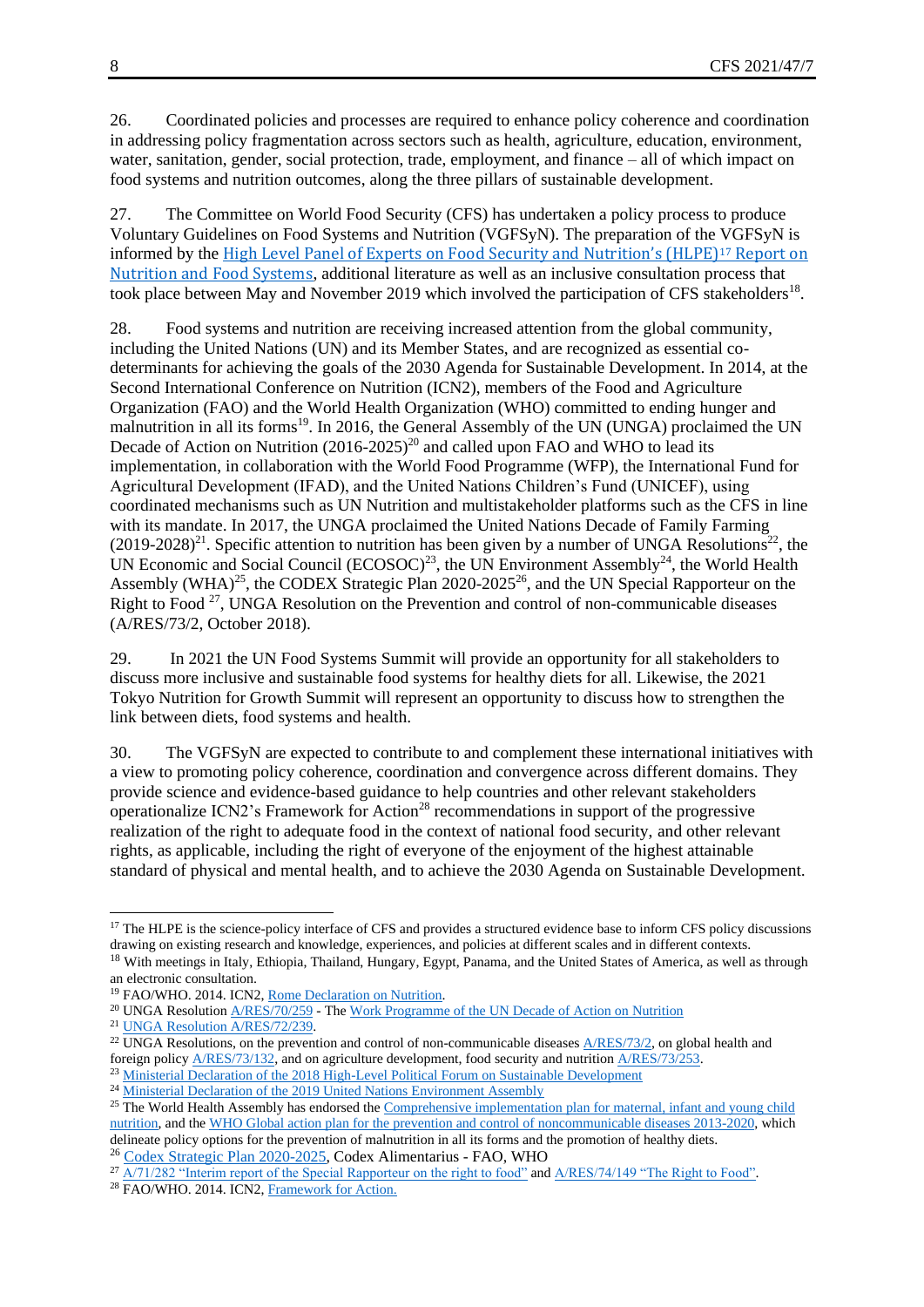# **II. PART 2 – OBJECTIVES AND GUIDING PRINCIPLES**

#### **A. 2.1 OBJECTIVES AND PURPOSE**

<span id="page-8-1"></span><span id="page-8-0"></span>31. The objective of the VGFSyN is to contribute to the process towards achieving sustainable food systems and improved nutrition, recalling that transformation of food systems should be encouraged in a coherent manner, as appropriate and in accordance with and dependent on national contexts and capacities, in accordance with the three dimensions of sustainable development. The aim is also to present a set of guidelines that help ensure that diets needed for adequate nutrition are accessible, available, affordable, safe and of adequate quality and quantity, conforming with beliefs, culture and traditions, dietary habits, and preferences of individuals, in accordance with national and international laws and obligations<sup>29</sup>. The VGFSyN are intended to provide guidance mainly to governments as well as specialized institutions and other stakeholders on appropriate policies, responsible investments and institutional arrangements needed to address the key causes of malnutrition in all its forms from a food systems perspective. The VGFSyN contribute to the implementation of the 2030 Agenda for Sustainable Development and its Sustainable Development Goals, as well as the progressive realization of the right to adequate food in the context of national food security for all, particularly for the most vulnerable and affected groups.

32. The VGFSyN are intended to support the implementation of the UN Decade of Action on Nutrition (2016-2025) with the objective of increasing the visibility, coordination and effectiveness of nutrition actions at all levels, as key aspects toward the achievement of the 2030 Agenda for Sustainable Development.

33. The VGFSyN present a comprehensive, systemic, and science and evidence-based approach to achieving healthy diets through sustainable food systems by addressing policy fragmentation with a special emphasis on the food, agriculture, and nutrition sectors, while also addressing economic, social and environmental sustainability issues and direct and indirect impacts. The VGFSyN consider the diversity and complexity of food systems with the aim of promoting policy coherence and coordination, considering benefits, costs and trade-offs, while recognizing national capacities and priorities, and fostering and guiding an inclusive dialogue among different institutions, sectors and all relevant stakeholders in the food system.

34. The VGFSyN are intended to be global in scope and to provide guidance to governments and relevant stakeholders when designing context-specific policies, laws, regulatory frameworks, strategies, plans and programmes. They take into consideration different national realities, capacities, and levels of development, as well as different types of food systems and the many drivers impacting them.

35. The VGFSyN recognize that shocks, economic, social and environmental crises and pandemics present strong challenges to the functioning of food systems, and emphasize the importance of sustainable and resilient food systems, for example through a range of sustainable innovative approaches such as agroecology, sustainable intensification, no-till farming, organic agriculture, mainstreaming biodiversity across agricultural sectors, and all other innovations and technologies to promote sustainable food systems. The VGFSyN provide guidance to minimize potential negative impacts on food systems and food security and nutrition<sup>30</sup>.

36. The VGFSyN take evidence from a range of rigorous studies, based on scientific, interdisciplinary, traditional, indigenous and local knowledge, sustainable practices and experience,

<sup>&</sup>lt;sup>29</sup> FAO/WHO. 2014. ICN2[, Rome Declaration on Nutrition.](http://www.fao.org/3/a-ml542e.pdf) Paragraph 5.b.

<sup>&</sup>lt;sup>30</sup> In the VGFSyN, these approaches could be referred to as agroecological and other innovative approaches. Further analysis, information and recommendations on agroecological and other innovative approaches can be found in the expert publications, such as the CFS HLPE Report on Agroecological and other innovative approaches for sustainable agriculture and food systems that enhance food security and nutrition. Agroecological and other innovative approaches are the subject of a CFS policy convergence process, as described in the CFS MYPoW 2020-2023.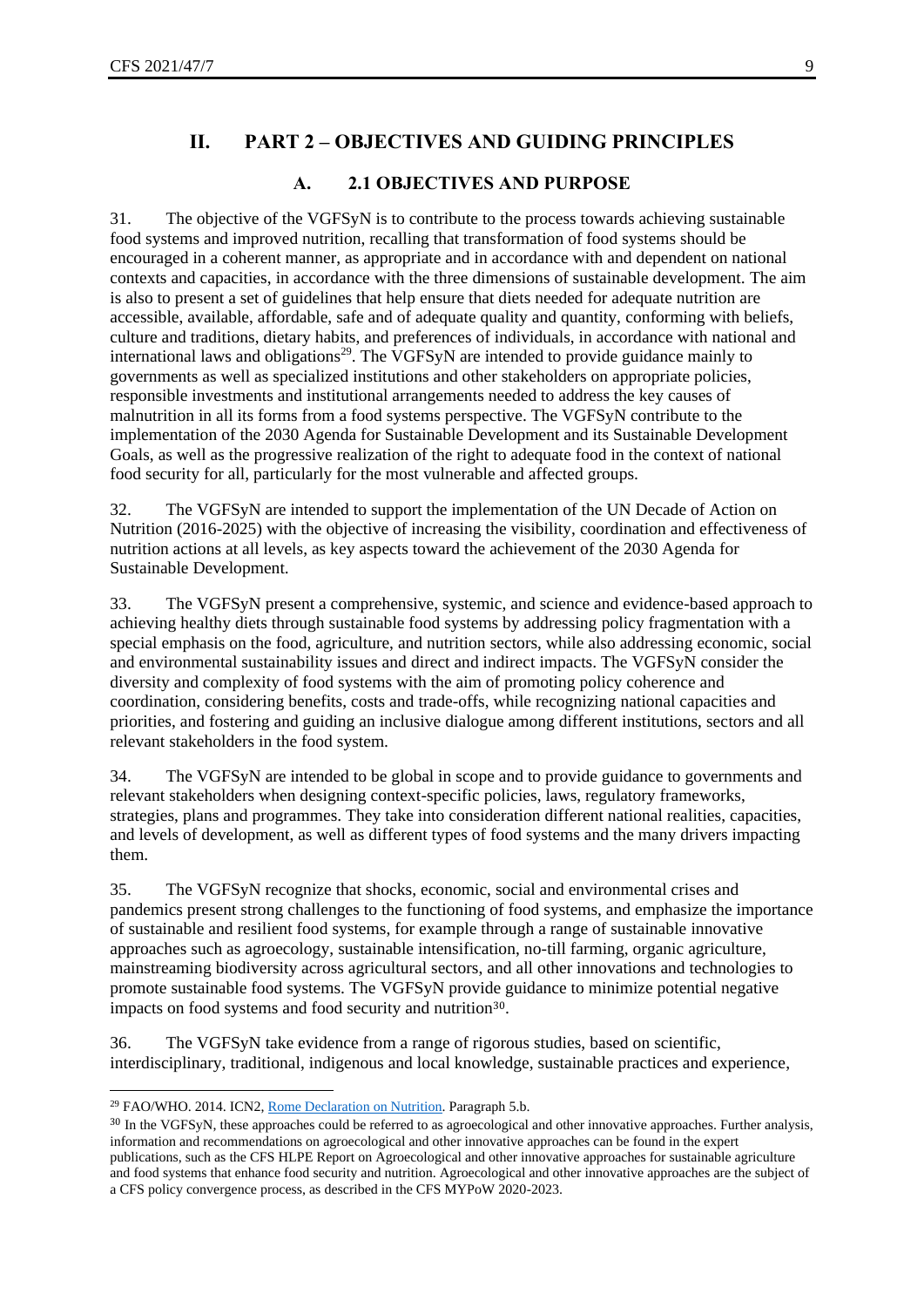including those resulting from dialogues on different forms of knowledge - at global, regional and national levels - and apply the evidence through a broad lens.<sup>31</sup> Much of the evidence in the VGFSyN comes from the HLPE 2017 report, various UN technical documents, and peer-reviewed scientific literature.

# **B. 2.2 NATURE, SCOPE AND INTENDED USERS**

<span id="page-9-0"></span>37. The VGFSyN are voluntary and non-binding.

38. The VGFSyN are intended to be interpreted and applied consistently with existing obligations under relevant national and international law, with due regard to voluntary commitments under applicable international and regional instruments. Nothing in the VGFSyN should be read as limiting or undermining any legal obligations to which States may be subject under international law<sup>32</sup>.

39. The VGFSyN are intended to be interpreted and applied in accordance with national legal systems and their institutions. They should be implemented within countries and at regional and global levels, taking into account different national realities, capacities and levels of development and respecting national policies and priorities $33$ .

40. The VGFSyN are intended to build upon and complement the work and mandate of other international bodies, and related guidance contained in other policy products developed by CFS as well as by other institutions, including:

- [Agenda 2030 for Sustainable Development](https://www.un.org/ga/search/view_doc.asp?symbol=A/RES/70/1&Lang=E) (2015);
- United Nations Rio Declaration on the Environment and Development (1992):
- [Voluntary Guidelines to support the progressive realization of the right to adequate food in the](http://www.fao.org/3/a-y7937e.pdf)  [context of the national food security](http://www.fao.org/3/a-y7937e.pdf) (2004);
- [CFS Voluntary Guidelines on the responsible governance of tenure of land, fisheries and](http://www.fao.org/3/i2801e/i2801e.pdf)  [forests in the context of national food security –](http://www.fao.org/3/i2801e/i2801e.pdf) VGGT (2012);
- CFS Global Strategic Framework for Food Security and Nutrition GSF (201[7]);
- [WHA Six Global Nutrition Targets for 2025](https://www.who.int/nutrition/global-target-2025/en/) (2012);
- CFS Policy Recommendations on Investing in Smallholder Agriculture for Food Security (2013); [[FAO/WHO] International Code of Conduct on Pesticides Management 2013);]
- [CFS Principles for responsible investment in agriculture and food systems –](http://www.fao.org/3/a-au866e.pdf) RAI (2014);
- CFS Policy Recommendations on Food losses and waste in the context of sustainable food [systems \(2014\);](http://www.fao.org/3/a-av037e.pdf)
- CFS Policy Recommendations on Sustainable fisheries and aquaculture for food security and nutrition (2014);
- FAO/WHO Second International Conference on Nutrition (ICN2), Rome Declaration on [Nutrition](http://www.fao.org/3/a-ml542e.pdf) (2014);
- FAO/WHO Second International Conference on Nutrition (ICN2), [Framework for Action](http://www.fao.org/3/a-mm215e.pdf) (2014);
- FAO Voluntary Guidelines for Securing Sustainable Small-Scale Fisheries in the context of [Food Security and Poverty Eradication \(2014\);](http://www.fao.org/3/a-i4356en.pdf)
- [CFS Framework for Action for food security and nutrition in protracted](http://www.fao.org/3/a-bc852e.pdf) crises FFA (2015);
- [CFS Policy Recommendations on Water for food security and nutrition \(2015\);](http://www.fao.org/3/a-av046e.pdf)
- [CFS Policy Recommendations on Connecting smallholders to markets](http://www.fao.org/3/a-bq853e.pdf) (2016);

<sup>&</sup>lt;sup>31</sup> Because situations can vary widely, the generalizability of evidence to other situations is often important, but not always available, for food system actions that address diets and nutrition. Additional research is needed to contribute to the evidencebase of policymaking. The VGFSyN bring together evidence from different methodologies: some of which is experiential that holds promise for real-world relevance, some comes from the evaluation of programmes and policies that provide guidance on implementation in specific settings and contexts.

<sup>&</sup>lt;sup>32</sup> CFS RAI, paragraph 13

<sup>33</sup> CFS RAI, paragraph 14, and 2030 Agenda for Sustainable Development, paragraph 21.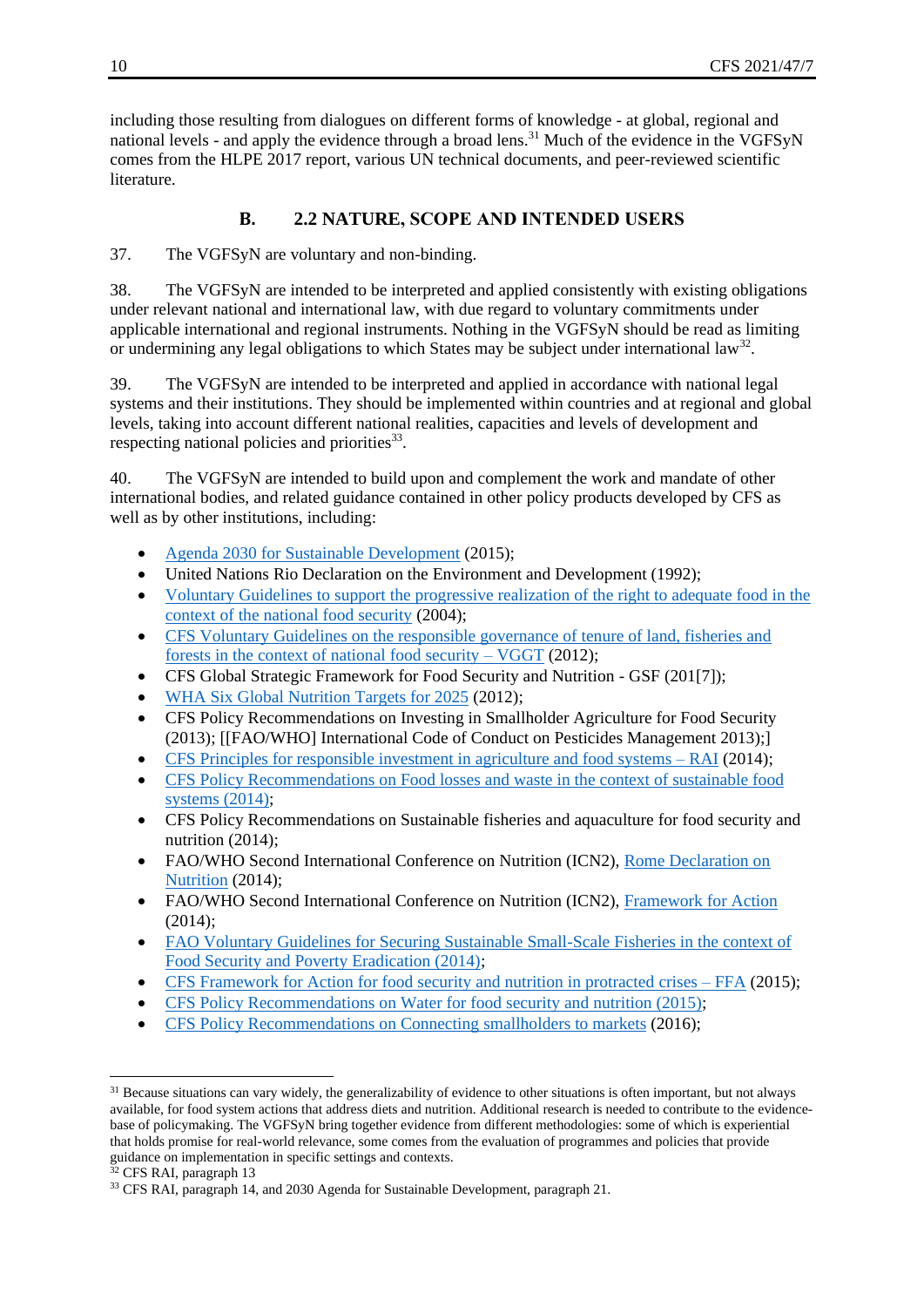- [CFS Policy Recommendations on Sustainable agricultural development for food security and](http://www.fao.org/3/a-bq854e.pdf)  [nutrition: what roles for livestock? \(2016\);](http://www.fao.org/3/a-bq854e.pdf)
- FAO Voluntary Guidelines for Sustainable Soil Management (2017);
- Political Declaration on the Third High Level meeting of the United Nations General Assembly on the Prevention and Control of Non-Communicable Diseases (2018);
- WHO Global Action Plan for the Prevention and Control of Non-Communicable Diseases 2013-2020;
- [FAO Ten Elements of Agroecology](http://www.fao.org/3/i9037en/I9037EN.pdf) (2019);
- [FAO] International Code of Conduct for the Sustainable Use and Management of Fertilizers (2019);
- United Nations Environment Assembly Ministerial Declaration on Innovative Solutions for Environmental Challenges and Sustainable Consumption and Production (4, 19).

41. The VGFSyN are intended to be applied, consistent with the following instruments as far as each of these instruments are relevant and applicable and as far as they have been agreed, acknowledged and/or endorsed by respective Member States:

- Universal Declaration of Human Rights adopted by the UN General Assembly in 1948 and human rights treaties which are binding for the respective State Parties;
- [International Covenant on Social, Economic and Cultural Rights;](https://www.ohchr.org/Documents/ProfessionalInterest/cescr.pdf)
- United Nations Declaration on the Rights of Indigenous Peoples (UNDRIP);
- United Nations Declaration on the Rights of Peasants and other People Working in Rural Areas (UNDROP);
- UN Resolution A/RES/70/259, United Nations Decade of Action on Nutrition (2016-2025);
- United Nations Declaration on the Right to Development;
- ILO Declaration on Fundamental Principles and Rights at Work;
- United Nations Convention on the Rights of Persons with Disabilities (CRPD);
- Convention on Biological Diversity;
- United Nations Framework Convention on Climate Change;
- International Plant Protection Convention:
- International Treaty on Plant Genetic Resources for Food and Agriculture;
- FAO/WHO International Code of Conduct on Pesticides Management;
- Standards, guidelines and recommendations adopted by the Codex Alimentarius Commission, World Organization for Animal Health, OIE and the IPPC;
- Relevant international multilateral trade instruments, including WTO agreements such as WTO Technical Barriers to Trade agreement (TBT) and WTO Agreement on the Application of Sanitary and Phytosanitary Measures (SPS).

42. The VGFSyN are intended to support governments, including relevant ministries and national, sub-national, and local institutions and authorities, and parliamentarians, to develop processes for the design and implementation of holistic, multisectoral, science and evidence-based and inclusive public policies as well as to be used in policy discussions and implementation processes by relevant stakeholders such as:

- a) Intergovernmental and regional organizations, including specialized UN agencies;
- b) Civil society and non-governmental organizations, indigenous peoples and local communities, vulnerable groups, rural women and young people, smallholders, peasants, family farmers, fisherfolks, pastoralists, farmers, rangers as well as their organizations, cooperatives and networks and landless and food system workers;]
- c) Private sector organizations, including but not limited to small and medium enterprises, agribusiness, food and beverage manufacturers, food retailers including supermarkets, food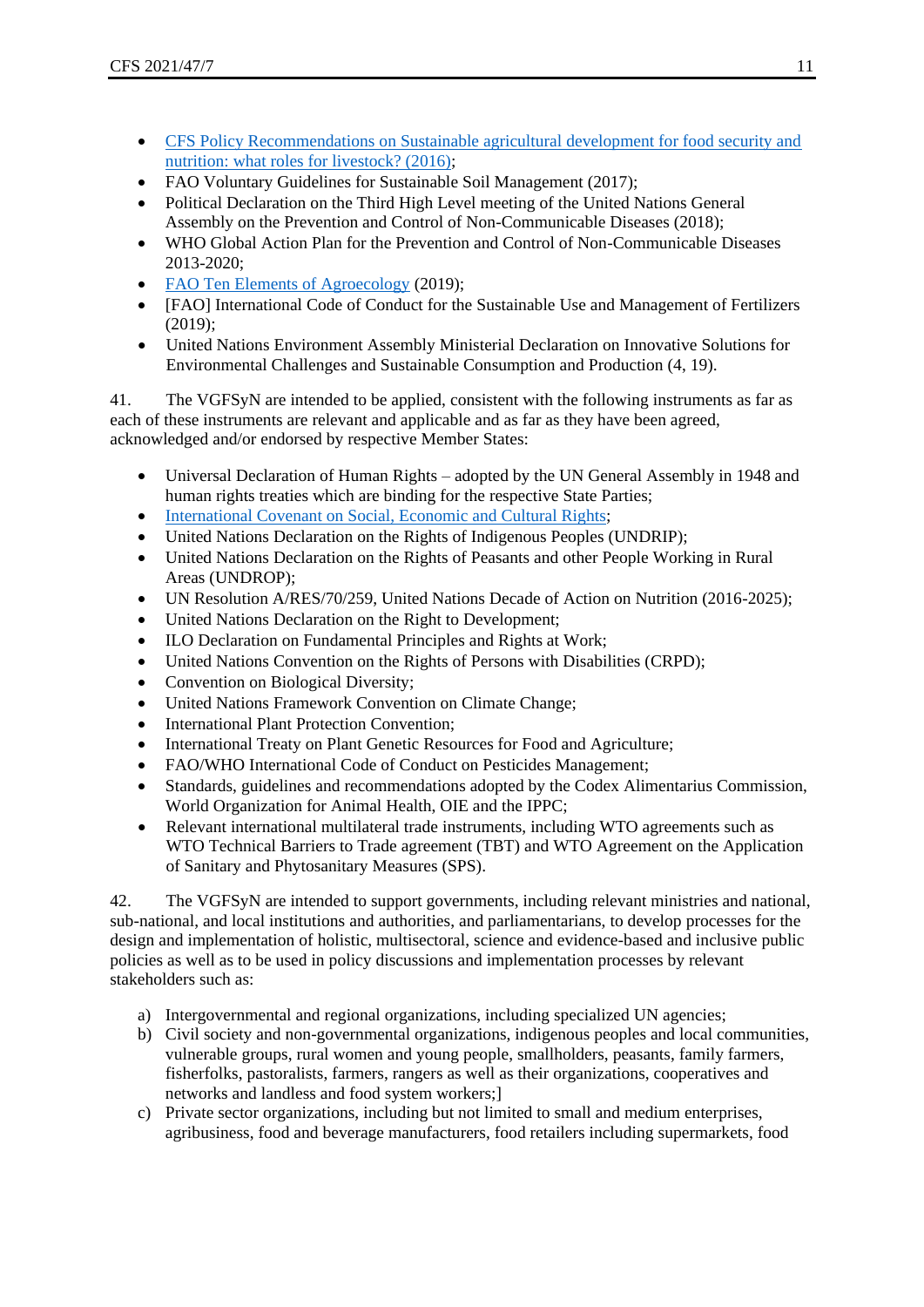service providers, industry trade associations, food wholesalers, food distributors, traders, and the advertising and marketing sector  $34$ ;

- d) Research organizations, academic institutions, and universities;
- e) Development partners, including international financial institutions;
- f) Private donors, foundations, and funds;
- g) Consumer associations.

43. The VGFSyN support States' obligations regarding the progressive realization of the right to adequate food in the context of national food security, and all intended users' responsibility to respect human rights.

44. In implementing the VGFSyN governments are urged to refrain from promulgating and applying any unilateral economic, financial or trade measures not in accordance with international law and the Charter of the United Nations that impede the full achievement of economic and social development, particularly in developing countries<sup>35</sup>.

45. In implementing the VGFSyN governments are urged to correct and prevent trade restrictions and distortions in world agricultural markets, including through the parallel elimination of all forms of agricultural export subsidies and all export measures with equivalent effect, in accordance with the mandate of the Doha Development Round<sup>36</sup>.

# **C. 2.3 GUIDING PRINCIPLES**

<span id="page-11-0"></span>46. The VGFSyN include six guiding principles<sup>37</sup> that emerged from the consultation process as foundational when considering the different actions that should be followed to contribute to the process towards achieving sustainable food systems and improved nutrition for all.

47. Food systems serve and support multiple objectives within the three dimensions of sustainable development. While food systems might differ greatly, they offer different opportunities for public policies, mechanisms, instruments and investments that aim to achieve the 2030 Agenda for Sustainable Development.

48. These principles draw on the need to ensure human dignity, equality, non-discrimination, participation, accountability, transparency, empowerment, and the rule of law in order to contribute to the progressive realization of the right to adequate food in the context of national food security.

- a) Systemic, multisectoral, science- and evidence-based approach. Promote a systemic, multisectoral, and science and evidence-based approach that considers food systems in their totality and varied cultural dimensions, appropriately integrates indigenous and traditional forms of knowledge, seeks to maximize outcomes across all sustainable development dimensions, and looks at the multidimensional causes of malnutrition in all its forms.
- b) Coherent, coordinated, context-specific and inclusive policies. Contribute to the formulation and implementation of coherent, coordinated, context-specific and inclusive policies and related responsible investment through coordinated actions among different actors and across all relevant sectors at international, regional, national, subnational, and local levels.
- c) Accountability, transparency and participation. Support efforts in strengthening governance, including accountability mechanisms, fostering citizen and stakeholder participation in national debates on food security and nutrition and on food systems, and transparent and

<sup>35</sup> 2030 Agenda for Sustainable Development, paragraph 30. [UNGA Resolution A/RES/70/1 \(2015\).](https://www.un.org/ga/search/view_doc.asp?symbol=A/RES/70/1&Lang=E)

<sup>&</sup>lt;sup>34</sup> The private sector is made up of many different types of companies with a wide range of sizes, scales, human and financial resources, as well as varying reach into local, domestic and international markets.

<sup>36</sup> 2030 Agenda for Sustainable Development, paragraph 2.b

<sup>&</sup>lt;sup>37</sup> These guiding principles are consistent with already agreed international documents and tools, such as the Rome Declaration on Nutrition and the Framework for Action of ICN2 and the 1996 World Food Summit Declaration.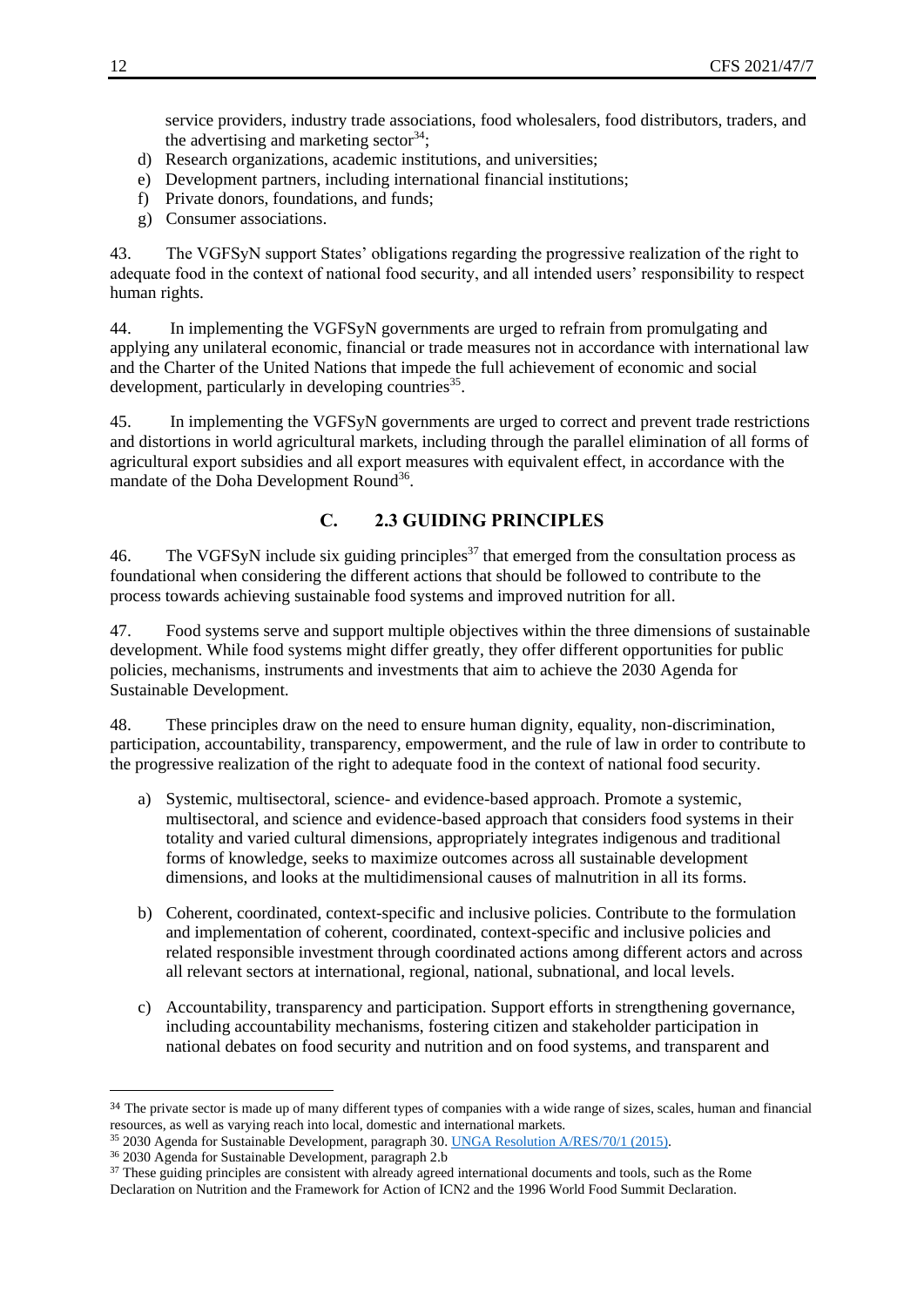inclusive decision-making processes, which are based on transparent rules of engagement including safeguards for the identification and management of potential conflicts of interest.

- d) Healthy and prosperous people, healthy planet. Promote policies and actions that enhance the livelihoods, health, and well-being of the population, as well as sustainable food production and responsible consumption of safe, diverse and nutritious foods to enable healthy diets and to protect and promote sustainable use of natural resources, biodiversity and ecosystems, and support mitigation and adaptation to climate change, as appropriate.
- e) Gender equality and women's empowerment. Promote equitable access to sufficient, safe and nutritious foods that meet dietary needs and food preferences for an active and healthy life independent of social or demographic factors such as race, gender, income or geographic region. Promote gender equality and women's and girls' empowerment, and respect, protect and fulfill their rights in the context of food security and nutrition, creating the conditions for women's involvement in decision-making as well as their participation in all economic, political and social sectors and strong engagement in shaping sustainable food systems that improve nutrition, recognizing their critical role in care, education, agriculture, health promotion and food production and consumption. This may entail targeted strategies to support women in their existing roles in areas such as care, education, agriculture, health promotion and food preparation, production, consumption and preservation of indigenous, traditional and local knowledge. However, it also requires changes in business as usual to actively engage men and boys to promote nutrition as a joint household responsibility.
- f) Youth empowerment and engagement. Promote strategies, policies and investments aiming at strengthening education and capacity building programmes for youth, enabling their autonomy, decision-making and empowerment, increasing their access to decent work opportunities including in rural areas, living wages and social protection, and innovative practices as well protecting them from hazardous and inappropriate work , as ways to stimulate their roles as change agents towards sustainable food systems for current and future generations.

# <span id="page-12-0"></span>**III. PART 3 – THE VOLUNTARY GUIDELINES ON FOOD SYSTEMS AND NUTRITION**

49. With the aim of fostering the achievement of the Agenda 2030 for Sustainable Development and its Sustainable Development Goals, the VGFSyN provide a framework to promote policy coherence and coordination and to bring various stakeholders who are involved in food systems to work together to achieve healthy diets for everyone through sustainable food systems.

50. To achieve the 2030 Agenda for Sustainable Development, and its Sustainable Development Goals, taking into account other international commitments and obligations, relevant agreed World Health Assembly (WHA) resolutions and decisions, as well as to fulfill national commitments to end malnutrition in all its forms, in accordance with the three dimensions of sustainable development while safeguarding natural resources, economic growth and social wellbeing, a food systems approach is needed that recognizes that the various parts that make up food systems are interconnected. Any action or decision to address one aspect of a food system will likely impact other aspects, and food systems respond and are impacted by other systems, situations, and contexts. Thinking systematically and interdisciplinarily about the process towards achieving sustainable food systems, recalling that transformation of food systems should be encouraged in a coherent manner, as appropriate and in accordance with and dependent on national contexts and capacities, can foster that challenges are tackled from multiple perspectives. Thus, the VGFSyN provide guidance on a range of science and evidence-based policy actions spanning the diversity of food supply chains, food environment and responsible consumption, as well as the drivers and people that shape those actions.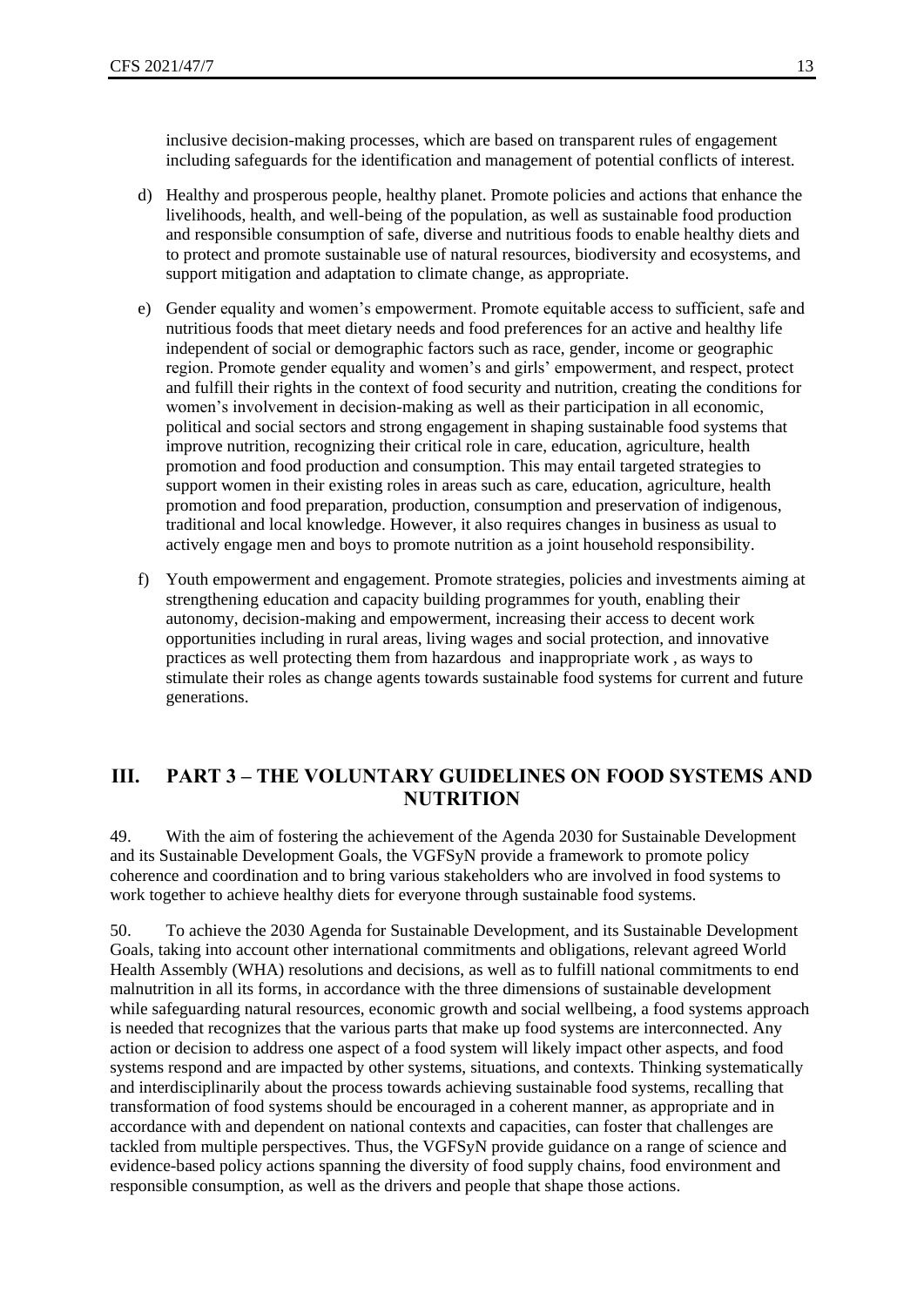51. During the consultation process, CFS stakeholders identified a number of cross-cutting factors that are relevant for improving diets and nutrition that determined the seven focus areas around which the VGFSyN are structured: i) transparent, democratic and accountable governance; ii) sustainable food supply chains to achieve healthy diets in the context of economic, social and environmental sustainability, and climate change; iii) Equal and equitable access to healthy diets through sustainable food systems; iv) food safety across sustainable food systems; v) people-centered nutrition knowledge, education and information; vi) gender equality and women's empowerment across food systems; and vii) resilient food systems in humanitarian contexts.

52. The first focus area, the governance of food systems, which establishes the foundation of the remaining policy recommendations of the VGFSyN, is interwoven across the six other areas. Three focus areas (ii, iii, and v) cover the main components of food systems while an additional area (iv) is based on the recognition of the increased importance of collective action in addressing food safety. Special attention is focused on women because of the vital role they play in food systems (focus area vi). The humanitarian context serves as a standalone focus area (vii) because it will continue to be a significant global issue in the context of climate change, protracted crises, conflict and migration.

53. The guidance is principally addressed to governments who should consider it in relation to national and sub-national priorities, needs and conditions, and assess the relevance of the policy in each food system contexts, paying due attention to all direct and indirect costs or benefits of economic, social and environmental impacts. It is important for countries to implement a diagnostic lens to their food systems in a systematic and holistic way. This would entail, amongst others, understanding the types of food systems that exist, the make-up and complexity of their food systems, and the major drivers for change, disruption, exclusion/inclusion and growth. With the aim to achieve sustainable food systems and healthy diets in accordance with the Agenda 2030, Governments are encouraged to systemically analyze and monitor costs, benefits, trade-offs, and impacts of their actions, across sectors and actors within their own context of economic, socio-cultural and environmental conditions and objectives.

#### **A. 3.1– TRANSPARENT, DEMOCRATIC AND ACCOUNTABLE GOVERNANCE**

<span id="page-13-0"></span>54. This section lays out the importance of governance mechanisms, leadership and accountability across the range of actors, at global, regional, national and local levels, within food systems. Governments are responsible for developing sound, science and evidence-based, coherent and coordinated, context-specific public policies, and regulatory and legislative frameworks that govern food systems, promote awareness, and set priorities for impactful action. Governments also should develop transparent mechanisms for monitoring and evaluating the distribution of transition costs, cost and benefits of policy actions across sectors and actors, manage conflicts of interests, safeguards against power imbalances, and other safeguards to put public interests before other interests.

#### <span id="page-13-1"></span>*3.1.1 Promoting policy coordination and coherence by integrating food systems and nutrition into local, national and regional development:*

- a) Governments should foster policy coordination and coherence across sectors and agencies to reduce all forms of malnutrition from a food systems perspective. These sectors and agencies may include those impacting health, agriculture, education, environment, water, sanitation, gender equality, social protection, trade, employment, and finance. Governments should include the sustainability of food systems as a priority in order to effectively align relevant sectors around a common set of goals.
- b) Governments should integrate and promote sustainable food system strategies and actions that enable healthy diets and improved nutrition into national and local development, health, economic, agricultural, climate/environment, and disaster risk and pandemic diseases reduction policies. Governments should consider increased and improved budgetary allocations, where appropriate, to food system activities and components, assessing and taking into account all positive and negative environmental, economic and social impacts of the various food systems activities and components, considering, as appropriate, indicators of the 2030 Agenda, with clear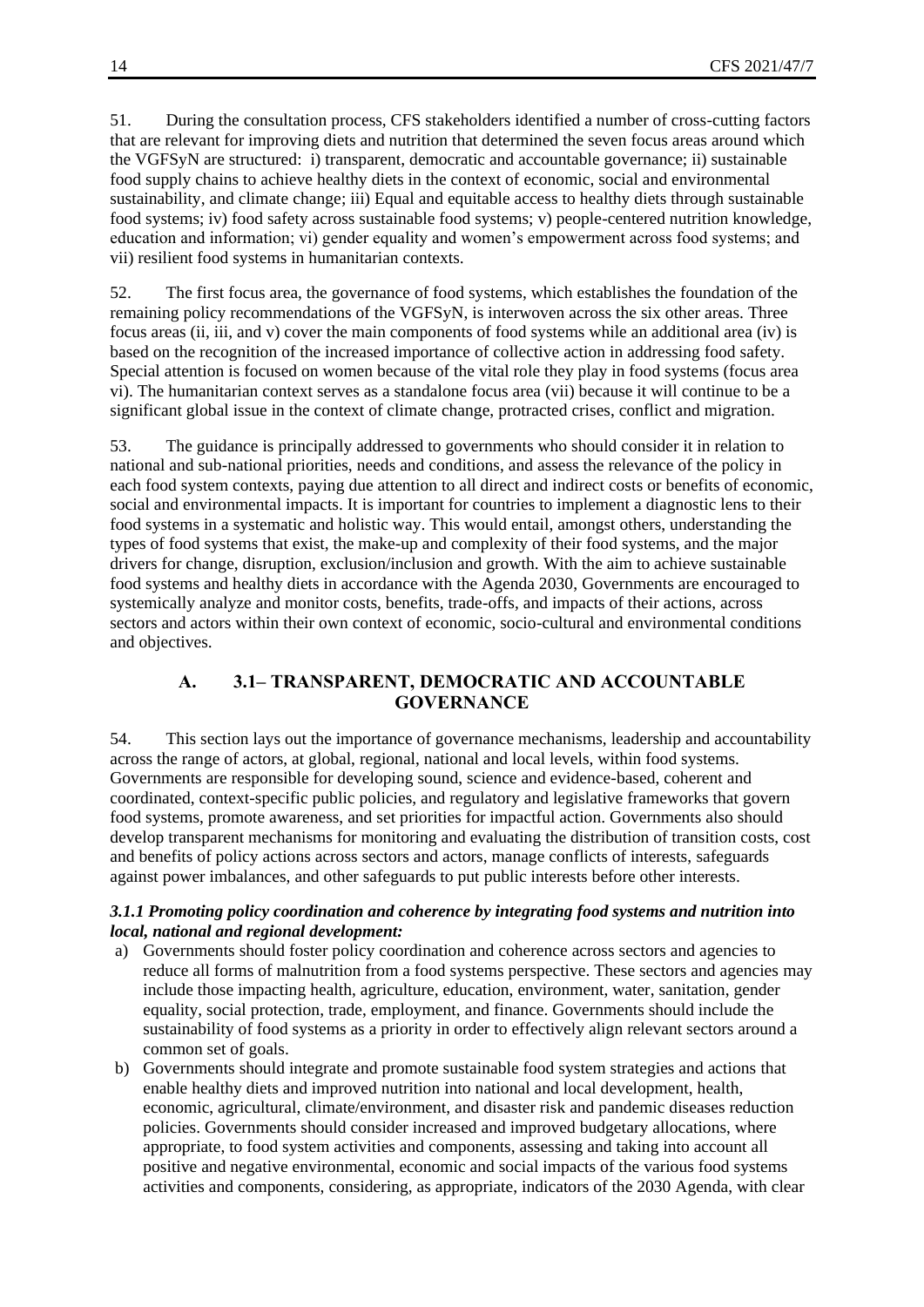and transparent objectives of improving diets and nutrition, to address malnutrition in all its forms.

- c) Acknowledging that a universal, rules-based, open, non-discriminatory and equitable, multilateral trading system will promote agriculture and rural development in developing countries and contribute to achieving food security and improving nutrition $38$ . Also, governments, intergovernmental and regional organizations should implement national, regional and international strategies to promote the inclusive participation of farmers and fishers and fish workers, including small-scale farmers, indigenous peoples and local communities, peasants and other small-scale food producers, food systems workers, including women, in community, national, regional and international markets<sup>39</sup>.
- d) Governments should identify opportunities within food systems to achieve national and global food security and nutrition goals, monitor and measure progress against targets, and indicators set out by the 2030 Agenda for Sustainable Development<sup>40</sup> and the WHO 2025 Global Nutrition  $targest<sup>41</sup>$ .

#### <span id="page-14-0"></span>*3.1.2 Strengthening multisectoral, multistakeholder and multilevel coordination and actions:*

- a) Governments, intergovernmental organizations and development partners, across sectors at all levels, should work to enable healthy diets and improved nutrition through sustainable food systems, strengthened policy and legal frameworks and institutional capacities that address the multiple causes and consequences of malnutrition in all its forms and food-related economic, social and environmental challenges. This coordination should establish and/or strengthen multisectoral, multilevel and multistakeholder mechanisms<sup>42</sup> that oversee the design and implementation of evidence- and science-based, context specific policies, strategies, and interventions respecting cultural diversity that contribute to improved nutrition outcomes at national, sub-national and local levels.
- b) Governments and intergovernmental actors should facilitate an inclusive and transparent dialogue ensuring the participation of all relevant stakeholders and actors in the food system, giving special attention to small-medium enterprises and smallholder producers and to the most affected by hunger and malnutrition in all its forms. This dialogue should include all dimensions of sustainable development in food systems.
- c) Governments, intergovernmental organizations, and civil society organizations, indigenous peoples and local communities should encourage increased commitment to action with responsible investment<sup>43</sup> from the public and private sectors, and donors to support sustainable food systems that enable healthy diets, while considering synergies and trade-offs with other policy priorities.

#### <span id="page-14-1"></span>*3.1.3 Creating accountability mechanisms and tools for, monitoring and evaluation:*

a) Governments should establish or strengthen science- and evidence-based, regulatory and contextspecific policy frameworks to guide private and public sector activities related to food systems and nutrition. They should institute effective, inclusive and transparent accountability mechanisms that promote good governance, public deliberation, independent bodies that monitor compliance and performance, individual complaint procedures, actions to improve accountability, identify and manage conflicts of interest and vested interests, safeguards against power imbalances, and capacity to settle and remediate disputes that may undermine public health and

<sup>38</sup> 2030 Agenda for Sustainable Development, paragraph 17.10

<sup>39</sup> UNGA resolution A/c.2/75/i.23, paragraph 31.

<sup>40</sup> https://www.un.org/ga/search/view\_doc.asp?symbol=A/RES/70/1&Lang=E

<sup>41</sup> <https://www.who.int/nutrition/global-target-2025/en/>

<sup>&</sup>lt;sup>42</sup> Further information about multistakeholder partnerships can be found in expert publication HLPE report on [Multistakeholder partnerships to finance and improve food security and nutrition in the framework of the 2030 Agenda](http://www.fao.org/3/CA0156EN/CA0156en.pdf)   $(2018)$ 

<sup>&</sup>lt;sup>43</sup> In line with the CFS Principles for responsible investment in agriculture and food systems, RAI (2014).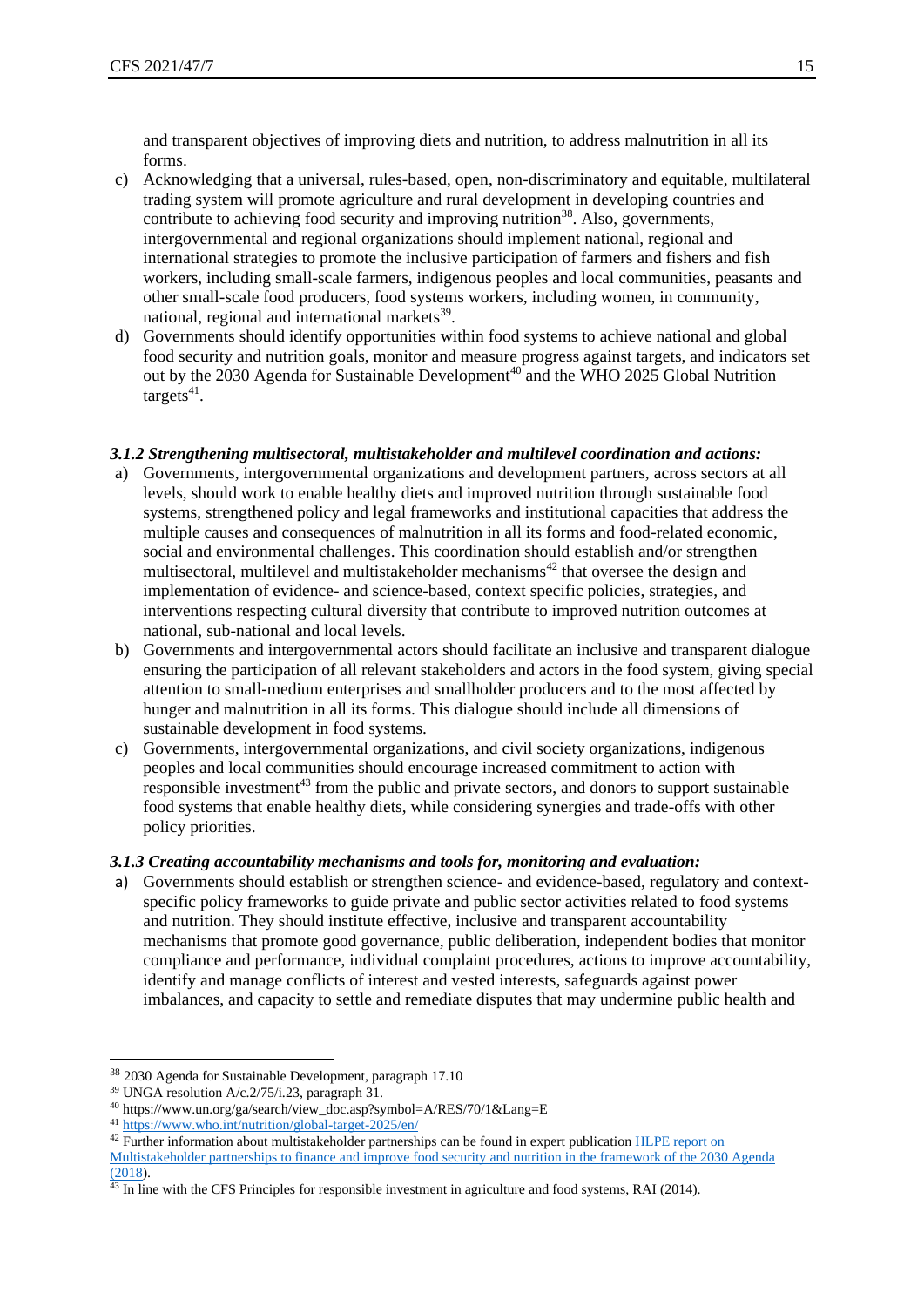wellbeing. Governmental actors should ensure that dialogue with all stakeholders is transparent and follows clear roles and responsibilities for engagement to safeguard the public interest.

- b) Governments, also in partnership with research organizations and intergovernmental organizations, with increasing research projects, where appropriate, should work to strengthen existing national statistical and monitoring systems that capture, harmonize and disaggregate data by key sociodemographic characteristics, and where possible use, and improve the availability and quality of existing indicators, including within SDGs, across all aspects of food systems and outcomes related to food security, diets<sup>44</sup>, food composition, food safety, nutritional status<sup>45</sup>, and gender and other relevant social factors, for improved policy development and accountability, and better targeting of public programmes. Governments and other stakeholders should properly safeguard personal and collective data on food systems.
- c) Governments should invest in research and sharing of knowledge on the interconnections between food, nutritional, behavioral, economic, social, and environmental dimensions and market dynamics, to better enable the assessment of the cross-sectional impacts of the policies and programmes implemented and the complexity of the interactions between supply and demand at different scales throughout the whole supply chain.
- d) Governments, with the support of all relevant stakeholders including intergovernmental organizations, indigenous peoples and local communities, as appropriate, should promote investment in human, system, and institutional capacity to analyze food system information in a comprehensive manner to support the planning, implementation, monitoring, and evaluation of programmatic actions, taking into account the need of developing interdisciplinary approaches embracing technical, economic and social issues.

#### <span id="page-15-0"></span>*3.1.4 Strengthening participation and inclusion of indigenous peoples and local communities in food systems:*

- a) Governments and relevant stakeholders should strengthen full and effective participation of indigenous peoples and local communities, in particular women, girls, marginalized groups and peoples with disabilities, in the governance of food systems and nutrition by means of dialogue, as appropriate, consultation, and by strengthening community mechanisms for inclusive participation at local, sub-national, national and regional level. For indigenous peoples this should be based on an effective and meaningful consultation, through their own representative institutions in order to obtain their free, prior and informed consent under the United Nations Declaration on the Rights of Indigenous Peoples.
- b) Governments and relevant stakeholders should support capacity building and strengthen capacities including those of indigenous peoples and local communities so that they can fully and effectively participate in formulating policies and strategies regarding food systems.

## <span id="page-15-1"></span>**B. 3.2 SUSTAINABLE FOOD SUPPLY CHAINS TO ACHIEVE HEALTHY DIETS IN THE CONTEXT OF ECONOMIC, SOCIAL AND ENVIRONMENTAL SUSTAINABILITY, AND CLIMATE CHANGE**

55. Food supply chains play a crucial role in human health, and resilience and economic, social and environmental sustainability of food systems, including ecosystem restoration. Food supply chains - from production, storage and post-harvest handling, processing and packaging, distribution to the point of consumption, and marketing - operate at multiple and assorted scales, structures, and levels, from simple to highly complex, from local to global, involving many food system actors. The decisions made by the actors at any stage have implications on the availability, affordability, accessibility, acceptability and safety of nutritious food for healthy diets46. This section complements the goals outlined in the UN Decade of Family Farming and highlights the importance of promoting nutrition across the food supply chain, and suggests ways to create sustainable and resilient food supply chains and sustainable consumption and production in the midst of climate change and natural

<sup>44</sup> Particularly dietary intake, dietary diversity and dietary quality.

<sup>&</sup>lt;sup>45</sup> Including the measurement of micronutrient deficiency status and anthropometry.

<sup>46</sup> As described in paragraphs 17 and 18.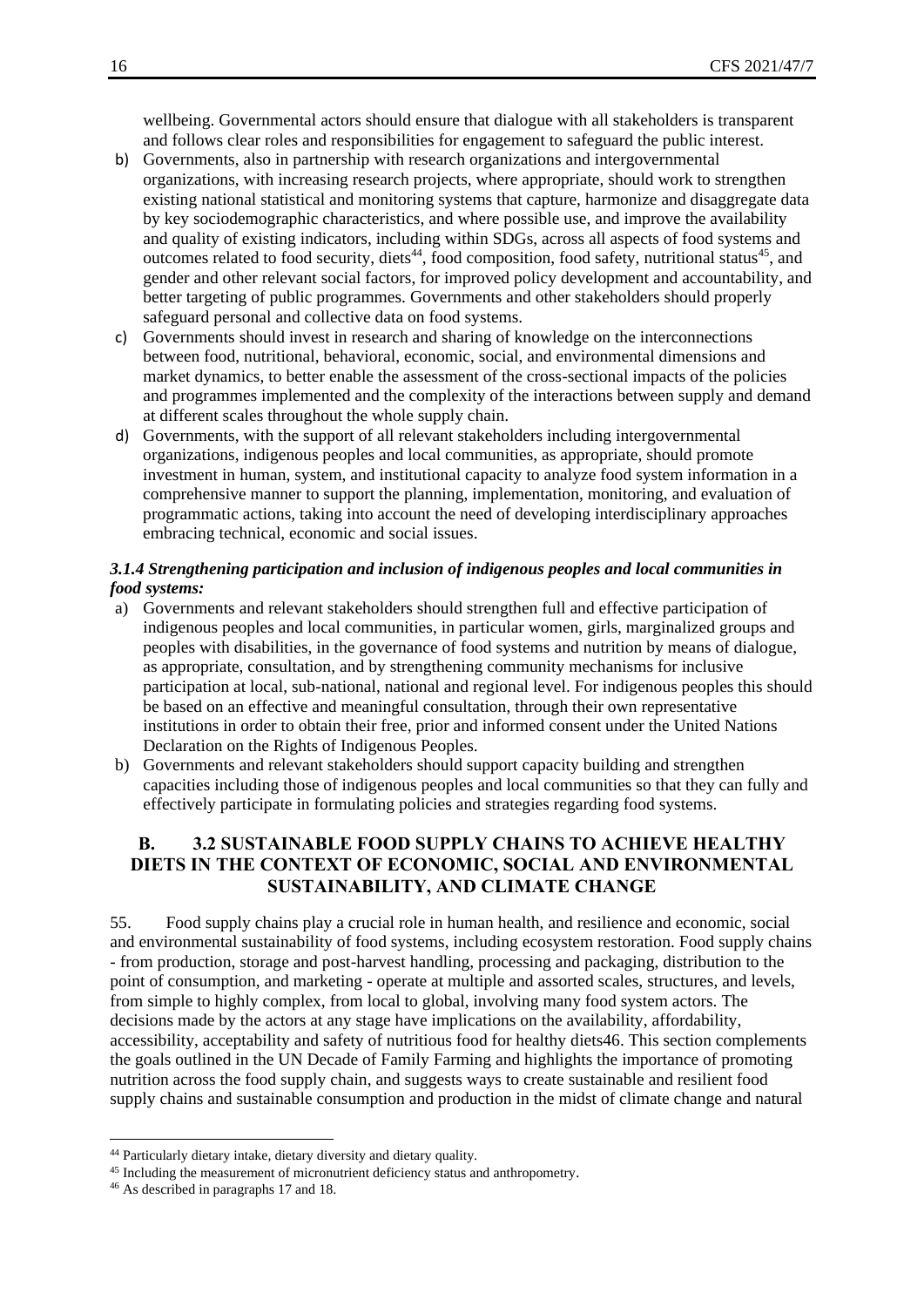resource degradation, recalling the need to simultaneously take into account the economic, environmental, and social dimensions of sustainability and the health of individuals, animals, plants and ecosystems in a One Health Approach. The VGFSyN should serve governments and other stakeholders to strengthen vulnerable local producers as well as smallholders and family farmers, including in their involvement in food supply chains.

#### <span id="page-16-0"></span>*3.2.1 Mainstreaming climate adaptation and mitigation across sustainable food supply chains:*

- a) Governments, development partners, civil society and non-governmental organizations and private sector should collaborate with food producers and their organizations for them to achieve decent livelihoods and to enhance the resilience of food supply chains to climate change impacts by managing risk and building preparedness and resilience and by mitigating food supply chains negative impacts on the environment. This can include building on local knowledge and innovation and increasing access to finance, extension services, insurance, weather forecasting, early warning systems, capacity development, knowledge sharing and information dissemination and assistance through service application. It could also include protecting crops, livestock, and fisheries and overall production systems, in terms of nutritional content and productivity from the anticipated impacts of climate change in the form of pests, diseases, and weather-related shocks. This could entail disseminating good practices of resilient farming and locally adopting varieties resistant to drought, frost, heat, pests, or diseases caused or exacerbated by climate change as well as reducing post-harvest and other food losses and developing productive-asset creation initiatives.
- b) Governments, intergovernmental organizations, private sector, civil society and other relevant stakeholders should promote sustainable agriculture such as agroecological and other innovative approaches, at different scales in the process towards achieving sustainable food systems that enhance food security and nutrition. They also should collaborate with and support farmers and other food producers to reduce the environmental impact of food systems, enhancing also biodiversity and recognizing the positive efforts of farmers that adopt sustainable practices. This could be done by fostering the adoption of appropriate technology and on-farm management practices to optimize the efficiency of crop production yields and by promoting responsible and sustainable production and use of pesticides and fertilizers in order to maximize their benefits while minimizing their negative impacts on the environment and human health. Governments should promote optimization of agricultural outputs per unit of water, soil, energy, labor and land, and reduce greenhouse gas emissions, biodiversity loss, and natural resource degradation (including deforestation), in accordance with their Nationally Determined Contribution to the Paris Agreement, and other relevant national planning instruments.
- c) Governments should institute, where appropriate, monitoring systems (including early warning systems), quality indices (e.g. integrated diversification and agro-biodiversity targets, soil health, water quality, farm income and food price) and other food system and dietary metrics as part of the environment and climate-related target setting policies to monitor changing conditions and the effectiveness of policy responses.
- d) Governments, research organizations, academic institutions, and universities should promote the generation and use of science and evidence-based knowledge, including indigenous, and traditional and local knowledge, that demonstrate climate change mitigation, adaptation and resilience strategies for sustainable food systems and enabling healthy diets. Research should be science and evidence-based, open to local and traditional knowledge, include safeguards for the identification and management of possible conflicts of interest. Research should focus on potential interventions and policy entry points to ensure sustainable agricultural production and productivity including in terms of nutrition, including practices that enhance the resilience of food supply chains, improve livelihoods and promote carbon sequestration, livestock, fisheries and aquaculture, processing and packaging, retail and markets, market access and responsible consumption, contribute to climate change mitigation and adaptation, as well as to reduce negative environmental impacts and protect, conserve, sustainably manage and use natural resources.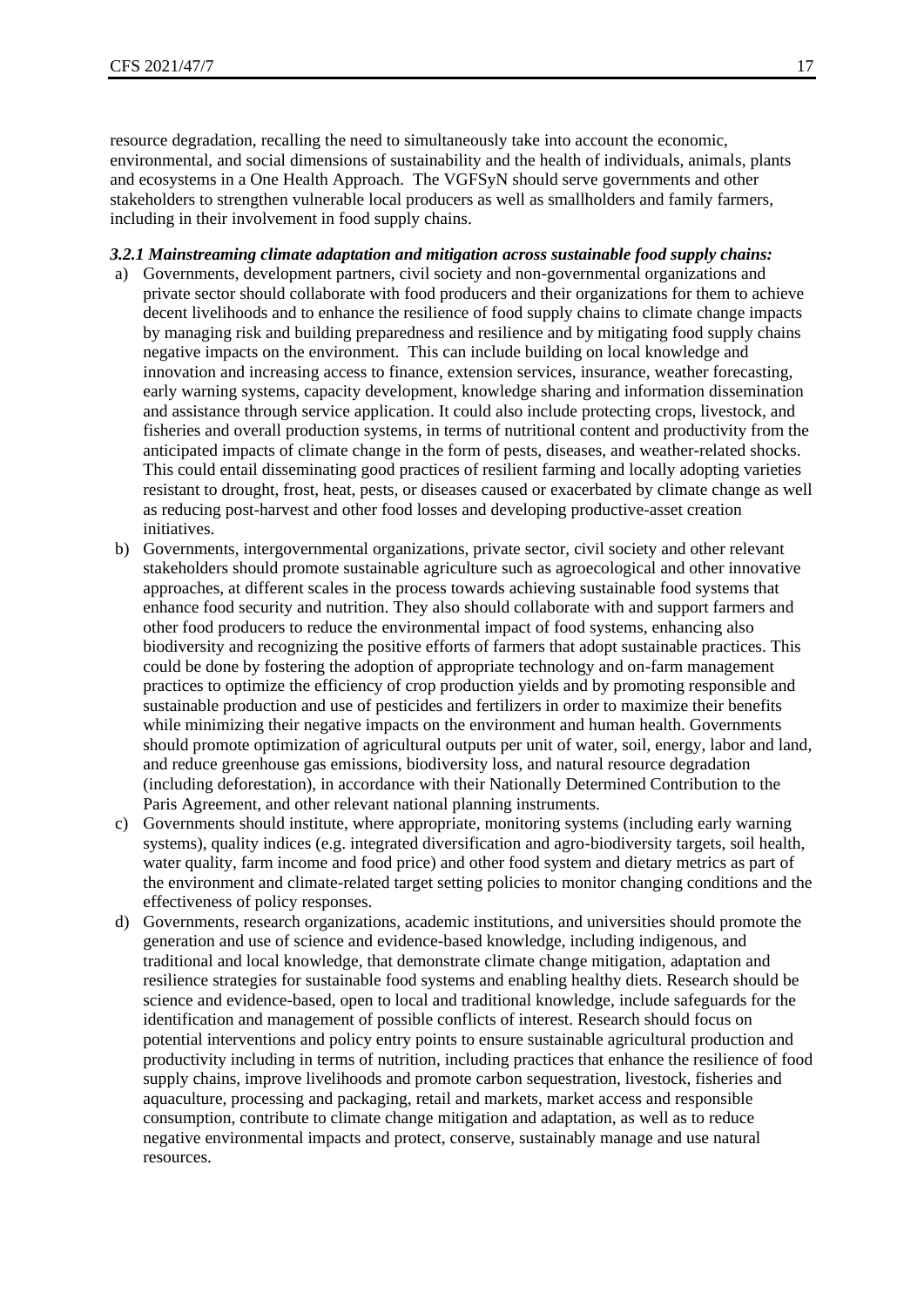#### <span id="page-17-0"></span>*3.2.2 Promoting sustainable use and management of natural resources in food production:*

- a) Governments, farmers and their organizations, private sector and other relevant stakeholders should address soil health as central to agricultural production systems, with due attention to the FAO Voluntary Guidelines for Sustainable Soil Management. Governments should encourage the use of integrated soil fertility and nutrients management practices as well as ecosystem services productivity for sustainable production, and promote the use of sustainable land management services and agricultural practices to maintain soil biodiversity and nutrient balance, reduce soil erosion, improve water management, and promote carbon storage and sequestration.
- b) Governments should promote and improve the sustainable management and sustainable use of water resources for agriculture and food production through, where appropriate, improved regulation, integrated water resource management at watershed scale, inclusive and participatory approaches, and enhanced water cooperation approaches that involve civil society organizations, farmer organizations, peasants and other small-scale food producers, indigenous peoples and local communities, private sector, and other relevant stakeholders, that take into account the variety of water needs across different sectors. These approaches should foster irrigation systems that use water resources sustainably, the reduction of water wastage, support the systematic use of appropriate water saving technologies, minimize water pollution stemming from agriculture, promote the multiple safe and environmentally-sound uses and re-use of water for domestic and productive purposes without compromising the ability of farmers and food producers to grow sufficient nutritious foods, while recognizing the crucial importance of access to water for all people living and working in rural areas for personal and domestic use.
- c) Governments and other relevant stakeholders should protect, conserve and sustainably use biodiversity for food and agriculture to strengthen the resilience of food systems. This should be complemented through the adoption and application of sustainable food production and natural resource management practices such as agroecological and other innovative approaches.
- d) Governments should recognize and respect all legitimate tenure right holders and their rights including, as appropriate and in line with national legislation, the legitimate tenure rights of indigenous peoples and local communities with customary tenure systems that exercise selfgovernance of land, fisheries and forests, with special attention to the provision of equitable access for women, in line with the CFS  $VGGT^{47}$ . The traditional, collective knowledge and practices of these right holders should be respected, their traditional diets should be protected, and their nutrition and wellbeing should be a priority.
- e) Governments should recognize the importance of pastoralists and sustainable rangelands management and grazing systems for nutrition, healthy ecosystems, rural livelihoods and resilient food supply chains as well as encourage low inputs pastoral systems to produce healthy animal source food that contribute to reducing poverty and hunger.

#### <span id="page-17-1"></span>*3.2.3 Promoting nutrition within agriculture and food supply chains:*

- a) Governments should, where appropriate, budget for and integrate nutrition objectives into their national agricultural and other relevant policies to achieve healthy diets through sustainable food systems.
- b) Governments and private sector and other relevant stakeholders should encourage and promote responsible agricultural investment<sup>48</sup>, and support food producers in the adoption of sustainable production practices and in the production of diverse food that contributes to healthy diets, while ensuring a decent income, livelihoods and resilience for fishers, farmers, particularly smallholders and/or family farms, and farm workers. This should include supporting and encouraging sustainable crop production practices, livestock, agroforestry, animal and fishery systems (including artisanal fisheries and aquaculture).
- c) Governments should, where appropriate integrate urban and peri-urban agriculture and land use into national and local food systems and nutrition development strategies and programmes, as well as urban and territorial planning, as a viable input into enabling healthy diets through sustainable food systems and support stable supply of safe and nutritious food.

<sup>47</sup> In particular with paragraphs 3.1.1, 9.2 and 9.4.

<sup>48</sup> In line with the CFS Principles for Responsible Investment in Agriculture and Food Systems and CFS Policy Recommendations on Investing in Smallholder Agriculture.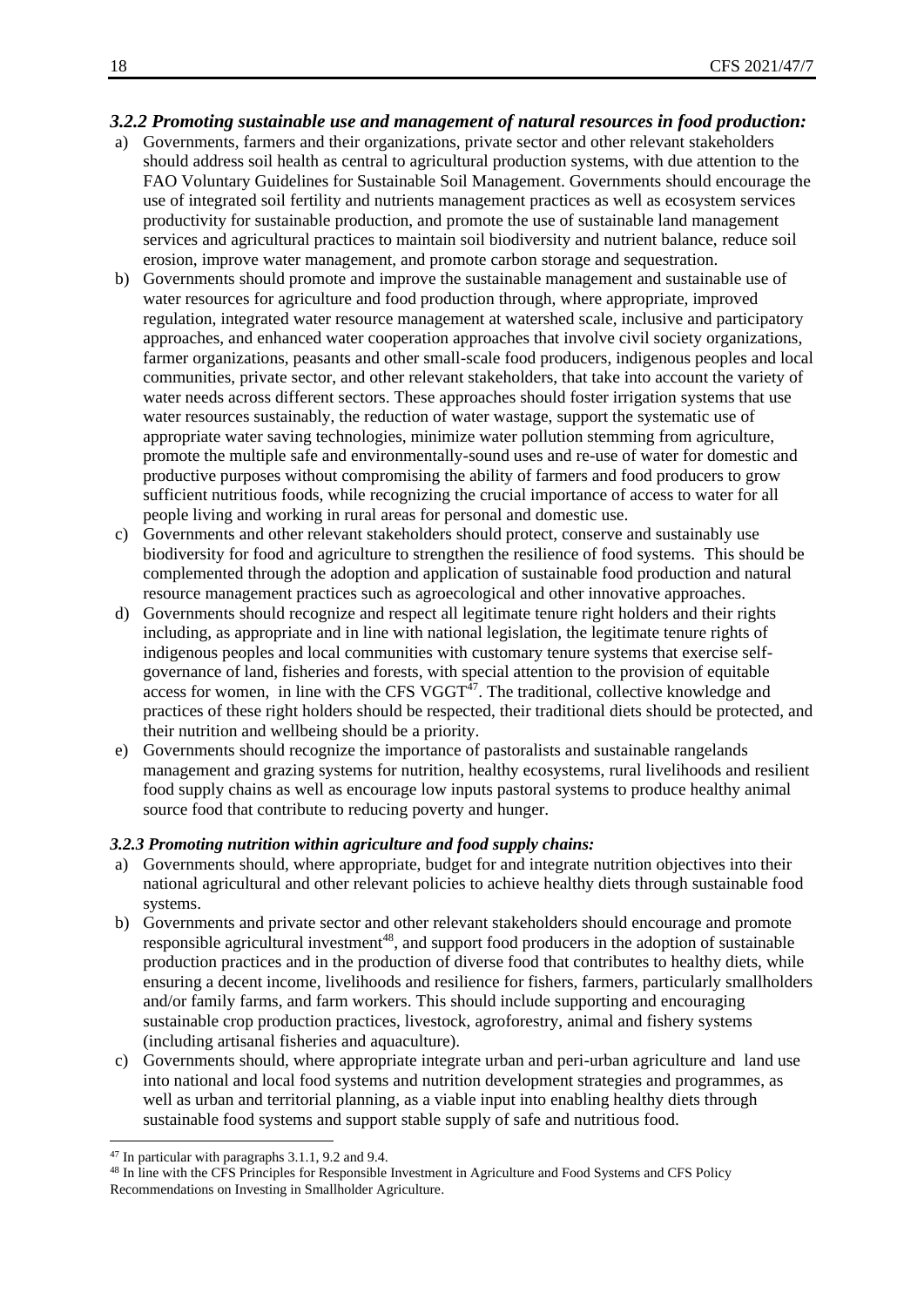- d) Governments, private sector, research centers and universities and other relevant stakeholders should promote enabling environments to assist and facilitate food producers' access to affordable, innovative technologies and practices, including traditional knowledge, technical assistance, skill training, inclusive and sustainable business models adapted to local needs and priorities, and information about nutrition and healthy diets through sustainable food systems within agriculture and other extension technical services/programmes, to enable them to promote sustainable production , protect biodiversity, ensure food safety, and improve the nutritional quality of foods for markets.
- e) Governments should support market information systems that provide timely, accessible, transparent information about food-related market transactions, including enhanced tracking of current and future supply stocks and price data including for local and territorial markets, where possible and appropriate. Governments should support agricultural economic research on topics which may include trade and impacts of government policies. Further monitoring and market studies on underreported commodities including those with a major impact on nutrition and neglected and underutilized crops should also be developed.
- f) Governments, private sector, donors and other relevant stakeholders should invest in research, knowledge transfer and innovation for producing diversified nutritious foods, such as fruits and vegetables, legumes and pulses, whole grains and roots and tubers, seeds and nuts, and animal source foods.
- g) Governments should promote strategies, guidelines or instruments that support appropriate measures to enable healthy diets, in accordance with paragraph 17, and promote nutrition within agriculture and food supply chains taking into account WHA Resolutions  $57.17^{49}$ , paragraph 22, and  $66.10^{50}$  as well as national legislations, contexts and capacities.

#### <span id="page-18-0"></span>*3.2.4 Improving food storage, processing, packaging, transformation and reformulation:*

- a) Governments, private sector, and other stakeholders should, where appropriate, invest in infrastructure (e.g. storage facilities, transport infrastructure, physical markets and market information systems) and logistical support to prevent postharvest loss and waste and support the ability of food producers, including smallholders and micro, small and medium-size enterprises to deliver diverse, perishable and safe food to local, regional, international markets in sustainable ways, in accordance with paragraph 41, 43 and 3.1.1c.
- b) Governments, private sector, and farmers and other producers and their associations should promote minimizing food loss and waste on farms, during post-harvest storage, and throughout processing, transportation, and retail. This includes demand-driven training and capacity to improve management practices and foster the adoption of appropriate technologies<sup>51</sup>. They should intensify efforts to quantify and investigate how to lessen food loss in the food storage, processing, transformation and reformulation stages and food waste in retail and consumer stages in order to halt the decrease of food quality and quantity and economic loss, but also could lead to a more efficient use of natural resources with positive impact on climate change.
- c) Governments, private sector and research centers should support research, monitoring, development and scaling up the use of innovative processing technologies and practices in accordance with the three dimensions of sustainable development that can retain the nutrient content of food, minimize post-harvest nutrient losses, create, where appropriate, new value added products from food processing by-products, and promote longer-term storage of food, particularly during periods of drought, flooding, and insufficient production. Particular attention should be given to processing by small-scale and family farmer producer associations, especially women, and small and medium enterprises. Food fortification should be evidence and sciencebased and could be part of nutrition-specific actions, when necessary, in specific contexts, to

<sup>49</sup> Resolution WHA57.17[. https://apps.who.int/gb/ebwha/pdf\\_files/WHA57/A57\\_R17-en.pdf](https://apps.who.int/gb/ebwha/pdf_files/WHA57/A57_R17-en.pdf)

<sup>&</sup>lt;sup>50</sup> Resolution WHA66.10[. https://apps.who.int/gb/ebwha/pdf\\_files/WHA66/A66\\_R10-en.pdf?ua=1](https://apps.who.int/gb/ebwha/pdf_files/WHA66/A66_R10-en.pdf?ua=1)

<sup>&</sup>lt;sup>51</sup> Technologies include cold chambers storage units, solar walk-ins, refrigerators, dry storage, storage drums and drying facilities.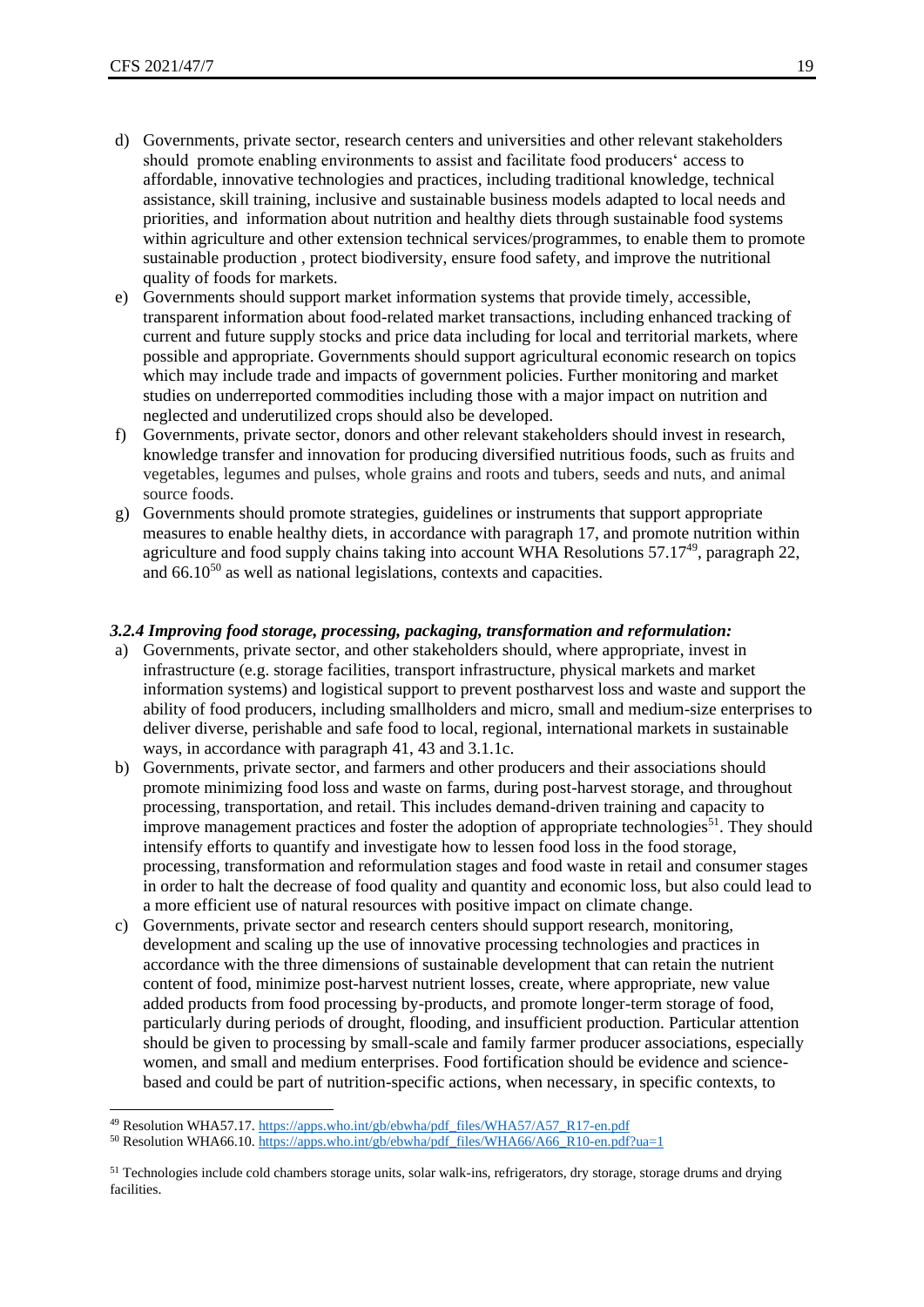address micronutrient gaps of public health concern, in line with national legislations. Public policies and programs should only promote fortification when there is a firm science and evidence base and this should not detract from long-term promotion of diverse healthy diets through sustainable food systems.

- d) Governments, according to national contexts, should foster strategies, guidelines, and instruments for nutrition labelling and support appropriate evidence and science-based measures, including considering diverse science and evidence-based FOPL schemes, (which could include interpretive and informative labeling), taking into account Codex Alimentarius Commission standards, guidelines and recommendations and other agreed relevant international and national standards, and marketing, to help consumers to make informed and healthy choices<sup>52</sup> with special emphasis on the impact they have on children.
- e) Private sector should contribute to public health goals including those set out in the 2030 Agenda aligned with national legislations, regulations, priorities and laws and with national food-based dietary guidelines by producing and promoting nutritious and safe food that contribute to a healthy diet and are produced sustainably, increasing and preserving nutrient content and should make efforts to reformulate foods, when necessary, by reducing the content of nutrients of public health concern.
- f) Governments, where appropriate, should encourage private sector food actors, including local private sector, to work towards more environmentally sustainable and safe packaging of products.

#### <span id="page-19-0"></span>*3.2.5 Improving nutrition and health of farm and food system workers:*

- a) Governments should ensure that the right to work<sup>53</sup> is respected, protected and fulfilled for all farmers and other food producers and workers (including migrants and undocumented workers), that these populations are protected and safe, and that there is no unnecessary burden which could negatively impact their health status, including involvement of children in harmful tasks (e.g. child labour).
- b) Governments should provide, and intergovernmental organizations, private sector and other relevant stakeholders should promote, where applicable, social protection programmes to food producers and workers helping them to be food secure, have decent income and wages and sufficient livelihoods, and access and afford healthy diets and adequate health services.
- c) Private sector should improve the nutritional status of its workers and ensure their access to safe and clean drinking water and sanitation and to nutritious foods in the workplace, facilitate access to nutrition-related health services and encourage the establishment of facilities for breastfeeding.
- d) Governments, private sector and other relevant stakeholders should promote the health and wellbeing of food system workers, including seasonal and migrant workers, and adopt measures, including early warning systems, to prevent spreading of infectious diseases, including providing protective equipment by ensuring appropriate working conditions and, where appropriate, living conditions including for seasonal and migrant workers. Workers should be trained on how infectious disease spreads and how they can protect themselves and their coworkers and the food and the materials they handle. Governments and private sector, in accordance with relevant national and international laws, should recognize the role that farmer and worker organizations play in promoting the health and wellbeing of farm and food system workers.

#### <span id="page-19-1"></span>*3.2.6 Empowering youth across food systems:*

- a) Governments, intergovernmental organizations, private sector and other relevant stakeholders should engage, encourage and empower youth, acknowledging their diversity, to be actively involved in food systems by enhancing their access to land, natural resources, inputs, tools, information, extension and advisory services, financial services, education, training, markets, and promote their inclusion in decision-making processes in accordance with national legislation and regulations.
- b) Governments, intergovernmental organizations, private sector, non-governmental organizations, and communities should invest in appropriate vocational and skill trainings, formal education, and mentorship programmes for youth to increase their capacity and access to decent work,

<sup>52</sup> World Health Assembly (WHA) Resolution 57.17, paragraphs 40.4 and 61, and WHA Resolution 66.10.

<sup>53</sup> Universal Declaration of Human Rights (1948) - articles 23 and 24.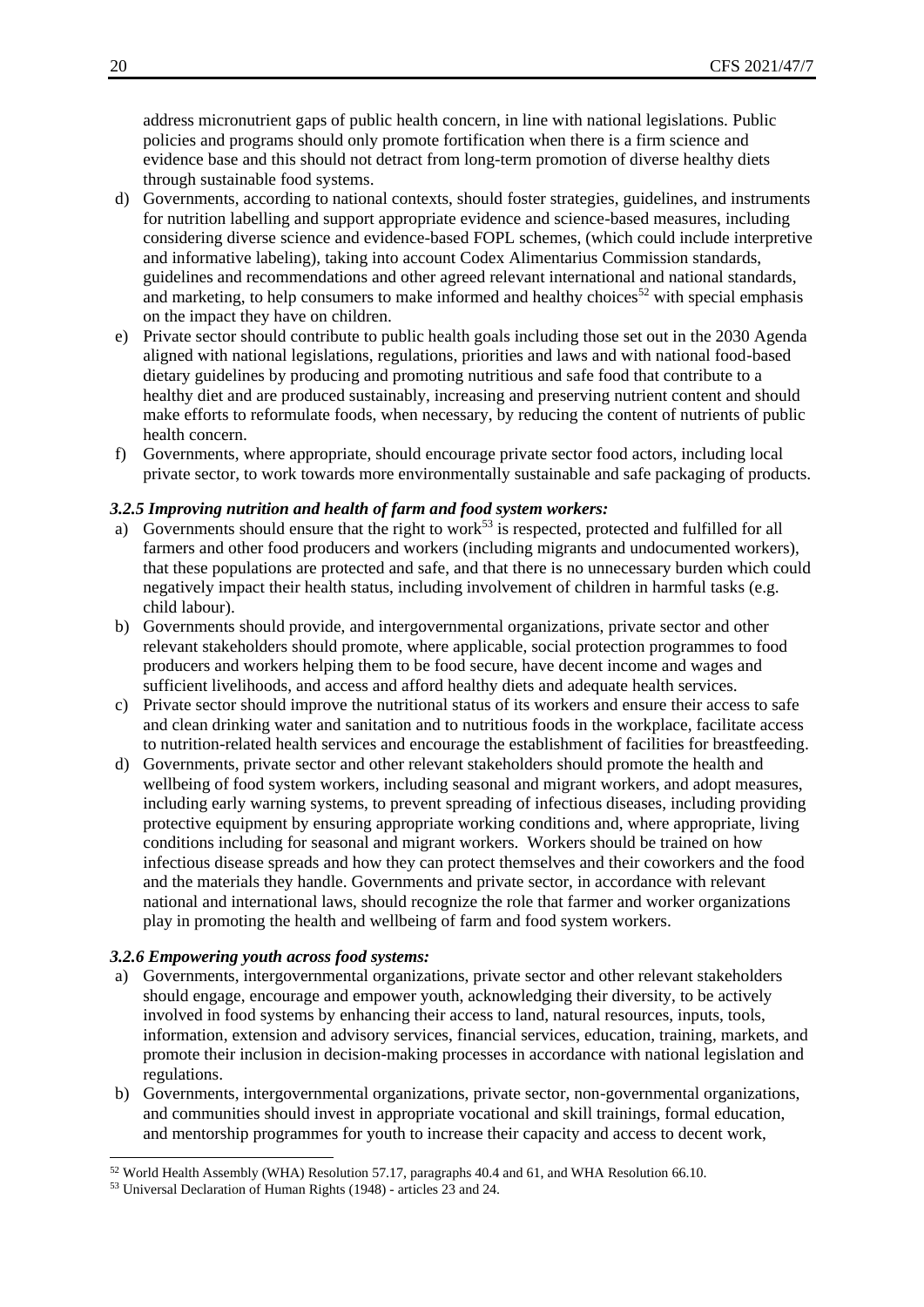employment and entrepreneurship opportunities, as well as in demand side enabling policies and instruments to create decent work opportunities, to stimulate and be drivers toward sustainable food systems for the next generation. Investments could also include research and actions to support youth in addressing their own nutritional needs and strengthen the role of youth play as change agents influencing the consumption of healthy diets within societies both as contributors in food systems and as influencers in the households and communities.

c) Governments, intergovernmental organizations and private sector should promote development, rural-urban linkages, and access to information, social innovations, resource hubs, and new technologies and practices for youth along food supply chains that enhance the sustainability of food systems, improve nutrition and support social enterprises and of youth entrepreneurship (particularly in countries experiencing high rates of youth internal and external migration). Governments, intergovernmental organizations and private sector should, in accordance to national legislations, enable youth active engagement and participation in policy-making across sectors and support the individual and collective capacities to shape food systems by recognizing their agency.

#### <span id="page-20-0"></span>**C. 3.3 EQUAL AND EQUITABLE ACCESS TO HEALTHY DIETS THROUGH SUSTAINABLE FOOD SYSTEMS**

56. Food environments comprise foods available and accessible to people in their surroundings and the nutritional quality, safety, price, convenience, labelling and promotion of these foods. These environments should ensure that people have equal and equitable access to sufficient, affordable, safe and nutritious foods that meet dietary needs and food preferences for an active and healthy life<sup>54</sup>, considering the various physical, social, economic, cultural, and political factors that influence that access. For many people, access to healthy diets can be problematic as they may not be available, accessible, or affordable for a variety of reasons. This section outlines some potential policy entry points to improve physical and economic access, and availability of healthy diets through sustainable food systems in the places where people shop, choose, and eat food.

#### <span id="page-20-1"></span>*3.3.1 Improving access to food that contributes to healthy diets:*

- a) Governments should improve the availability of and access to safe and nutritious food that contributes to healthy diets through sustainable food systems, and ensure that is has a positive impact on the progressive realization of the right to adequate food in the context of national food security, including through trade that should be in accordance with a universal, rules-based, open, non-discriminatory and equitable, multilateral trading system under the World Trade Organization.
- b) Governments should take into consideration the guidance developed by FAO and WHO to ensure that in times of crisis (e.g. pandemics), the integrity and resilience of food systems are maintained, and adequate and safe food supplies are available and accessible for all people. Governments should recognize the importance of local smallholders and family farmers in this respect.
- c) In times of crisis, governments should recognize the essential nature of food production, distribution, processing and to keep markets, including local markets, and trade corridors open, to ensure workers' rights and to maintain continuous functioning of critical aspects of food systems in all countries.
- d) Governments should take equity and equality into consideration when acting to address food environments and ensure members of vulnerable communities, indigenous peoples and local communities, peasants, pastoralists, small-scale fisher folks, agricultural and food workers, rural and urban women and youth, people with disabilities, and people facing constraints due to age and illness, have sufficient access to diverse food that contribute to healthy diets.

<sup>&</sup>lt;sup>54</sup> FAO. 2004. Voluntary Guidelines to support the progressive realization of the right to adequate food in the context of national food security. Paragraph 15.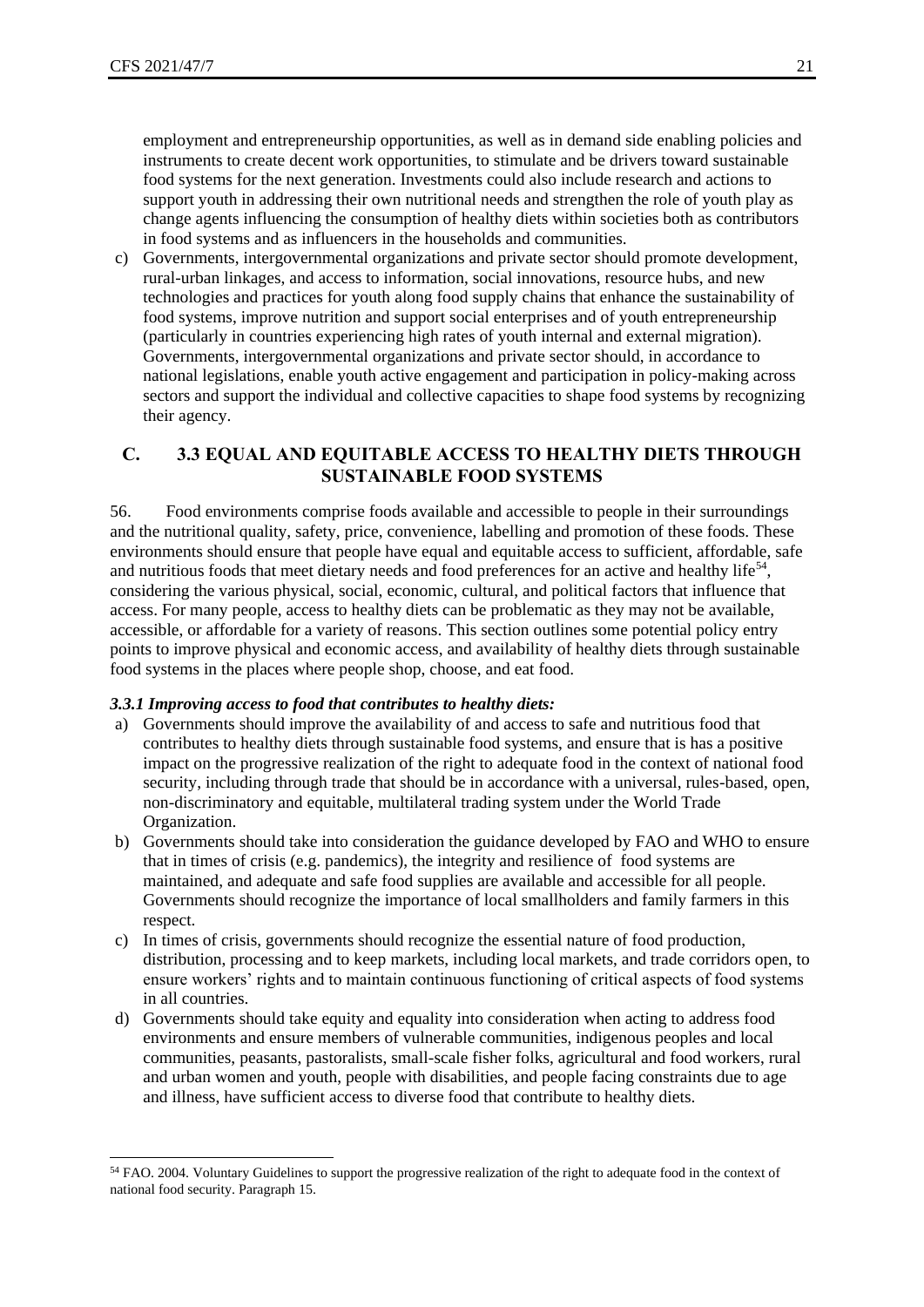- e) Governments should minimize barriers so that people can grow, transport, preserve, purchase, order or otherwise access diverse types of foods, including fresh and seasonal foods, that contribute to healthy diets through sustainable food systems in a given food environment. This can be done by, inter alia, instituting rural and urban planning policies, facilitating internet access and innovative service delivery,, policies and instruments that encourage retail outlets and local, street and wet markets to sell a variety of safe, affordable nutritious foods that contribute to healthy diets through sustainable food systems, and that promote , as and when appropriate, local production, including home, community, and school food production and gardens, as well as national and international markets where appropriate.
- f) Governments should examine measures to encourage farmers and fishers markets, mobile food retailers, street food vendors and other retailers that sell a variety of foods, both locally grown and globally sourced, that contribute to healthy diets through sustainable food systems.
- g) Governments, in consultation with consumer associations and local residents, can promote local food retailers and markets to increase the number, variety, and sale of sustainably produced safe and nutritious foods, both locally grown and globally sourced, that contribute to healthy diets through sustainable food systems. This can be done by creating local food policy councils to give residents a voice in how best to improve availability, access and affordability of healthy diets in their communities, giving special attention to those people that are most affected by hunger and malnutrition in all its forms.

#### <span id="page-21-0"></span>*3.3.2 Improving the availability and affordability of food that contributes to healthy diets through sustainable food systems:*

- a) Governments should, where appropriate to national circumstances and consistent with international commitments and obligations, take measures, including policies and instruments, to support and promote initiatives that improve and seek to ensure the affordability and accessibility of healthy diets through sustainable food systems and to promote policies and programmes aiming at preventing or reducing overweight and obesity.
- b) Governments, with the support of intergovernmental organizations, the private sector and other relevant stakeholders, should strengthen public procurement systems by ensuring healthy diets are available, accessible, affordable and convenient in public settings and institutions, including kindergartens and other childcare facilities, schools, hospitals, foodbanks, government offices and workplaces, military bases and prisons, nursing homes, and care settings, in line with national food-based dietary guidelines, and engaging with, where available, smallholders and family farmers and vulnerable local food producers.
- c) Governments should link the provision of healthy school meals through sustainable food systems with clear nutritional objectives, aligned with national food-based dietary guidelines and adapted to the needs of different age groups, with special attention to those most affected by hunger and malnutrition.
- d) Governments, intergovernmental organizations, private sector and other relevant stakeholders should consider promoting home grown school meals, where food served in schools and other child care facilities is procured, where appropriate, from smallholder and/or family farmers to support local communities and provide educational opportunities for students.
- e) Governments, intergovernmental organizations, private sector and other relevant stakeholders should facilitate the affordability of healthy diets through sustainable food systems for poor households through social protection programmes, such as vouchers for nutritious foods, cash transfers, school feeding programmes or other community meals programmes. These should be linked to clear nutritional outcomes, aligned with national food-based dietary guidelines and adapted to the needs of different age groups.
- f) Governmental actors and intergovernmental organizations should promote the readiness and resilience of social protection programmes to cope with pandemics and other systemic shocks that negatively impact food security and nutrition.
- g) Governments, consumers, farmers and other food producers organizations should promote the availability of safe and nutritious and sustainably produced food that contributes to healthy diets including nutritious and sustainably produced food from smallholders and family farmers and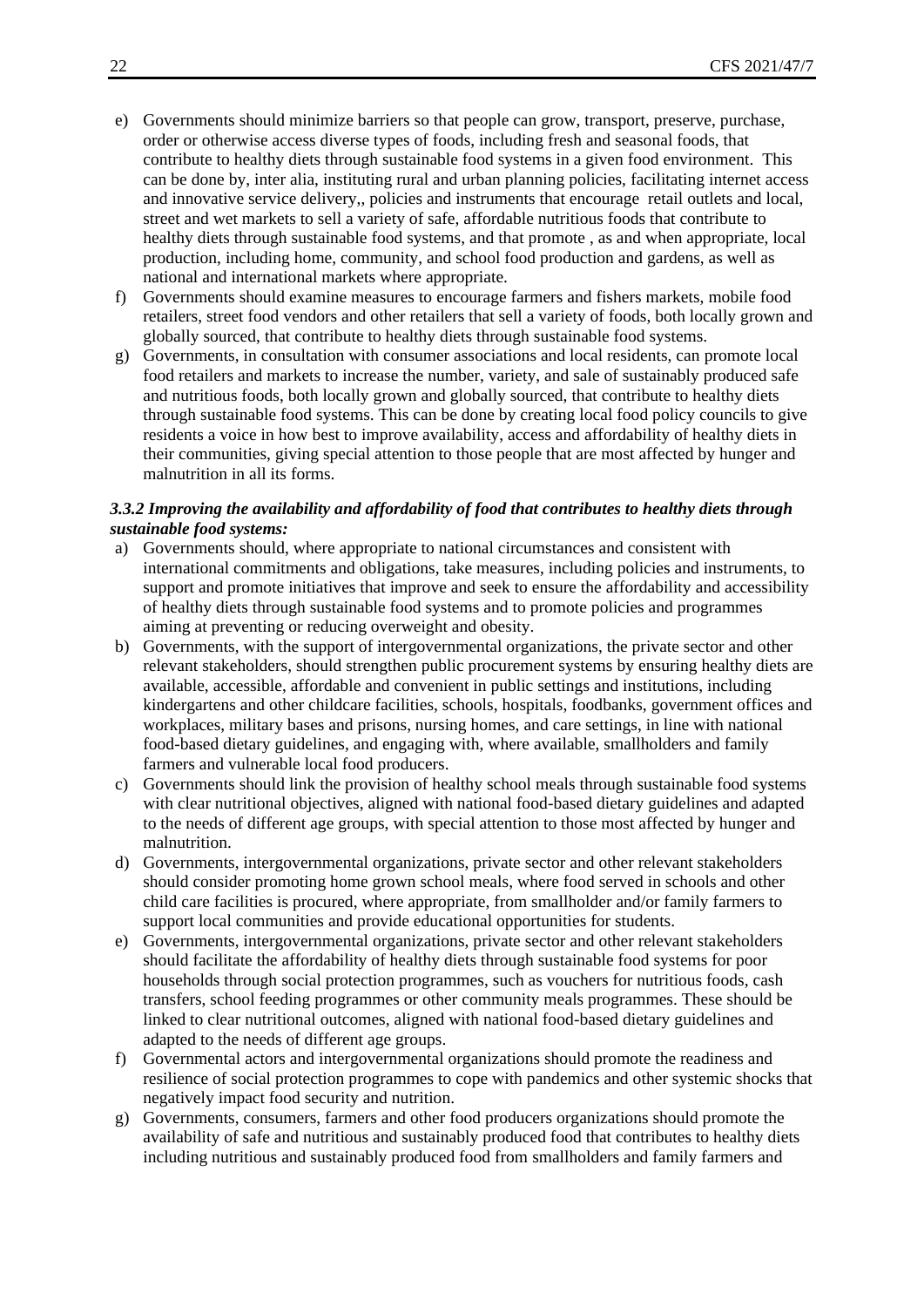fishers markets, social organizations and other community-building efforts that engage people around local food cultures.

#### <span id="page-22-0"></span>*3.3.3 Monitoring new technologies and promoting trends for healthy diets through sustainable food systems:*

- a) Governments should acknowledge and monitor the influential roles of the internet, social media, and online marketing of foods, and should encourage media companies to promote nutritious, safe and sustainably produced foods that contribute to healthy diets on social media spheres.
- b) Governments should recognize the growing trend of food purchased online and consumed away from home (including street food) and could, as appropriate to national circumstances, promote policies to encourage restaurants and online outlets to offer prepared dishes made from nutritious, safe and sustainably produced foods that contribute to healthy diets, display information about food on menus (i.e. calories, product composition, and other nutritional content as well as other relevant science and evidence-based information such as related to sustainable production and consumption, based on, where appropriate, indicators of 2030 Agenda), avoid food loss and waste, and respect food safety regulations.

# **D. 3.4 FOOD SAFETY ACROSS SUSTAINABLE FOOD SYSTEMS**

<span id="page-22-1"></span>57. Food safety is foundational to all parts of the food system and is critical to prevent and control the introduction of potential food safety hazards, including biological, chemical, and physical hazard, which may result in illness and death, such as food-borne pathogens, naturally occurring toxins, contaminants, including heavy metals, pesticides residues, residues of veterinary drugs, residues of antimicrobials, recognizing and using the CODEX Alimentarius Commission standards, guidelines and recommendations about food safety, OIE Terrestrial Animal Health Code and OIE Aquatic Animal Health Code as well as national regulations and capacities. Animal and plant diseases are likewise threats to the safety and resilience of food systems and to human health and nutrition. Food cannot be considered nutritious if it is not safe, and poor food safety hinders the adoption of healthy diets. There is an increased urgency to improve the ability to track food safety to monitor the food supply flow, and facilitate food recalls across coordinated networks. This section highlights the need for international and national cooperation on food safety, recognizing the importance of effective risks assessments, risk communication and risk management leading to control systems that are appropriate for different scales, contexts and modes of production and marketing.

#### <span id="page-22-2"></span>*3.4.1 Strengthening national and international cooperation on food safety:*

- a) Governments should promote food safety within their food systems policies and develop sciencebased and context-specific food safety policies and programmes that consider actions across the entire food systems - concerning production, processing, handling, preparation, storage, and distribution of food.
- b) Governments should develop, establish, strengthen and enforce, as appropriate, food safety control systems, including reviewing, adopting, updating and enforcing national food safety legislation and regulations to ensure that food producers and suppliers throughout the food supply chain operate safely. Governments should implement, as appropriate, and with the support of intergovernmental organizations, internationally adopted standards, in accordance with paragraph 41 of the VGFSyN.
- c) Governments and the FAO/WHO International Food Safety Authorities Network (INFOSAN) should participate in, share and contribute, where appropriate, data and evidence to official international networks that exchange food safety information, including the surveillance of foodborne hazards and disease outbreaks and management of emergencies to improve food safety across a range of issues such as water quality, pesticide residues, food-borne pathogens, naturally occurring toxins, contaminants including heavy metals, pesticides residues, residues of veterinary drugs, residues of antimicrobials, food additives, pathogenic bacteria, viruses, toxins, parasites, zoonoses, and fraud/adulteration of food products.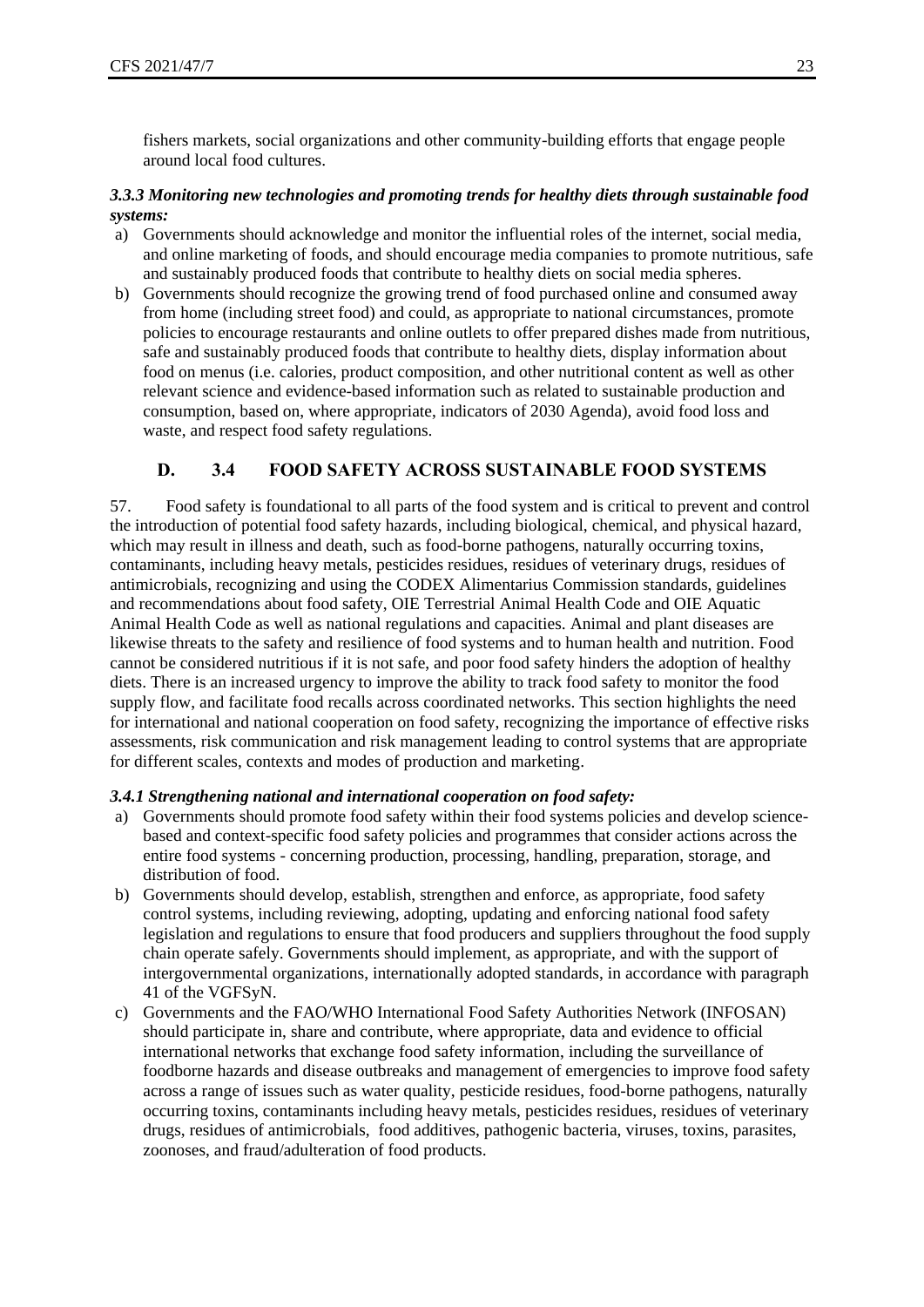#### <span id="page-23-0"></span>*3.4.2 Ensuring food safety across food production systems:*

- a) Governments, private sector and other relevant stakeholders should implement a One Health Approach<sup>55</sup> to food safety along the entire food and feed supply chain, where appropriate, recognizing the interconnection between food safety and human, plant, animal and environmental health particularly to prevent and mitigate all food-borne illnesses, including those from zoonotic origin, and other food-borne diseases.
- b) Governments, in collaboration with intergovernmental organizations, should continue to develop and implement science and risk-based national plans taking into account the "Antimicrobial resistance: A manual for developing national action plans" to combat antimicrobial resistance in livestock, aquaculture, and in plants, including in feed production, recognizing and using international standards, guidelines and recommendations, adopted by the international standard setting bodies including those recognized by the WTO SPS agreement to promote and support prudent and appropriate use of antimicrobials, and recalling relevant FAO Conference resolutions<sup>56</sup>, and recognizing and using Codex Alimentarius Commission standards, guidelines and recommendations, and taking note of the work of UN Interagency Coordinating Group on Antimicrobial Resistance (IACG), where appropriate. A collaborative One Health approach, taking into account the Global Action Plan on Antimicrobial Resistance, is necessary to reduce AMR, including awareness raising as well as developing the capacity of monitoring AMR and AMU (Antimicrobial Use) in food and agriculture, as appropriate<sup>57</sup>.

#### <span id="page-23-1"></span>*3.4.3 Protecting consumers from food safety risks in food supplies:*

- a) Governments, private sector, intergovernmental organizations, development partners and other relevant stakeholders should promote and enhance traceability in food supply chains, early contamination detection, and leverage the opportunities that new technologies offer for traceability solutions.
- b) Investment by governments, private sector and other relevant stakeholders should support training for food producers, handlers and processors to implement national, science and evidence-based, risk-based measures that can provide safe food while retaining their nutrient content.
- c) Governments are invited to acknowledge, and adapt legislations, regulations and guidelines, to assess and manage emerging and potential health risks as well as possible benefits for food security and nutrition including for new food products created by emerging technologies as appropriate taking into account, other relevant factors in the risk management process as described in Codex Alimentarius Commission Procedural Manual, scientific risk assessments and Codex Alimentarius Commission standards, guidelines and recommendations, where available, as with any new food product.

# <span id="page-23-2"></span>**E. 3.5 PEOPLE-CENTERED NUTRITION KNOWLEDGE EDUCATION AND INFORMATION**

58. It is important to consider, establish, maintain and protect the range and diversity of food cultures, social norms, relations, and traditions that contribute to healthy diets through sustainable food systems without undermining progress in gender equality. This section outlines the policy entry points to promote healthy diets through supporting people to improve their knowledge, awareness, education, and the quality of information available, motivations, skills and sustainable practices empowering key actors. Context-specific programmes and promotion of the healthy aspects of traditional diets and knowledge originating from diverse food systems are vital to ensuring equal, positive and sustainable impacts on nutrition and the environment. Social and behavior change can also shift patterns around

```
56 FAO Conference Resolutions 4/2015 and 6/2019
```
<sup>&</sup>lt;sup>55</sup> One Health is an approach to designing and implementing programmes, policies, legislation and research in which multiple sectors (such as public health, animal health, plant health and the environment) communicate and work together to achieve better public health outcomes. Reference: <https://www.who.int/features/qa/one-health/en/>

<sup>&</sup>lt;sup>57</sup> Taking note of the current work of the ad hoc Codex Intergovernmental Task Force on Antimicrobial Resistance (TFAMR).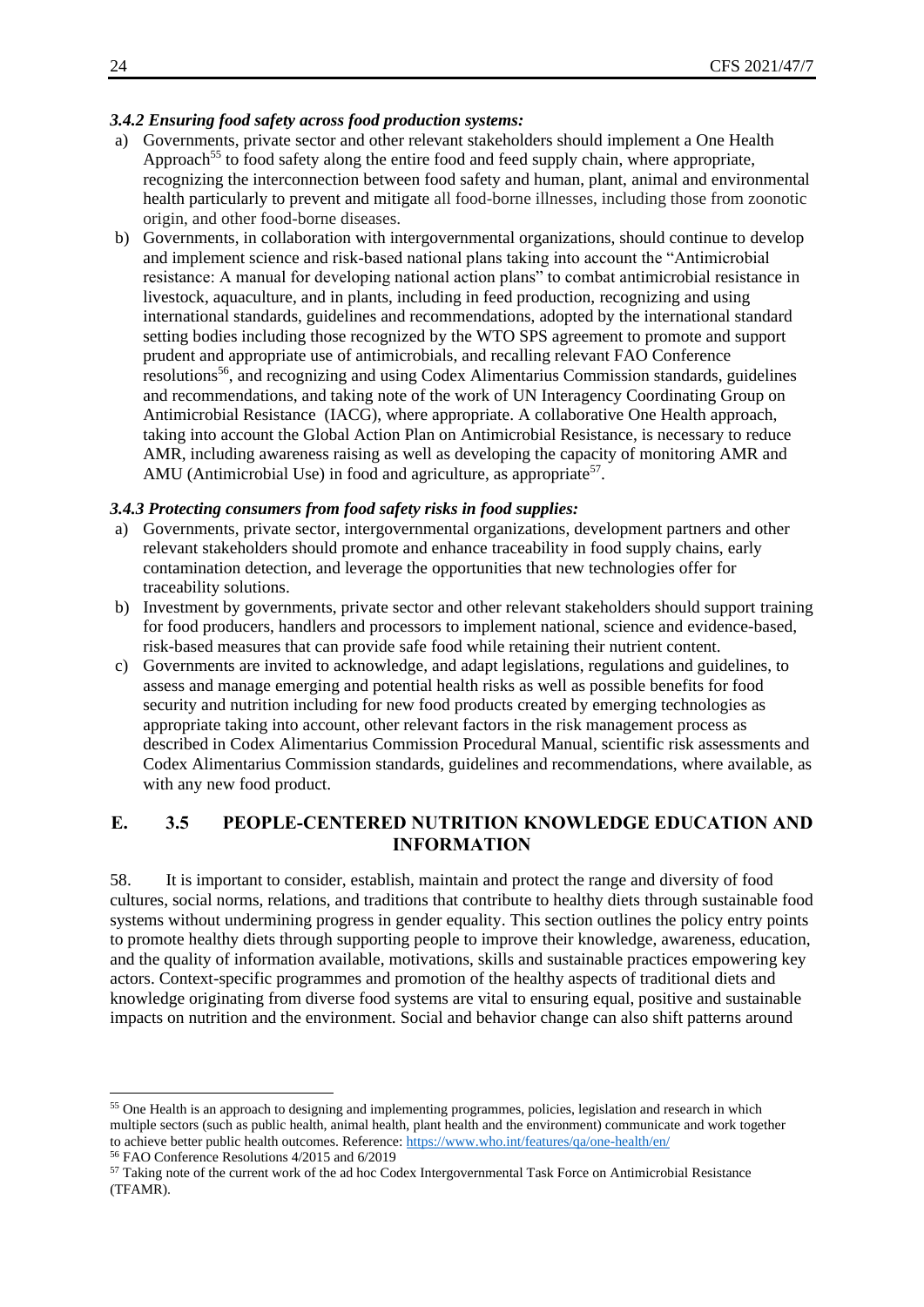food and food consumption and empower people to make better choices for themselves and their families and the three dimensions of sustainable development.

#### <span id="page-24-0"></span>*3.5.1 Utilizing policies and tools to provide education and information on healthy diets and sustainable food systems:*

- a) Governments, in cooperation with scientific institutions, should support and develop, where appropriate, evidence-based food-based dietary guidelines for different age groups and people with special dietary requirements that define context-specific healthy diets by taking into account social, cultural, ancestral, scientific, economic, traditional, ecological, geographical and environmental drivers. It is also important to invest, where appropriate, in public health nutrition tools to improve nutrition education and promote healthy diets and sustainable food systems.
- b) Governments should take approaches that reduce the impact on children of inappropriate marketing of foods and non-alcoholic beverages as recommended in resolution WHA 63.14, in accordance with relevant multilaterally agreed rules and national legislation, where applicable and safeguarding for the identification and management of potential conflicts of interest. Such measures could include, where appropriate, regulation on selling and advertising such food near schools, and child-care facilities, where necessary.
- c) Governments and other stakeholders should protect, promote and support exclusive breastfeeding for the first six months and continued breastfeeding with appropriate complementary feeding up to two years and beyond, as well as encourage the establishment of milk banks and protect and support breastfeeding for working mothers, supporting and promoting maternity protection and paid parental leave.
- d) Governments should implement measures or national mechanisms related to the marketing of commercial infant formula and other breast milk substitutes aimed at giving effect to the International Code of Marketing of Breast-Milk Substitutes<sup>58</sup>, as well as other WHO evidencebased recommendations, where applicable, in line with national legislations. Governments should monitor and continue to assess the impact of their measures.
- e) Governments should promote and support science and evidence-based food and nutrition labelling, including considering diverse science and evidence-based FOPL schemes, (which could include interpretive and informative labelling<sup>59</sup>), to support healthy diets. Food labelling should include safeguards for the identification and management of potential conflicts of interest and be aligned with national public health and nutrition policies and food regulations. The objective of nutrition labelling, is to allow consumers to identify the amount of nutrients in products correctly. Interpretive labelling including FOPL, should allow consumers to quickly and easily identify nutrients in the interest of public health.
- f) Governments should develop policies to encourage private sector to produce more nutritious foods and design food outlets, including markets, restaurants, and other places where food is sold or served, that encourage the placement of safe and nutritious and sustainably produced foods that contribute to healthy diets.
- g) Governments, intergovernmental organizations, private sector, civil society and nongovernmental organizations and other relevant stakeholders, including medical and health practitioners, should promote the integration of science-based nutrition education and counseling practices in different settings, with safeguards for the identification and management of potential conflicts of interest, including for populations participating in maternal and child nutrition programmes and information programmes based on food-based dietary guidelines, and other policies related to food systems. The inclusion of nutrition education and information within agriculture extension technical packages should be considered as a way to support producers in increasing the production of nutritious foods.
- h) Governments, intergovernmental organizations, private sector, civil society and nongovernmental organizations and other relevant stakeholders, including medical and health practitioners, should promote a range of activities such as social and behavior change

<sup>58</sup> [International Code of Marketing of Breast-Milk Substitutes. WHO, 1981.](https://www.who.int/nutrition/publications/code_english.pdf) Geneva.

<sup>59</sup> Examples of different FOPL schemes can be found in WHO Guiding Principles and Framework Manual for Front-of Pack labelling for Promoting Healthy Diets. Geneva, 2019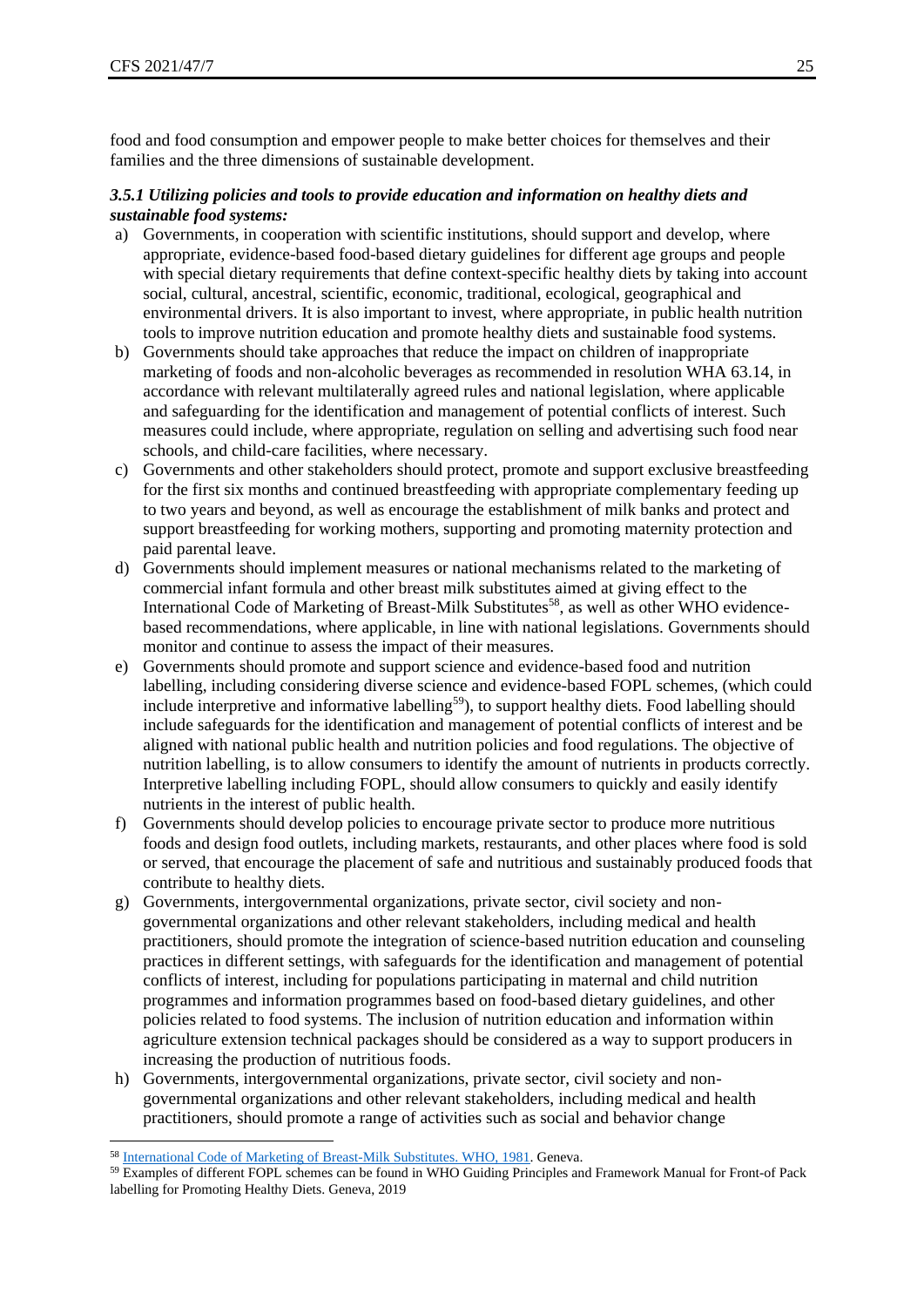communication (SBCC), food and nutrition education, interpersonal communication and community dialogues, and social marketing initiatives to promote breastfeeding, indigenous and traditional food cultures as a way to positively influence knowledge, attitudes and social norms, and coordinate messaging on nutrition and sustainable consumption and production across a variety of communication channels to reach multiple levels of society (e.g. mass media campaigns).

i) Governments, intergovernmental organizations, civil society, private sector and other relevant stakeholders should support the education of all food system actors to prioritize the reduction of food loss and waste. Actions could include awareness campaigns at national, regional and global levels, food date labelling, and monitoring of food loss and waste.

#### <span id="page-25-0"></span>*3.5.2 Encouraging local food knowledge and culture:*

- a) Governments, civil society organizations, private sector, intergovernmental organizations, academia and other relevant stakeholders should use science and evidence-based as well as cultural, traditional and ancestral knowledge resources to promote and support education and knowledge of healthy diets, sustainable food systems, nutrition, physical activity, diversified production systems, food loss and waste prevention, intrahousehold food distribution, food safety, optimal breastfeeding and, where needed, complementary feeding, taking into consideration cultural and social norms and adapting to different audiences and contexts, including those of indigenous peoples with their voluntary consent on the sharing of their own knowledge as well as participating in broader knowledge and education. Safeguards for the identification and management of potential conflicts of interest should be put in place.
- b) Governments, intergovernmental organizations, civil society organizations, private sector, community leaders, social workers, health professionals, academia and other relevant stakeholders should encourage food cultures, culinary skills and nutrition education and recognize the importance of food in cultural heritage across communities This can be done through community and consumer associations and educational institutions, targeting men and women.
- c) Governments should, appropriately, protect and promote the knowledge that indigenous peoples and local communities have with regard to local traditions, ancestral customs and methods of sustainably producing food, preparing, and preserving local and traditional food that has nutritional and environmental benefits, promotes food safety, and improves livelihoods and enhances social conditions.

#### <span id="page-25-1"></span>*3.5.3 Promoting "hubs" for food and nutrition knowledge, education and information:*

- a) Universities, schools, technical and vocational education and training centres as well as teaching schools should institute nutrition education curricula for students on the areas of food studies including food technology, health and agriculture during their training.
- b) Governments, civil society organizations, private sector, intergovernmental organizations, universities, schools, organizations of small-scale producers and workers, communication media and other relevant stakeholders should promote nutrition knowledge and culinary skills among school-age children, youth and adults (including promoting communal mealtimes, socializing around food, consuming healthy diets, and reducing food waste) in a variety of settings, including safeguards for the identification and management of potential conflicts of interest.
- c) Governments, with the support of intergovernmental organizations upon request, should, as appropriate, implement comprehensive school and pre-school food and nutrition policies, review education curricula to incorporate nutrition and sustainability principles and sustainable practices, involve communities, especially local communities including, where possible, small-scale food producers and workers and their organizations, in promoting and creating healthy food environments and healthy diets through sustainable food systems in schools, kindergartens and other childcare facilities, and support school health and nutrition services.
- d) Governments, intergovernmental organizations, private sector, civil society and nongovernmental organizations, small-scale food producers and workers and their organizations, and other relevant stakeholders should support food and nutrition dialogues with indigenous peoples and local communities, farmer field schools and agriculture extension services by sharing the knowledge, experience and insights of individuals who are not usually regarded as members of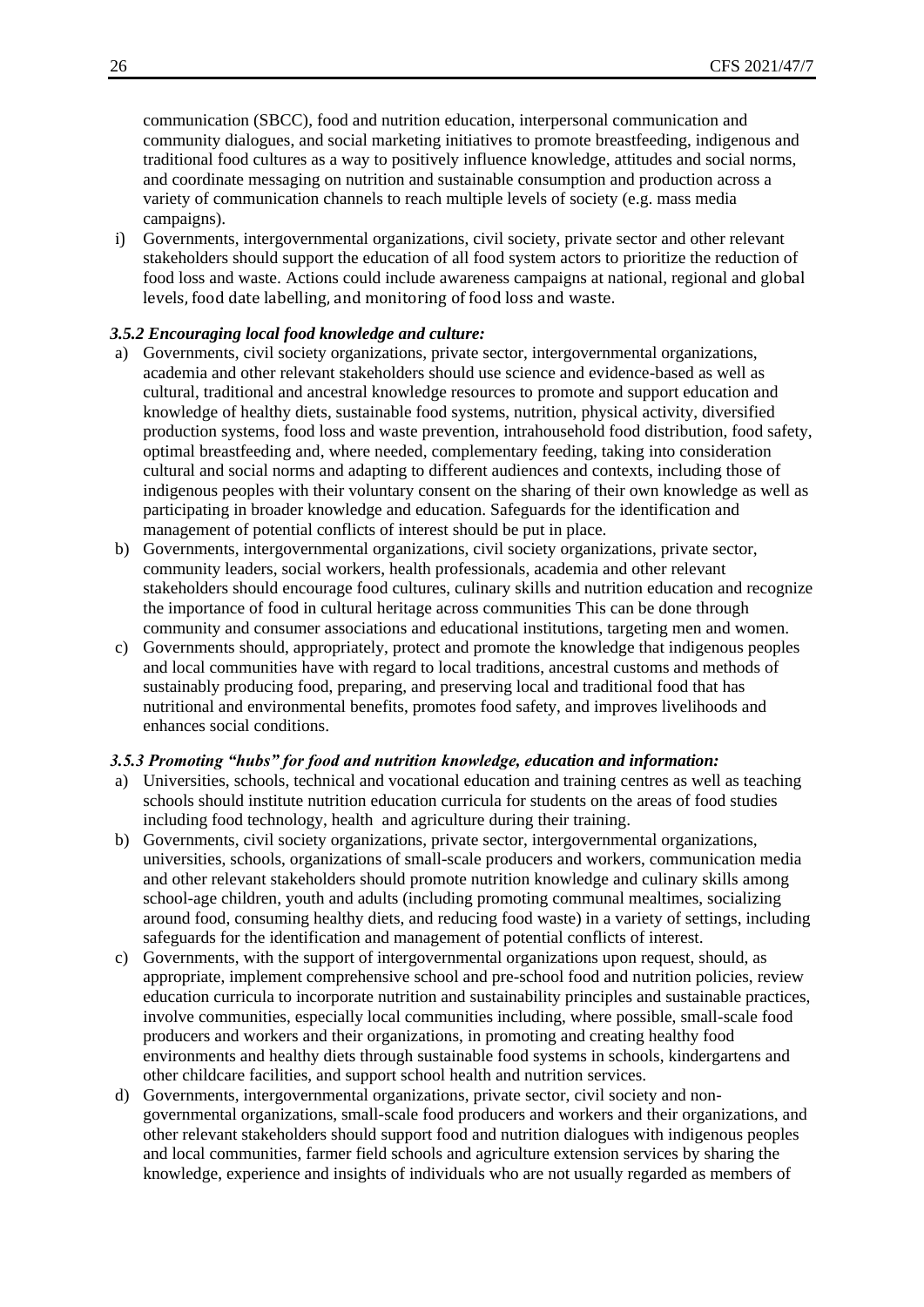the nutrition community (e.g. community and religious leaders, chefs, food systems suppliers, retailers and consumers, youth leaders, farmers and food producers, young entrepreneurs, smallscale food producers and workers and their organizations, health care workers, mayors and local communities).

## <span id="page-26-0"></span>**F. 3.6 GENDER EQUALITY AND WOMEN'S EMPOWERMENTACROSS FOOD SYSTEMS**

59. Gender relations and cultural norms are among the most significant drivers of hunger, malnutrition and unhealthy diets, particularly for women and girls. In many countries, women and girls produce food, make decisions about the household's diet and influence the nutritional status of household members. Women are important agents for sustainable development as food system actors, but also as actors in their households, communities and countries. At the same time, women and girls are unequally burdened with responsibilities for unpaid care and domestic work and often face significantly higher levels of food insecurity and worse nutrition outcomes than men. Women's and girl's empowerment and ensuring women's rights through redistribution of such unpaid work, education, and access to information, resources and services are needed to improving nutrition. This section highlights the importance of improving women's wellbeing, ensuring direct access to financial, technical and biophysical resources, improving and enabling agency and participation in decisionmaking, and balancing the power relationships and overcoming legal impediments that limit equality and choices.

#### <span id="page-26-1"></span>*3.6.1 Empowering women:*

- a) Governments should ensure equal opportunities and promote equal participation between women and men in policy decision-making, supporting women especially in rural context, and ensuring gender equality in leadership roles in decision making bodies – parliaments, ministries and local authorities at district and community levels. Governments and stakeholders should foster strategies to engage with men and boys to support women and girls in nutrition as a joint responsibility.
- b) Governments should promote an enabling environment to generate social, economic and cultural changes towards gender equality with specific gender responsive policies, programmes, institutions which should include adaptation of public services to support women, and advocacy campaigns to deal with the various forms of discrimination and violence against women and girls, particularly in rural areas. This should include the active engagement of men and ensuring access to adequate support services for women.
- c) Governments, intergovernmental organizations, private sector, civil society, particularly women's organizations and other relevant stakeholders should promote the empowerment of women and girls by supporting equitable and equal access to primary and secondary education, literacy programmes, comprehensive health services and other social services to increase household nutritional status.

#### <span id="page-26-2"></span>*3.6.2 Promoting and acknowledging women as entrepreneurs and key actors in food systems:*

- a) Governments and other stakeholders should attach a great importance and are encouraged to promote gender equality and create the necessary conditions for women to fully realize their potential, in line with national legislation and universally agreed human rights instruments. Measures to achieve this should support the optimal combination and reconciliation of family and work life, including through economic empowerment of women, social protection programmes, including among others child and family support payments, and parental leave, establishment of minimum wages, reduction of the gender pay gap, and quality job and pensions as well as redistribution of unpaid care work.
- b) Governments, in accordance with national legislations, should ensure women's equal tenure rights and promote their equal access to and control over productive land, natural resources,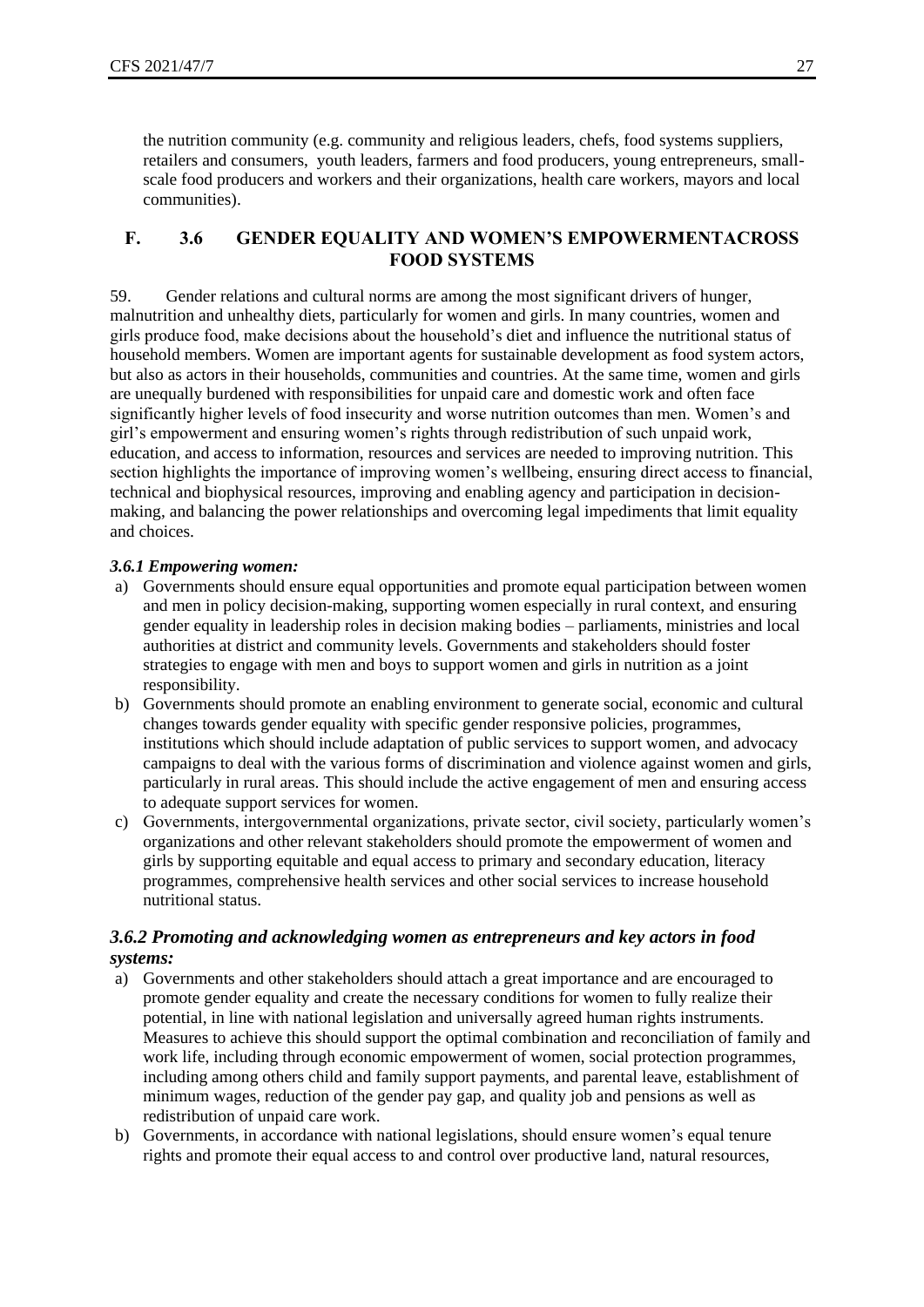inputs, productive tools, and access to education, training, markets, and information in line with the CFS VGGT.

- c) Governments, private sector, intergovernmental organizations and other relevant stakeholders should enhance women's roles in agriculture by promoting their participation and decisionmaking] over what and how they choose to produce crops/food. Women should be offered equal access to extension and advisory services for crops and animal products that they produce or process, capacity-building to engage with traders, financial services (e.g. credit and savings mechanisms), and entrepreneurial opportunities across food systems.
- d) Governments, non-governmental organizations, private sector and other relevant stakeholders should promote and increase access of women to time saving technologies $^{60}$  that could help improve their livelihoods.
- e) Governments should promote the design of context-specific policies to reduce digital gaps among rural women and promote cooperation schemes to facilitate rural women's access to the application of digital tools, digital infrastructure, and technological solutions to improve their productive activities.
- f) Governments, private sector, civil society and other relevant stakeholders should facilitate women's equal access to entrepreneurship and employment opportunities across food systems and related activities, leveraging existing business platforms to generate adequate income, as well as increase women's participation in decision-making on the use of household income and opportunities to build and manage savings. This could include business management training, decision-making skill development, scaling of financial services and products both accessible and relevant to women's needs, and tools to help men and women strengthen their intra-household communication.

#### <span id="page-27-0"></span>*3.6.3 Recognizing and addressing women's nutritional status and deprivation:*

- a) Governments, intergovernmental organizations, non-governmental organizations, development partners and other relevant stakeholders should acknowledge and advance the nutritional wellbeing of women and girls throughout the lifecycle, including through the provision of health, nutrition and other essential services. This can be done by promoting and supporting that national development strategies are informed by participatory gender and age analyses, and that women and girls throughout the lifecycle, with compromised nutritional status and higher levels of deprivation, access gender-responsive social protection programmes and benefits.
- b) Governments and other key stakeholder should acknowledge and vale women's crucial contributions as caregivers, in agriculture, food production an preparation, recognizing women significant time and workload commitments, including unpaid care work and domestic chores at the household level. This should be addressed through the effective implementation of gendersensitive and transformative policies, social protection programmes and other benefits, and the promotion of equitable sharing of domestic chores.
- c) Governments should create an enabling policy framework, as appropriate, and supportive practices to protect and support breastfeeding, ensuring that decisions to breastfeed do not result in women losing their economic security or any of their rights. This should include promoting and implementing policies and programmes ensuring maternity protection and paid parental leave and removing workplace-related barriers to optimal breastfeeding (lack of breaks, facilities, and services).

# <span id="page-27-1"></span>**G. 3.7 RESILIENT FOOD SYSTEMS IN HUMANITARIAN CONTEXTS**

60. Linking food security and nutrition during humanitarian crises (human induced, conflicts, disasters including those induced by climate change, natural disasters, epidemics/pandemics,) with long tem strategies in accordance with international humanitarian law, universally agreed human rights instruments, and national legislation, is essential to strengthen the resilience of food systems. Short or protracted crises displace millions, and increase their risk of food insecurity and malnutrition.

 $60$  These include food preservation and processing equipment, cold storage, heat and thermal processing, grinding/blending devices, energy saving stoves, and modern farm equipment for ploughing, cultivating and harvesting nutritious crops/food and raising small ruminants and poultry.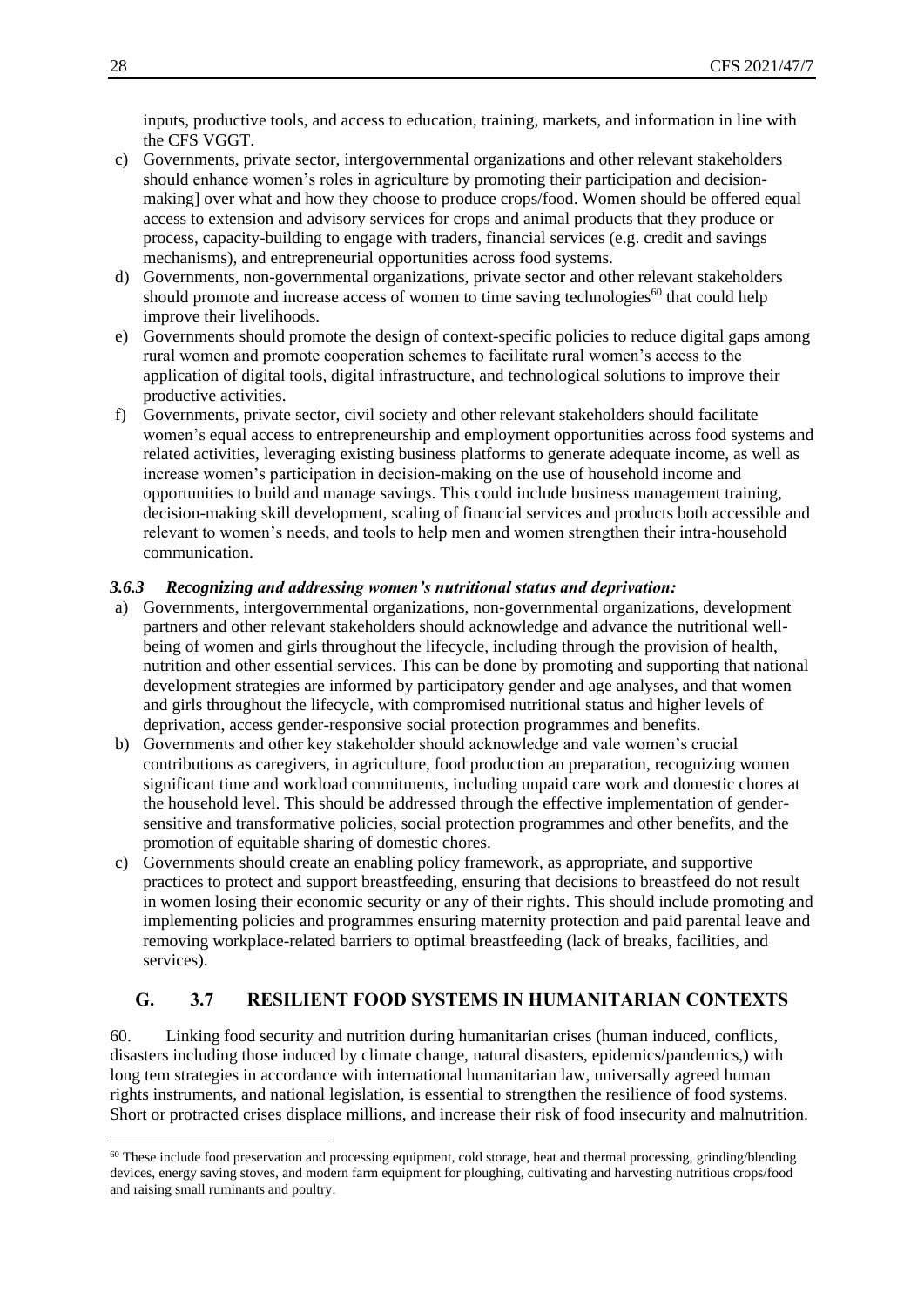The critical focus in these crises is identifying the balance between immediate food security and nutrition needs and impact that response efforts may have on the system. Considering the importance of resilient food systems, this section highlights the importance of strengthening the continuum of the humanitarian response and development, particularly local development, efforts and ensuring coordination among all actors, taking into account the CFS Framework for Action on Food Security in Protracted Crises<sup>61</sup>.

#### <span id="page-28-0"></span>*3.7.1 Protecting the most vulnerable to malnutrition in humanitarian contexts:*

- a) Governments and intergovernmental organizations should pay particular attention, to protection issues, and ensure safe and unhindered access to safe, nutritious food and nutritional support to the most vulnerable groups and implement community based nutrition education activities to address malnutrition in humanitarian contexts and should foster access to productive resources and to markets that are remunerative and beneficial to smallholders. This could include using local and sustainably produced food, when possible and when conditions permit. Food should never be used as an instrument for political or economic pressure, and governments should undertake efforts to ensure access to safe and unhindered access to safe drinking water for all, including those in emergency situations, and reduce the number of people suffering from water scarcity.
- b) Governments, parties involved in conflicts, international humanitarian organizations and other relevant stakeholders should, where appropriate, ensure safe and unhindered access of all members of affected and at-risk populations to food security and nutrition assistance, in both acute and protracted crises, consistent with internationally recognized humanitarian principles, as anchored in Geneva Convention of 1949 and other UNGA Resolutions after 1949.
- c) Governments, with the support of intergovernmental organizations and international assistance and cooperation where appropriate, should ensure safe and unhindered access to safe and nutritious food and nutritional support for refugees, internally displaced people, host communities, and asylum seekers in their territory, in accordance with governments' obligations under relevant international agreed instruments. This could include using local and sustainably produced food, when possible and when conditions permit. Governments should have, in accordance with national priorities and capacities, emergency preparedness plans in place to ensure food security and nutrition of the most vulnerable and marginalized groups as well as emergency nutrition surveillance with appropriate indicators during crises such as epidemics and pandemics, conflicts and disasters including those induced by climate change.

#### <span id="page-28-1"></span>*3.7.2 Improving the quality of food and nutrition assistance:*

- a) Governments, all parties involved in conflicts, disasters including those induced by climate change, epidemics and pandemics, and food assistance, including intergovernmental organizations, should underline and support that food security and nutrition assessments and analyses include appropriate safeguards for the identification and management of potential conflicts of interests, are undertaken throughout a crisis to inform food assistance and nutrition response as well as any components of the local food system requiring rehabilitation or improvement.
- b) Governments should acknowledge nutrition as an essential need and humanitarian assistance should aim to meet and monitor nutritional requirements of the affected population, particularly the most vulnerable to malnutrition. Any food items provided should be fit for purpose, of appropriate nutritional quality and quantity, be safe and acceptable. Food should conform to the food standards of the host country's government, in accordance with para 41 of the VGFSyN.
- c) Governments and intergovernmental organizations should support social protection mechanisms and programmes to prevent and manage wasting, that include, safe, nutritious and, where possible, locally produced food, and that achieve adequate coverage during times of crisis. Food fortification can play a complementary role in humanitarian contexts and should be evidence-

<sup>61</sup> Implementation of the VGFSyN should be consistent with Humanitarian Guiding Principles of the UNGA Resolution 46/182 and should take into account the work of the Food Security and Nutrition Clusters.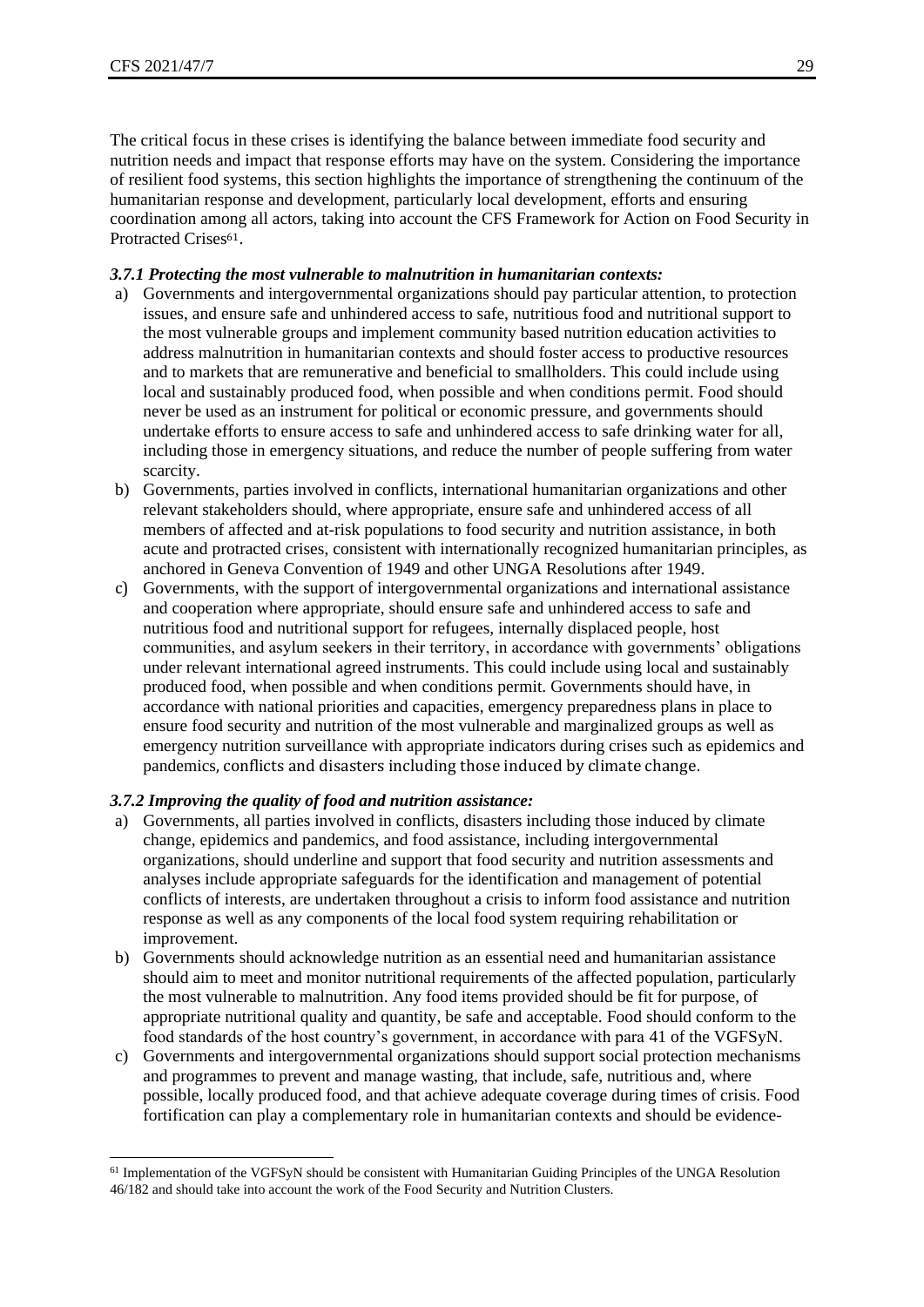based, and context-specific. Social protection mechanisms should be in support of local markets and accessibility of nutritious food in the longer term.

- d) Governments should implement policies on infant and young child feeding (IYCF) in emergencies including the protection of optimal breastfeeding practices and, together with intergovernmental organizations and non-governmental organizations, and should support the promotion, coordination and implementation of such policies on IYCF practices, and promoted during humanitarian crises.
- e) Governments and intergovernmental organizations should support, when implementing cash and voucher assistance, that the minimum expenditure basket and transfer value promotes, nutritious and safe food, if possible, sustainably produced, that is preferably locally, or regionally procured and sufficient to provide a healthy diet for all stages of the lifecycle consulting existing guidance from WFP and other UN relevant intergovernmental organizations. Such assistance programmes should include safeguards for the identification and management of potential conflicts of interest.

#### <span id="page-29-0"></span>*3.7.3 Ensuring food systems are resilient in humanitarian contexts:*

- a) Governments in partnership with intergovernmental and other relevant organizations should, where appropriate, undertake food system analysis, develop and use early warning systems, climate information services, and food and agriculture information systems, including food price monitoring systems, that detect and monitor threats to food production, availability and access as well as food safety hazards and tampering. These early warning systems should be integrated into broader food analysis systems including the monitoring of the availability and affordability of nutritious foods that contribute to healthy diets through sustainable food systems at the local level.
- b) Governments and intergovernmental organizations should, as appropriate, and in line with national legislation, invest in disaster risk reduction measures that benefit those most at risk/need. In particular, productive assets should be protected from severe weather and climate impacts and other disasters in a way that strengthens the resilience of affected populations and their ability to cope with shocks due to conflicts and disasters including those induced by climate change as well as economic shocks. Measures may include social safety nets, investment in protecting affected livelihoods, emergency fiscal and food reserves, reduction of transaction costs, and identification of platform for integrated programmes. Governments should aim to restore local food production and market accessibility as rapidly as possible.
- c) Intergovernmental organizations and development partners should, with the consent of governments, where appropriate, involve local non-governmental organizations, private sector and other relevant stakeholders, including appropriate safeguards for the identification and management of potential conflicts of interests, in the implementation of humanitarian food assistance and livelihood programmes to support economic recovery and development, strengthen sustainable local food systems and foster the ability of smallholders and/or family farmers to access resources to bolster production and markets.

# <span id="page-29-1"></span>**IV. PART 4 - IMPLEMENTATION AND MONITORING OF THE USE AND APPLICATION OF THE VOLUNTARY GUIDELINES**

#### <span id="page-29-2"></span>**A. 4.1 POLICY FORMULATION AND IMPLEMENTATION OF THE VGFSyN**

61. All CFS Members and stakeholders are encouraged to support and promote at all levels within their constituencies, and in collaboration with other relevant initiatives and platforms, the dissemination, use and application of the VGFSyN to support the development and implementation of coordinated and multisectoral national policies, laws, programmes and investment plans to achieve sustainable food systems that deliver healthy diets and improve nutrition.

62. Governments are invited to use the VGFSyN as a tool to undertake initiatives to achieve healthy diets through sustainable food systems. These could include implementing national strategies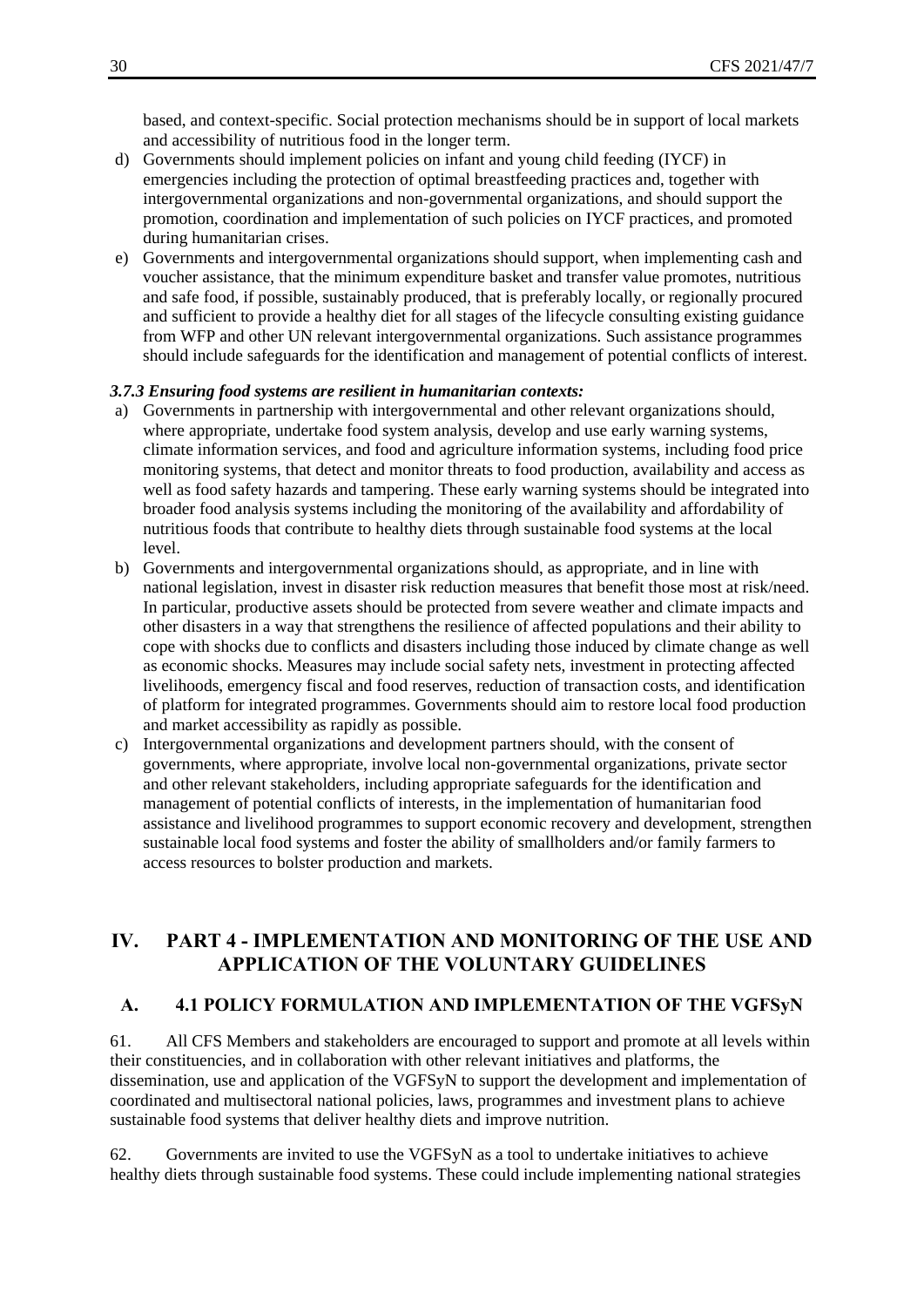and programmes, identifying policy opportunities, fostering a transparent, participatory and open dialogue, promoting coordination mechanisms, enhancing policy coherence, supporting innovative technologies, and establishing or strengthening multistakeholder platforms, partnerships, processes and frameworks62, with safeguards for the identification and management of potential conflicts of interest, promoting and supporting the involvement and engagement of all relevant stakeholders, including representatives of most vulnerable groups.

63. Parliamentarians and their sub-national, national, and regional alliances play a key role in promoting the adoption of policies, establishing appropriate legislative and regulatory frameworks, raising awareness and promoting dialogue among relevant stakeholders, and allocating resources for the implementation of policies and programmes to achieve healthy diets through sustainable food systems.

## **B. 4.2 BUILDING AND STRENGTHENING CAPACITY FOR IMPLEMENTATION**

<span id="page-30-0"></span>64. Governments are strongly encouraged to mobilize adequate financial, technical and human resources, and encourage international cooperation, to increase the human and institutional capacity of countries to implement the VGFSyN and to identify priorities toward their operationalization and monitoring at the international, regional, national and local levels. Technical agencies of the UN, bilateral cooperation agencies and other development partners can assist in this regard. Meaningful participation of the most affected by hunger and malnutrition as well as the development of userfriendly and technical guides, are important to contextualizing approaches and adapting them to local contexts.

65. To accelerate and scale up action, it is essential to strengthen the resilience and adaptive capacity of food systems, including mobilization of financial resources as well as capacity-building and the transfer of environmentally sound technologies to developing countries on favourable terms, as voluntary and mutually agreed, consistent with the elements of paragraph 41 of the 2030 Agenda, as appropriate and relevant. Public finance, both domestic and international, will play a vital role in providing essential services and public goods and in mobilizing other resources of finance for the implementation of the VGFSyN63.

66. The implementation of VGFSyN should be consistent with the 2030 Agenda for Sustainable Development and its Sustainable Development Goals, in particular SDG2 and SDG12, and recalling the shared principles and commitments of the 2030 Agenda including paragraphs 10, 11,  $12^{64}$  and 13, as well as paragraphs 24, 40 and 41, to the extent relevant.

67. The mobilization of additional financial resources for developing countries from multiple sources should be strengthened, including through North-South, South-South and triangular regional and international cooperation65. International organizations, especially international financial institutions, and all stakeholders should strengthen their support, in line with their mandates, and as appropriate, to developing counties in implementing the VGFSyN.

68. Donors, financing institutions, intergovernmental organizations and other funding entities are encouraged to apply the VGFSyN when formulating their policies for loans, grants, investments and programmes to support relevant stakeholders' endeavors. The VGFSyN should contribute to the design of responsible investments that aim to increase the sustainable production, affordability, and

 $62$  These frameworks include the Scaling Up Nutrition Movement and Nutrition for Growth (N4G).

<sup>63</sup> 2030 Agenda for Sustainable Development, paragraph 41.

 $64$  "Reaffirm all the principles of the Rio Declaration on Environment and Development, including, inter alia, the principle of common but differentiated responsibilities, as set out in principle 7 thereof". UN Resolution 70/1

<sup>65</sup> 2030 Agenda for Sustainable Development, paragraphs 17.3 and 17.6.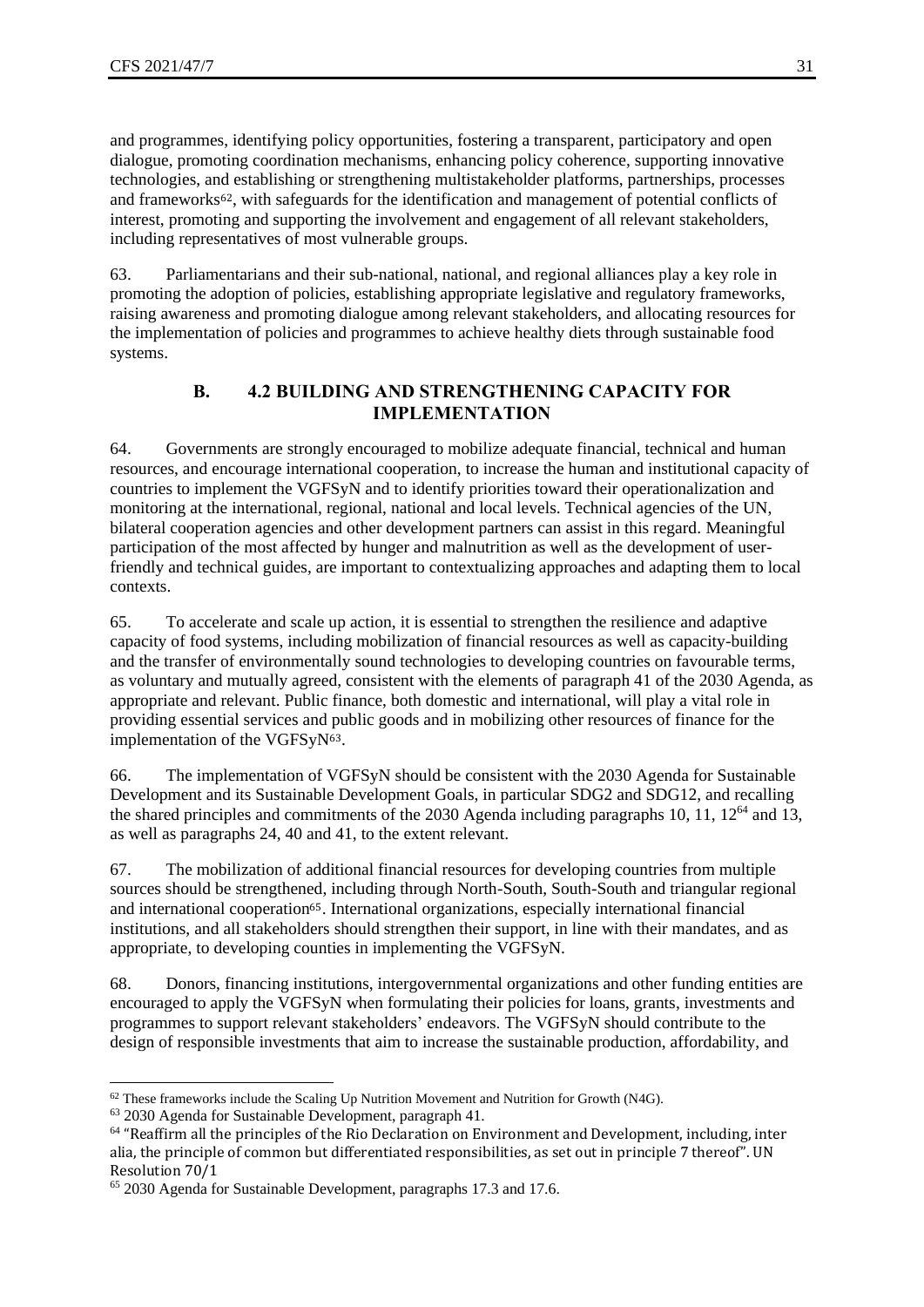access to safe, diverse, nutritious food, as well as to promote the integration of environmental, economic, social, nutrition and health aspects into agriculture and food sector investment plans.

69. Development partners, intergovernmental organizations, including the Rome-based Agencies, and regional organizations, private sector, civil society and other relevant stakeholders are encouraged to support, within their existing resources and mandates, efforts by governments to implement the VGFSyN. Such support could include research and technical cooperation, financial and humanitarian assistance, the provision of evidence-based policy advice, institutional capacity development, development of monitoring frameworks, knowledge sharing and exchange of experiences, and assistance in developing national and regional policies. Actions could be taken to improve partners' capacity to design, manage and participate in multistakeholder partnerships, with robust safeguards for the identification and management of potential conflicts of interest, to ensure transparency and accountability and promote good governance for effective results. Moreover, UN interagency coordination mechanisms dealing with various aspects of food systems and nutrition are encouraged to harmonize their work and to leverage and support the uptake of the VGFSyN at country level upon the request of member states.

70. Governments, national and international research organizations, intergovernmental organizations, universities and other academic institutions, are encouraged to support the availability and accessibility of knowledge, including indigenous, traditional and local knowledge, with the voluntary consent of indigenous peoples, innovation, including through digitalization, science and evidence on all dimensions of food systems to enable the development of monitoring frameworks, examination of the evidence, prioritization of issues to be considered, evaluation of impacts, and addressing potential synergies and trade-offs.

71. The dissemination and uptake of the VGFSyN can be facilitated through the identification of "champions" and "change agents", especially among private enterprises, civil society organizations and indigenous peoples and local communities, with safeguards for the identification and management of potential conflicts of interests, that could raise awareness and organize advocacy campaigns across sectors and different governmental levels while respecting cultural diversity.

# **C. 4.3 MONITORING USE AND APPLICATION OF THE VGFSyN**

<span id="page-31-0"></span>72. Governments, in consultation with relevant stakeholders, are encouraged to define national policy priorities and related indicators, mobilize regional and local structures to report on these indicators, and establish or strengthen, where appropriate, existing national monitoring and reporting systems in order to assess the efficacy and effectiveness of policies and regulations, and implement appropriate remedial actions in case of negative impacts or gaps. Governments are encouraged to use science and evidence based monitoring and evaluation approaches focused on learning what works and adaptation to achieve maximum results.

73. By applying the VGFSyN, governments can contribute to the achievement of the six Global Nutrition Targets (2025) endorsed by the WHA in  $2012^{66}$  and its diet related NCD targets<sup>67</sup>. The VGFSyN can support countries in defining priority actions and formulating specific, measurable, achievable, relevant and time-bound commitments<sup>68</sup> to achieve nutrition, health and economic, social and environmental objectives to accelerate and align efforts linked to the Nutrition Decade and the 2030 Agenda for Sustainable Development. This can be done through advocating for policies and legislation, allowing the exchange of best practices and experiences, highlighting successes and lessons learned, and providing mutual support to accelerate implementation. Governments should

<sup>66</sup> <https://www.who.int/nutrition/global-target-2025/en/>

<sup>67</sup> <https://www.who.int/beat-ncds/take-action/targets/en/>

<sup>&</sup>lt;sup>68</sup> In the context of the UN Decade of Action on Nutrition and ICN2 follow-up process, country commitments for action should be specific, measurable, achievable, relevant and time-bound[. https://www.who.int/nutrition/decade-of](https://www.who.int/nutrition/decade-of-action/smart_commitments/en/)[action/smart\\_commitments/en/](https://www.who.int/nutrition/decade-of-action/smart_commitments/en/)